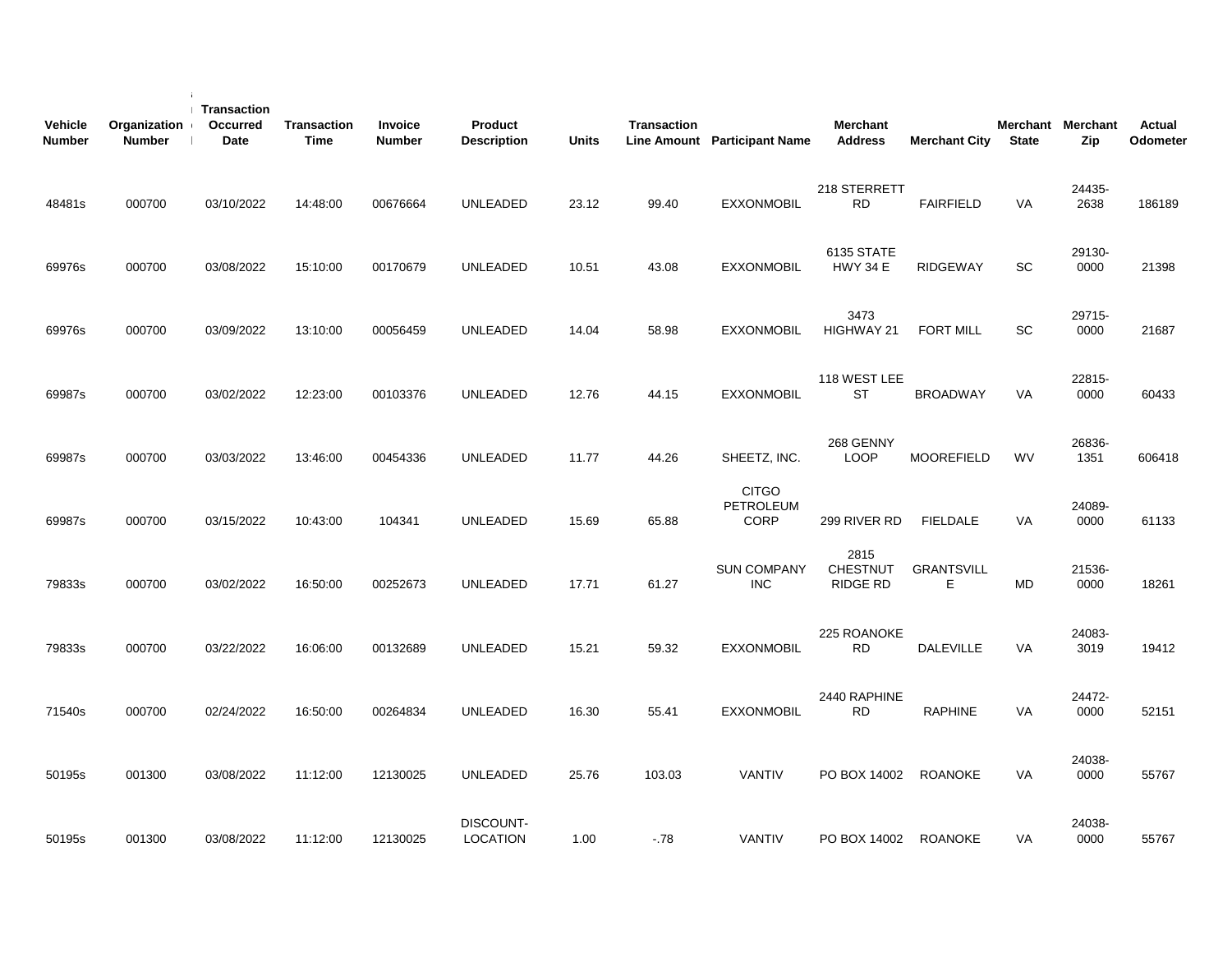| <b>Vehicle</b><br><b>Number</b> | Organization<br><b>Number</b> | Transaction<br>Occurred<br><b>Date</b> | <b>Transaction</b><br>Time | Invoice<br><b>Number</b> | Product<br><b>Description</b> | <b>Units</b> | <b>Transaction</b> | <b>Line Amount</b> Participant Name | <b>Merchant</b><br><b>Address</b>            | <b>Merchant City</b>  | <b>State</b> | Merchant Merchant<br>Zip | <b>Actual</b><br>Odometer |  |
|---------------------------------|-------------------------------|----------------------------------------|----------------------------|--------------------------|-------------------------------|--------------|--------------------|-------------------------------------|----------------------------------------------|-----------------------|--------------|--------------------------|---------------------------|--|
| 50195s                          | 001300                        | 03/15/2022                             | 17:16:00                   | 0608778                  | <b>UNLEADED</b>               | 29.60        | 121.34             | SHELL/EQUIVA<br><b>SERVICE</b>      | 1010 LITTLE<br>APPLE DR                      | <b>THAXTON</b>        | VA           | 24174-<br>3469           | 56158                     |  |
| 57593s                          | 001300                        | 02/24/2022                             | 10:34:00                   | 00316645                 | <b>UNLEADED</b>               | 18.85        | 64.64              | <b>EXXONMOBIL</b>                   | 9900 CHESTER<br>RD.                          | <b>CHESTER</b>        | VA           | 23831-<br>0000           | 163105                    |  |
| 57593s                          | 001300                        | 03/03/2022                             | 06:55:00                   | 00167216                 | UNLEADED                      | 19.49        | 74.05              | <b>EXXONMOBIL</b>                   | 9900 CHESTER<br><b>RD</b>                    | <b>CHESTER</b>        | <b>VA</b>    | 23831-<br>0000           | 163773                    |  |
| 57593s                          | 001300                        | 03/21/2022                             | 07:51:00                   | 00274916                 | <b>UNLEADED</b>               | 18.79        | 75.15              | <b>EXXONMOBIL</b>                   | 9900 CHESTER<br><b>RD</b>                    | <b>CHESTER</b>        | <b>VA</b>    | 23831-<br>0000           | 163988                    |  |
| 66908s                          | 001300                        | 03/21/2022                             | 10:52:00                   | 52330025                 | <b>UNLEADED</b>               | 18.60        | 79.25              | <b>VANTIV</b>                       | PO BOX 14002                                 | <b>ROANOKE</b>        | <b>VA</b>    | 24038-<br>0000           | 107691                    |  |
| 68273S                          | 001300                        | 02/28/2022                             | 15:05:00                   | 00761889                 | <b>DIESEL</b>                 | 19.38        | 73.64              | <b>EXXONMOBIL</b>                   | 809 GLADE RD                                 | <b>BLACKSBUR</b><br>G | VA           | 24060-<br>0000           | 107602                    |  |
| 68273S                          | 001300                        | 03/01/2022                             | 20:18:00                   | 00182344                 | <b>UNLEADED</b>               | 23.53        | 80.00              | SHEETZ, INC.                        | 12259 E<br><b>LYNCHBURG</b><br><b>SALEMT</b> | <b>FOREST</b>         | <b>VA</b>    | 24551-<br>4370           | 107898                    |  |
| 68273S                          | 001300                        | 03/16/2022                             | 16:57:00                   | 57090025                 | <b>DIESEL</b>                 | 20.99        | 104.94             | VANTIV                              | PO BOX 14002                                 | <b>ROANOKE</b>        | VA           | 24038-<br>0000           | 108104                    |  |
| 71512s                          | 001300                        | 02/25/2022                             | 15:31:00                   | 31060025                 | <b>DIESEL</b>                 | 19.93        | 75.73              | <b>VANTIV</b>                       | PO BOX 14002                                 | <b>ROANOKE</b>        | VA           | 24038-<br>0000           | 58369                     |  |
| 71512s                          | 001300                        | 02/25/2022                             | 15:31:00                   | 31060025                 | DISCOUNT-<br><b>LOCATION</b>  | 1.00         | $-.59$             | <b>VANTIV</b>                       | PO BOX 14002                                 | <b>ROANOKE</b>        | VA           | 24038-<br>0000           | 58369                     |  |
| 71512s                          | 001300                        | 03/01/2022                             | 12:18:00                   | 0486167                  | <b>DIESEL</b>                 | 27.84        | 114.13             | SHELL/EQUIVA<br><b>SERVICE</b>      | 23141 MAIN ST COURTLAND                      |                       | <b>VA</b>    | 23837-<br>1206           | 58672                     |  |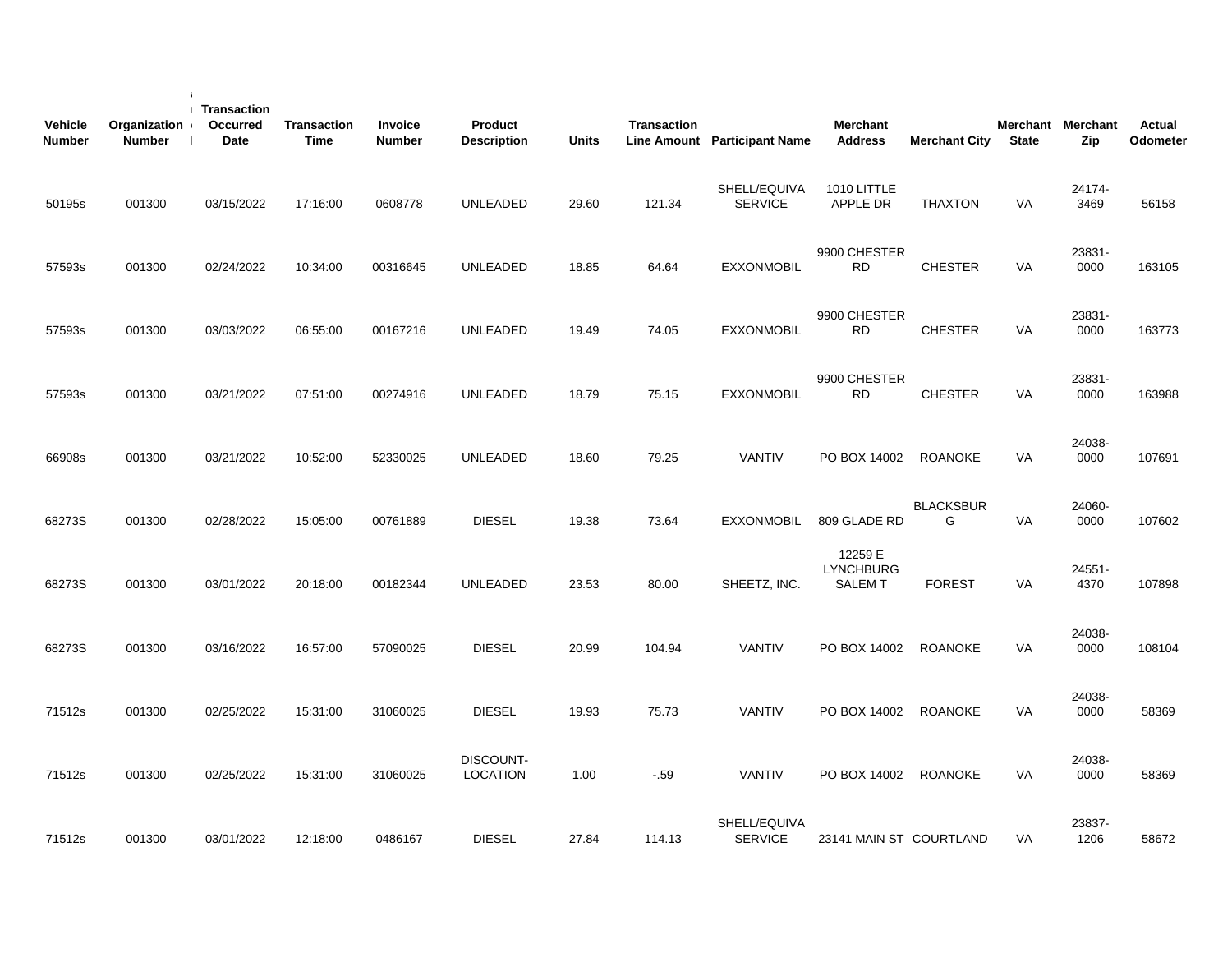| <b>Vehicle</b><br><b>Number</b> | Organization<br><b>Number</b> | Transaction<br><b>Occurred</b><br>Date | <b>Transaction</b><br><b>Time</b> | Invoice<br><b>Number</b> | Product<br><b>Description</b>     | <b>Units</b> | Transaction | Line Amount Participant Name     | <b>Merchant</b><br><b>Address</b>      | <b>Merchant City</b>    | Merchant Merchant<br><b>State</b> | Zip            | Actual<br>Odometer |
|---------------------------------|-------------------------------|----------------------------------------|-----------------------------------|--------------------------|-----------------------------------|--------------|-------------|----------------------------------|----------------------------------------|-------------------------|-----------------------------------|----------------|--------------------|
| 71512s                          | 001300                        | 03/02/2022                             | 15:46:00                          | 0273946                  | UNLEADED                          | 32.44        | 142.71      | SHELL/EQUIVA<br><b>SERVICE</b>   | 130 ARCADIA<br>RD.                     | <b>BUCHANAN</b>         | VA                                | 24066-<br>4109 | 59123              |
| 66999s                          | 001400                        | 03/22/2022                             | 20:58:00                          | 00132269                 | <b>UNLEADED</b>                   | 12.44        | 49.78       | <b>EXXONMOBIL</b>                | 3100 US HWY<br>23N                     | <b>WEBER CITY</b>       | <b>VA</b>                         | 24290-<br>0000 | 70464              |
| 66928S                          | 002000                        | 03/21/2022                             | 17:59:00                          | 00525286                 | UNLEADED                          | 21.77        | 94.90       | <b>SUN COMPANY</b><br><b>INC</b> | 2 W MAIN ST                            | ANNVILLE                | <b>PA</b>                         | 17003-<br>0000 | 55730              |
| 69981s                          | 002800                        | 03/16/2022                             | 17:39:00                          | 00248941                 | <b>UNLEADED</b>                   | 16.75        | 70.00       | <b>EXXONMOBIL</b>                | <b>608 WEST</b>                        | 29TH STREET BUENA VISTA | <b>VA</b>                         | 24416-<br>0000 | 197913             |
| 69981s                          | 002800                        | 03/17/2022                             | 22:08:00                          | 0762567                  | <b>UNLEADED</b>                   | 17.22        | 74.07       | SHELL/EQUIVA<br><b>SERVICE</b>   | 4622<br><b>CLEBURNE</b><br><b>BLVD</b> | <b>DUBLIN</b>           | <b>VA</b>                         | 24084-<br>4411 | 198249             |
| 69954s                          | 002800                        | 02/24/2022                             | 10:42:00                          | 00109379                 | UNLEADED                          | 13.54        | 47.41       | <b>EXXONMOBIL</b>                | 939 EAST<br><b>MAIN ST</b>             | <b>ABINGDON</b>         | <b>VA</b>                         | 24210-<br>0000 | 153368             |
| 69954s                          | 002800                        | 03/10/2022                             | 18:38:00                          | 00079912                 | <b>UNLEADED</b><br>BLEND 10%      | 5.81         | 25.00       | HEARTLAND<br><b>PMNT SYS</b>     | 10935N<br><b>VALLEY PIKE</b>           | <b>BROADWAY</b>         | VA                                | 22815-<br>0000 | 154500             |
| 69954s                          | 002800                        | 03/12/2022                             | 09:38:00                          | 00000827                 | <b>TAX SALES</b>                  | 1.00         | 3.78        | FDCS NORTH -<br><b>SYSS</b>      | 4025<br><b>CHALLENGER</b><br>AVE       | <b>ROANOKE</b>          | VA                                | 24012-<br>0000 | 155008             |
| 69954s                          | 002800                        | 03/12/2022                             | 09:38:00                          | 00000827                 | OIL CHANGE<br><b>FULL SERVICE</b> | 1.00         | 99.98       | FDCS NORTH -<br><b>SYSS</b>      | 4025<br><b>CHALLENGER</b><br>AVE       | <b>ROANOKE</b>          | VA                                | 24012-<br>0000 | 155008             |
| 69954s                          | 002800                        | 03/12/2022                             | 09:38:00                          | 00000827                 | DISCOUNT-<br><b>PARTICIPANT</b>   | 1.00         | $-15.00$    | FDCS NORTH -<br><b>SYSS</b>      | 4025<br><b>CHALLENGER</b><br>AVE       | <b>ROANOKE</b>          | VA                                | 24012-<br>0000 | 155008             |
| 69954s                          | 002800                        | 03/13/2022                             | 19:59:00                          | 00752651                 | UNLEADED                          | 10.69        | 44.25       | <b>MURPHY OIL</b><br>USA INC     | 4530<br><b>CHALLENGER</b><br>AVE       | <b>ROANOKE</b>          | VA                                | 24012-<br>7028 | 155140             |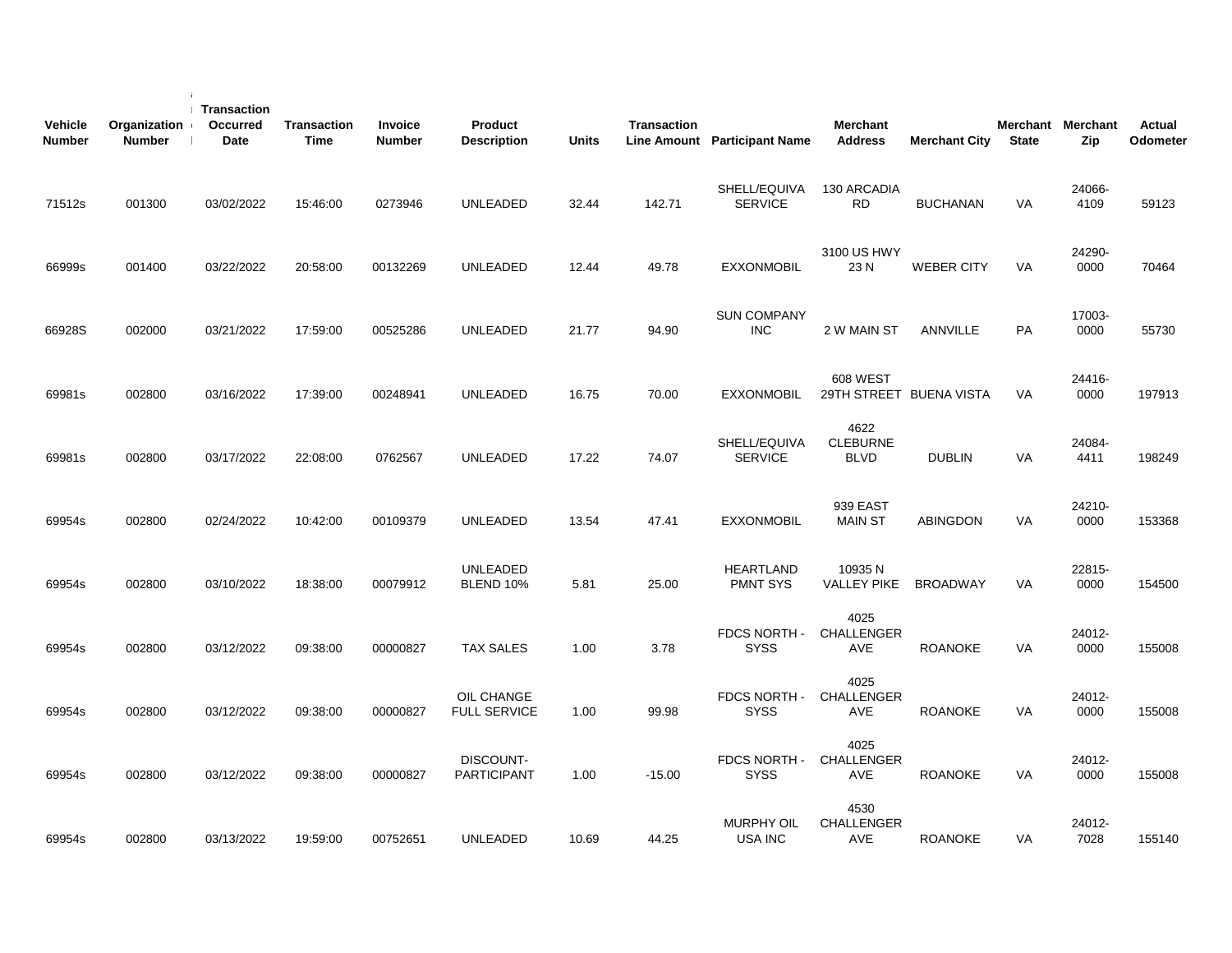| Vehicle<br><b>Number</b> | Organization<br><b>Number</b> | <b>Transaction</b><br><b>Occurred</b><br>Date | <b>Transaction</b><br><b>Time</b> | <b>Invoice</b><br><b>Number</b> | Product<br><b>Description</b>   | <b>Units</b> | <b>Transaction</b> | Line Amount Participant Name                            | <b>Merchant</b><br><b>Address</b>            | <b>Merchant City</b>           | <b>State</b> | Merchant Merchant<br>Zip | Actual<br>Odometer |
|--------------------------|-------------------------------|-----------------------------------------------|-----------------------------------|---------------------------------|---------------------------------|--------------|--------------------|---------------------------------------------------------|----------------------------------------------|--------------------------------|--------------|--------------------------|--------------------|
| 69954s                   | 002800                        | 03/14/2022                                    | 20:42:00                          | 204206                          | <b>UNLEADED</b>                 | 13.22        | 55.01              | 7-ELEVEN INC                                            | 11480W<br><b>BROAD ST</b>                    | <b>GLEN ALLEN</b>              | <b>VA</b>    | 23060-<br>0000           | 155496             |
| pa10                     | 003700                        | 02/28/2022                                    | 13:44:00                          | 00570022                        | <b>UNLEADED</b><br><b>SUPER</b> | 13.08        | 53.61              | <b>EXXONMOBIL</b>                                       | 201 CASCADE<br><b>DRIVE</b>                  | <b>PEMBROKE</b>                | VA           | 24136-<br>0000           | 102062             |
| 77304s                   | 003900                        | 02/25/2022                                    | 12:49:00                          | 7557                            | <b>UNLEADED</b>                 | 34.02        | 114.27             | LOVES<br><b>COUNTRY</b><br><b>STORES</b>                | 1015 MT OLIVE<br><b>RD</b>                   | <b>TOMS</b><br><b>BROOK</b>    | VA           | 22660-<br>0000           | 95947              |
| 77304s                   | 003900                        | 03/17/2022                                    | 20:04:00                          | 00006164                        | UNLEADED                        | 25.25        | 100.00             | FDCS NORTH -<br><b>SYSS</b>                             | 212 SOUTH<br><b>MECKLENBUR</b><br>G AV       | <b>SOUTH HILL</b>              | <b>VA</b>    | 23970-<br>0000           | 97383              |
| 77304s                   | 003900                        | 03/21/2022                                    | 07:38:00                          | 00629120                        | <b>UNLEADED</b>                 | 32.92        | 140.21             | <b>BP</b><br>EXPLORATION & 11445 JAMES CROSSROAD<br>OIL | <b>MADISON</b>                               | <b>ZION</b><br>S               | VA           | 22942-<br>0000           | 97781              |
| 66987s                   | 004000                        | 03/15/2022                                    | 14:13:00                          | 0177071                         | <b>UNLEADED</b>                 | 10.40        | 42.86              | SHELL/EQUIVA<br><b>SERVICE</b>                          | 4149 BLACK<br>LICK RD                        | <b>RURAL</b><br><b>RETREAT</b> | VA           | 24368-<br>2572           | 72885              |
| 66987s                   | 004000                        | 03/16/2022                                    | 14:43:00                          | 0614974                         | <b>UNLEADED</b>                 | 10.42        | 42.72              | SHELL/EQUIVA<br><b>SERVICE</b>                          | <b>1450 N MAIN</b><br>ST                     | <b>MARION</b>                  | VA           | 24354-<br>4316           | 73031              |
| 74624s                   | 004000                        | 03/04/2022                                    | 12:28:00                          | 28090025                        | <b>UNLEADED</b>                 | 10.87        | 41.33              | SPEEDWAY LLC                                            | 1065 DEEP<br><b>SPRINGS RD</b>               | <b>DANDRIDGE</b>               | <b>TN</b>    | 37725-<br>0000           | 29422              |
| 74624s                   | 004000                        | 03/04/2022                                    | 17:34:00                          | 34460025                        | <b>UNLEADED</b>                 | 16.67        | 63.36              | <b>VANTIV</b>                                           | 20 JOHNSON<br>CREEK BLVD E JACKSON           |                                | <b>TN</b>    | 38305-<br>0000           | 29741              |
| 74624s                   | 004000                        | 03/04/2022                                    | 22:15:00                          | 1884                            | <b>UNLEADED</b>                 | 14.11        | 50.77              | <b>LOVES</b><br><b>COUNTRY</b><br><b>STORES</b>         | 6716<br>HIGHWAY 171                          | MALVERN                        | AR           | 72104-<br>0000           | 30005              |
| 74624s                   | 004000                        | 03/05/2022                                    | 00:41:00                          | 0445924                         | <b>UNLEADED</b>                 | 8.61         | 32.38              | SHELL/EQUIVA<br><b>SERVICE</b>                          | 2330<br><b>INTERSTATE</b><br><b>HWY 30 E</b> | МT<br>PLEASANT                 | TX           | 75455-<br>7642           | 30156              |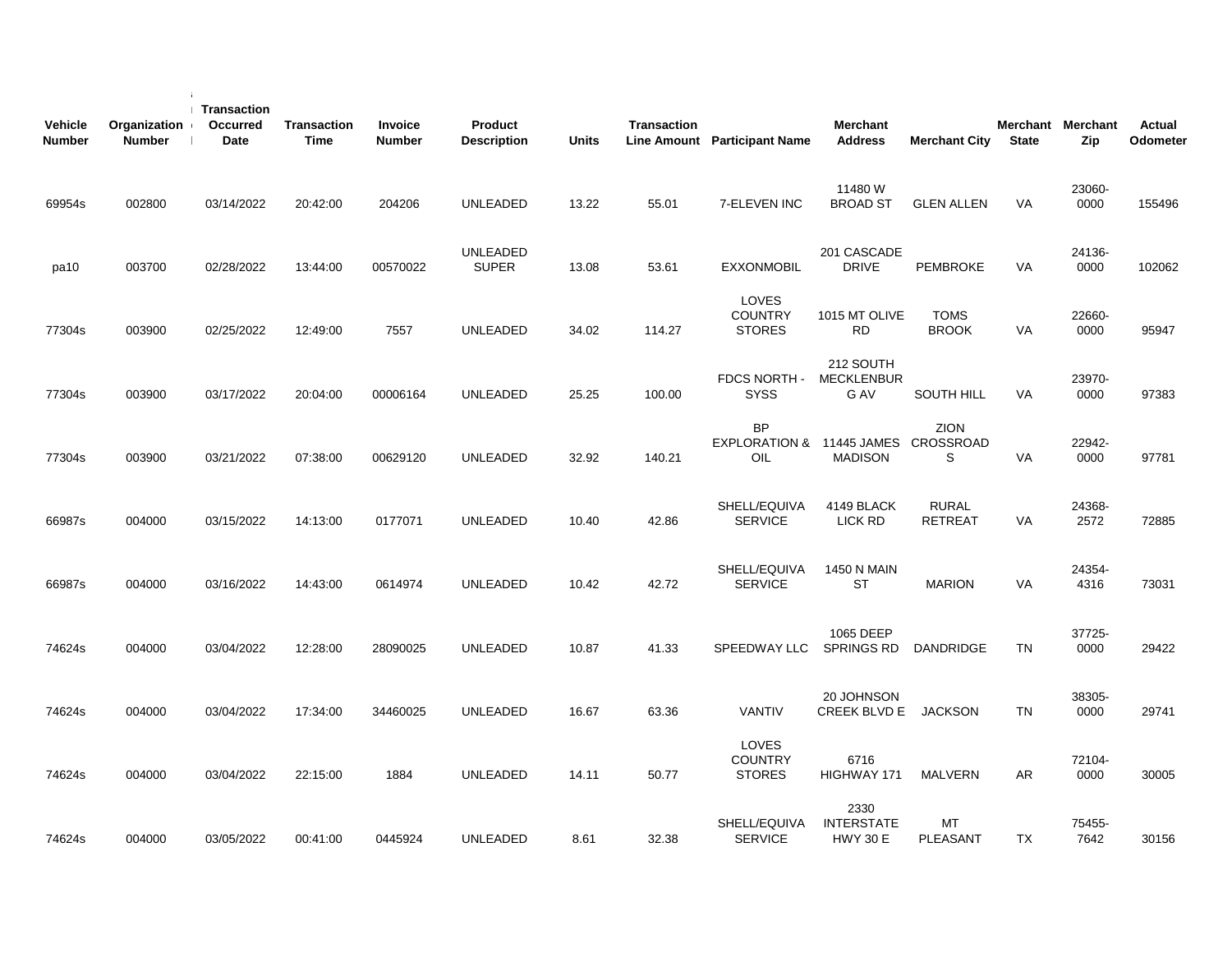| <b>Vehicle</b><br><b>Number</b> | Organization<br><b>Number</b> | <b>Transaction</b><br><b>Occurred</b><br>Date | <b>Transaction</b><br><b>Time</b> | Invoice<br><b>Number</b> | Product<br><b>Description</b> | <b>Units</b> | <b>Transaction</b> | Line Amount Participant Name                | <b>Merchant</b><br><b>Address</b>      | <b>Merchant City</b> | <b>State</b> | Merchant Merchant<br>Zip | Actual<br>Odometer |  |
|---------------------------------|-------------------------------|-----------------------------------------------|-----------------------------------|--------------------------|-------------------------------|--------------|--------------------|---------------------------------------------|----------------------------------------|----------------------|--------------|--------------------------|--------------------|--|
| 74624s                          | 004000                        | 03/05/2022                                    | 09:03:00                          | 00235806                 | <b>UNLEADED</b>               | 9.68         | 32.92              | <b>EXXONMOBIL</b>                           | 107 W<br>HIGHWAY 31                    | <b>DAWSON</b>        | TX           | 76639                    | 30319              |  |
| 74624s                          | 004000                        | 03/06/2022                                    | 09:25:00                          | 00779079                 | UNLEADED                      | 12.45        | 47.30              | <b>SUN COMPANY</b><br><b>INC</b>            | 901<br><b>BESSEMER</b><br>AVE          | <b>LLANO</b>         | TX           | 78643-<br>0000           | 30517              |  |
| 74624s                          | 004000                        | 03/06/2022                                    | 13:42:00                          | 00449295                 | <b>UNLEADED</b>               | 7.69         | 30.00              | <b>SUN COMPANY</b><br><b>INC</b>            | 100 E 6TH ST                           | <b>IRAAN</b>         | <b>TX</b>    | 79744-<br>0000           | 30714              |  |
| 74624s                          | 004000                        | 03/06/2022                                    | 15:20:00                          | 1311                     | <b>UNLEADED</b>               | 17.91        | 71.62              | PILOT OIL CORP 201 VAN HORN<br><b>TRNDR</b> | DR                                     | <b>VAN HORN</b>      | <b>TX</b>    | 79855-<br>0000           | 30890              |  |
| 74624s                          | 004000                        | 03/06/2022                                    | 17:44:00                          | 1804                     | UNLEADED                      | 8.78         | 35.13              | LOVES<br><b>COUNTRY</b><br><b>STORES</b>    | 3000<br><b>MOUNTAIN</b><br><b>PASS</b> | <b>ANTHONY</b>       | TX           | 79821-<br>0000           | 31027              |  |
| 74624s                          | 004000                        | 03/06/2022                                    | 21:36:00                          | 3137                     | <b>UNLEADED</b>               | 14.80        | 63.62              | LOVES<br><b>COUNTRY</b><br><b>STORES</b>    | 643 STATE<br><b>HWY 90</b>             | <b>BENSON</b>        | AZ           | 85602-<br>0000           | 31276              |  |
| 74624s                          | 004000                        | 03/10/2022                                    | 12:23:00                          | 079468                   | <b>UNLEADED</b>               | 11.70        | 55.69              | <b>CIRCLE K</b><br><b>STORES INC</b>        | <b>710 W PIMA</b><br><b>STREET</b>     | <b>GILA BEND</b>     | AZ           | 85337-<br>0000           | 31509              |  |
| 74624s                          | 004000                        | 03/12/2022                                    | 10:34:00                          | 607 S                    | UNLEADED                      | 9.92         | 45.64              | <b>CHEVRON</b>                              | 8333 NORTH<br><b>CORTARO RD</b>        | <b>MARANA</b>        | AZ           | 85743-<br>0000           | 31701              |  |
| 74624s                          | 004000                        | 03/13/2022                                    | 15:30:00                          | 0295808                  | <b>UNLEADED</b>               | 7.63         | 38.18              | SHELL/EQUIVA<br><b>SERVICE</b>              | 3235<br>HIGHWAY 82                     | <b>SONOITA</b>       | AZ           | 85637-<br>0000           | 31835              |  |
| 74624s                          | 004000                        | 03/16/2022                                    | 15:26:00                          | A53ILRX                  | <b>UNLEADED</b>               | 13.63        | 59.69              | <b>QUIKTRIP</b><br><b>CORPORATION</b>       | 2802 N 1ST<br><b>AVE</b>               | <b>TUCSON</b>        | AZ           | 85719-<br>0000           | 32045              |  |
| 74624s                          | 004000                        | 03/17/2022                                    | 15:12:00                          | 646811                   | <b>UNLEADED</b>               | 7.52         | 33.68              | <b>CIRCLE K</b><br><b>STORES INC</b>        | 4650 S PALO<br><b>VERDE RD</b>         | <b>TUCSON</b>        | AZ           | 85714-<br>0000           | 32200              |  |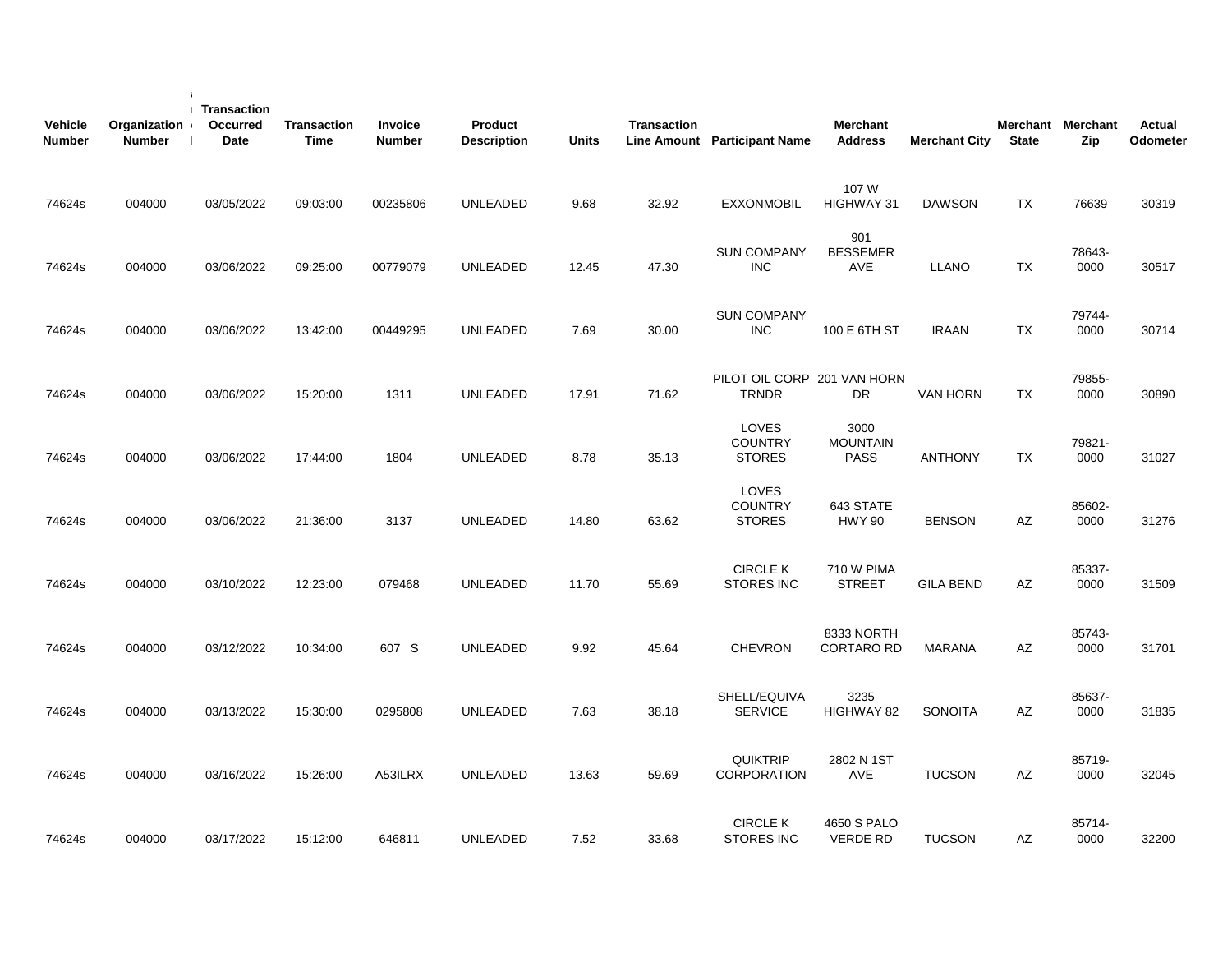| <b>Vehicle</b><br><b>Number</b> | Organization<br><b>Number</b> | Transaction<br>Occurred<br><b>Date</b> | <b>Transaction</b><br><b>Time</b> | Invoice<br><b>Number</b> | Product<br><b>Description</b> | <b>Units</b> | <b>Transaction</b> | Line Amount Participant Name             | <b>Merchant</b><br><b>Address</b>      | <b>Merchant City</b>          | <b>State</b> | Merchant Merchant<br>Zip | <b>Actual</b><br>Odometer |
|---------------------------------|-------------------------------|----------------------------------------|-----------------------------------|--------------------------|-------------------------------|--------------|--------------------|------------------------------------------|----------------------------------------|-------------------------------|--------------|--------------------------|---------------------------|
| 74624s                          | 004000                        | 03/21/2022                             | 16:56:00                          | 0333435                  | <b>UNLEADED</b>               | 11.22        | 56.13              | SHELL/EQUIVA<br><b>SERVICE</b>           | 3235<br>HIGHWAY 82                     | <b>SONOITA</b>                | AZ           | 85637-<br>0000           | 32376                     |
| 79441s                          | 004000                        | 02/25/2022                             | 08:03:00                          | 898402                   | <b>UNLEADED</b>               | 20.35        | 73.24              | <b>CIRCLE K</b><br><b>STORES INC</b>     | 622 N MARINE JACKSONVIL<br><b>BLVD</b> | LE.                           | <b>NC</b>    | 28540-<br>0000           | 13392                     |
| 79441s                          | 004000                        | 03/06/2022                             | 09:48:00                          | 101188                   | <b>UNLEADED</b>               | 18.99        | 74.04              | <b>CIRCLE K</b><br><b>STORES INC</b>     | 622 N MARINE JACKSONVIL<br><b>BLVD</b> | LE.                           | NC.          | 28540-<br>0000           | 13721                     |
| 58894s                          | 004400                        | 03/04/2022                             | 20:23:00                          | 00357251                 | <b>UNLEADED</b>               | 13.09        | 49.76              | <b>SUN COMPANY</b><br><b>INC</b>         | 121 A LUYBEN<br><b>HILLS RD</b>        | <b>KINGSTON</b><br><b>SPG</b> | <b>TN</b>    | 37082-<br>8904           | 138082                    |
| 58894s                          | 004400                        | 03/04/2022                             | 21:12:00                          | 01436250                 | <b>UNLEADED</b>               | 17.16        | 65.20              | <b>EXXONMOBIL</b>                        | 1929 US-45<br><b>BYPASS</b>            | <b>JACKSON</b>                | <b>TN</b>    | 38305                    | 138191                    |
| 58894s                          | 004400                        | 03/05/2022                             | 14:36:00                          | 4097                     | <b>UNLEADED</b>               | 19.23        | 71.13              | LOVES<br><b>COUNTRY</b><br><b>STORES</b> | I-40 HIGHWAY<br>219                    | <b>OZARK</b>                  | <b>AR</b>    | 72949-<br>0000           | 138512                    |
| 58894s                          | 004400                        | 03/06/2022                             | 08:10:00                          | 081010                   | <b>UNLEADED</b>               | 23.70        | 85.30              | <b>CONOCOPHILLIP</b><br>S                | 1402 N MAIN                            | <b>SHAMROCK</b>               | <b>TX</b>    | 79079-<br>0000           | 138917                    |
| 58894s                          | 004400                        | 03/06/2022                             | 12:02:00                          | 00097957                 | <b>UNLEADED</b>               | 10.84        | 42.28              | VALERO                                   | <b>2300 SOUTH</b><br><b>1ST STREET</b> | <b>TUCUMCARI</b>              | <b>NM</b>    | 88401-<br>0000           | 139124                    |
| 58894s                          | 004400                        | 03/08/2022                             | 16:15:00                          | 161537                   | <b>UNLEADED</b>               | 14.64        | 60.00              | CONOCOPHILLIP<br>S                       | 225 WHEELER                            | <b>TEXICO</b>                 | NM           | 88135-<br>0000           | 139395                    |
| 58894s                          | 004400                        | 03/09/2022                             | 19:25:00                          | 00049671                 | <b>UNLEADED</b>               | 13.48        | 50.68              | <b>MURPHY OIL</b><br>USA INC             | 5519 4TH ST                            | <b>LUBBOCK</b>                | TX           | 79416-<br>4219           | 139614                    |
| 58894s                          | 004400                        | 03/11/2022                             | 11:32:00                          | 00020787                 | UNLEADED<br><b>SUPER</b>      | 9.02         | 41.03              | FDCS NORTH -<br><b>SYSS</b>              | 905 N<br><b>BROADWAY</b><br><b>ST</b>  | <b>POST</b>                   | TX           | 79356-<br>0000           | 139817                    |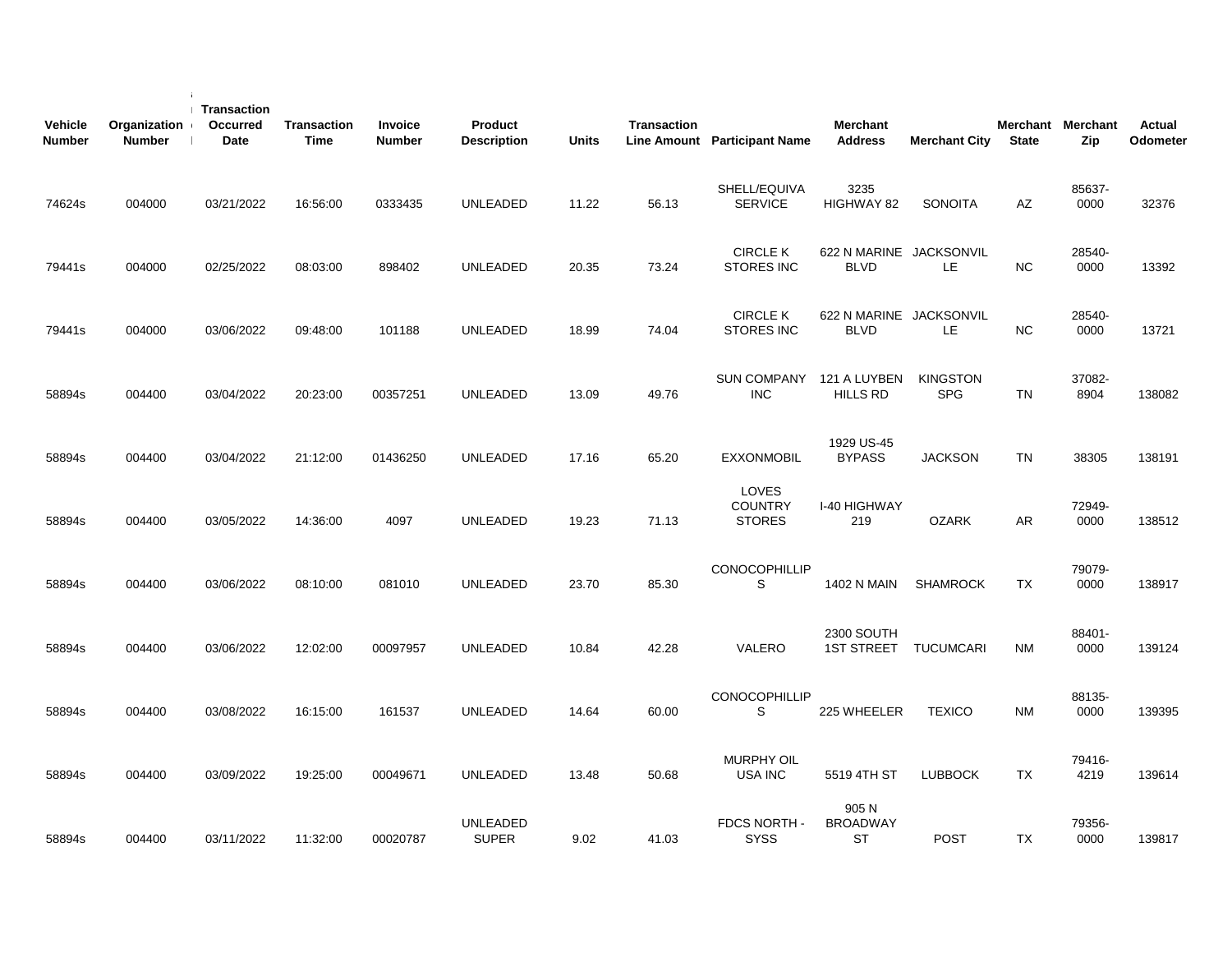| <b>Vehicle</b><br><b>Number</b> | Organization<br><b>Number</b> | Transaction<br>Occurred<br>Date | <b>Transaction</b><br><b>Time</b> | Invoice<br><b>Number</b> | <b>Product</b><br><b>Description</b> | <b>Units</b> | <b>Transaction</b> | Line Amount Participant Name                    | <b>Merchant</b><br><b>Address</b>      | <b>Merchant City</b>           | <b>State</b> | Merchant Merchant<br>Zip | <b>Actual</b><br>Odometer |
|---------------------------------|-------------------------------|---------------------------------|-----------------------------------|--------------------------|--------------------------------------|--------------|--------------------|-------------------------------------------------|----------------------------------------|--------------------------------|--------------|--------------------------|---------------------------|
| 58894s                          | 004400                        | 03/12/2022                      | 16:21:00                          | 00317827                 | <b>UNLEADED</b>                      | 16.90        | 62.52              | VALERO                                          | 4707 4TH ST                            | <b>LUBBOCK</b>                 | TX           | 79403-<br>0000           | 140003                    |
| 58894s                          | 004400                        | 03/13/2022                      | 11:10:00                          | 00004437                 | UNLEADED                             | 12.02        | 45.68              | <b>MURPHY OIL</b><br>USA INC                    | 3117<br>LAWRENCE<br>RD.                | <b>WICHITA</b><br><b>FALLS</b> | TX           | 76308-<br>1606           | 140231                    |
| 58894s                          | 004400                        | 03/13/2022                      | 18:18:00                          | 00657060                 | UNLEADED                             | 20.77        | 81.00              | <b>EXXONMOBIL</b>                               | 2066<br>HIGHWAY 53 N                   | <b>GURDON</b>                  | AR.          | 71743-<br>0000           | 140575                    |
| 58894s                          | 004400                        | 03/14/2022                      | 09:33:00                          | 00251990                 | <b>UNLEADED</b>                      | 14.64        | 65.89              | <b>EXXONMOBIL</b>                               | 4935 NEW<br>AIRLINE ROAD ARLINGTON     |                                | TN           | 38002-<br>0000           | 140821                    |
| 58894s                          | 004400                        | 03/14/2022                      | 16:54:00                          | 0178335                  | <b>UNLEADED</b>                      | 18.69        | 78.89              | SHELL/EQUIVA<br><b>SERVICE</b>                  | <b>722 N WATT</b><br><b>RD</b>         | <b>KNOXVILLE</b>               | <b>TN</b>    | 37934-<br>1100           | 141170                    |
| 76299s                          | 007700                        | 03/06/2022                      | 12:35:00                          | 123520                   | <b>UNLEADED</b>                      | 13.37        | 50.14              | <b>CITGO</b><br><b>PETROLEUM</b><br><b>CORP</b> | 1395<br><b>CHARLOTTE</b><br><b>HWY</b> | <b>FAIRVIEW</b>                | <b>NC</b>    | 28730-<br>0000           | 8871                      |
| 76299s                          | 007700                        | 03/10/2022                      | 16:56:00                          | 1643                     | <b>UNLEADED</b>                      | 13.55        | 56.35              | <b>QUALITY OIL</b><br><b>COMPANY</b>            | 241<br><b>CHARLOTTE</b><br><b>HWY</b>  | <b>ASHEVILLE</b>               | <b>NC</b>    | 28803-<br>0000           | 9601                      |
| 76299s                          | 007700                        | 03/12/2022                      | 15:07:00                          | 0582676                  | <b>UNLEADED</b>                      | 12.49        | 51.20              | SHELL/EQUIVA<br><b>SERVICE</b>                  | <b>1450 N MAIN</b><br><b>ST</b>        | <b>MARION</b>                  | VA           | 24354-<br>4316           | 9375                      |
| 65571s                          | 007700                        | 03/04/2022                      | 17:30:00                          | 0738286                  | <b>UNLEADED</b>                      | 6.63         | 25.19              | SHELL/EQUIVA<br><b>SERVICE</b>                  | 600 N MAIN ST                          | <b>BLACKSBUR</b><br>G          | VA           | 24060-<br>3349           | 116469                    |
| 65571s                          | 007700                        | 03/06/2022                      | 12:34:00                          | 123456                   | UNLEADED                             | 10.03        | 37.61              | <b>CITGO</b><br><b>PETROLEUM</b><br><b>CORP</b> | 1395<br><b>CHARLOTTE</b><br><b>HWY</b> | <b>FAIRVIEW</b>                | NC.          | 28730-<br>0000           | 116756                    |
| 65571s                          | 007700                        | 03/10/2022                      | 16:45:00                          | 1628                     | <b>UNLEADED</b>                      | 15.95        | 66.33              | <b>QUALITY OIL</b><br><b>COMPANY</b>            | 241<br><b>CHARLOTTE</b><br><b>HWY</b>  | <b>ASHEVILLE</b>               | <b>NC</b>    | 28803-<br>0000           | 116709                    |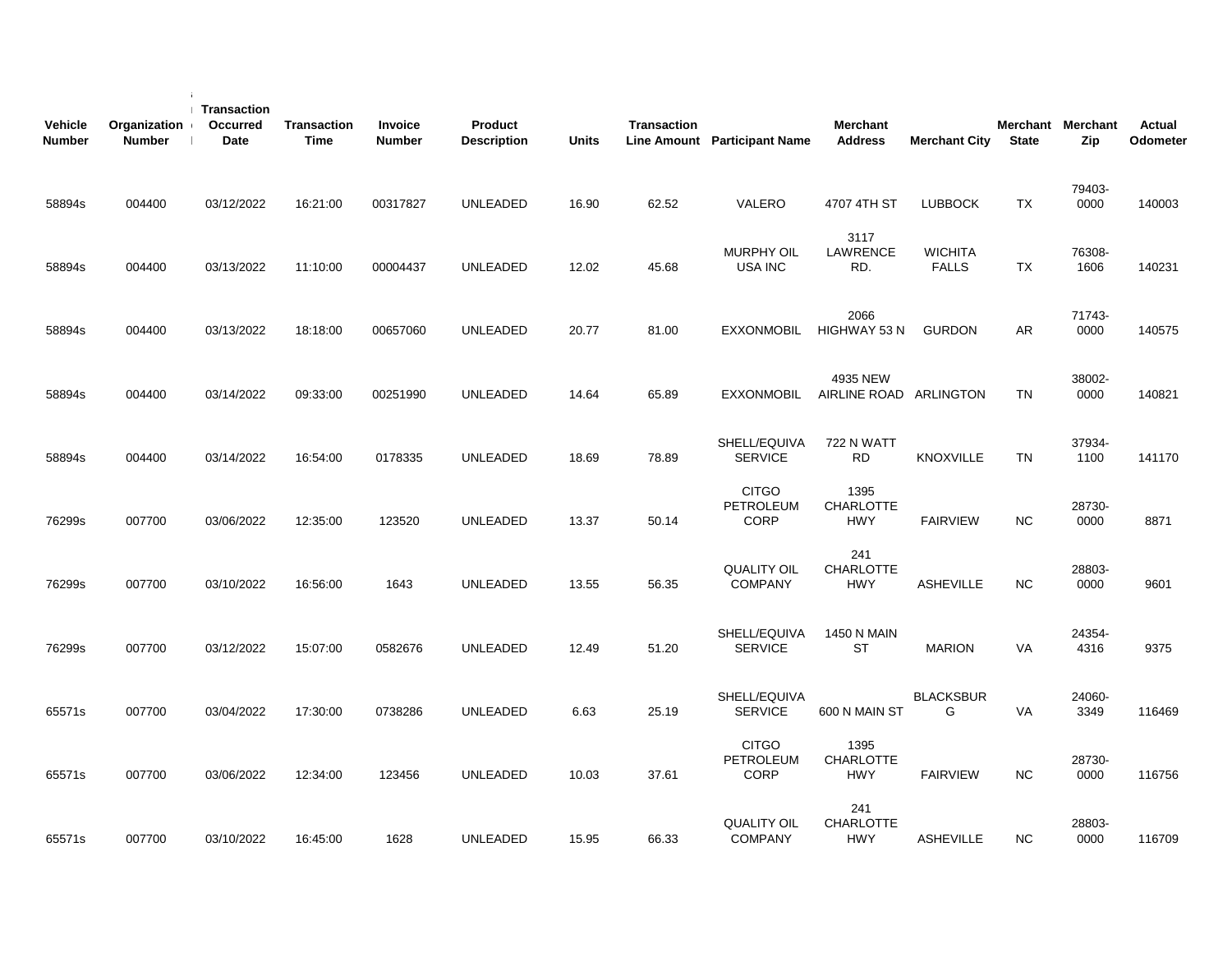| <b>Vehicle</b><br><b>Number</b> | Organization<br><b>Number</b> | Transaction<br>Occurred<br>Date | <b>Transaction</b><br><b>Time</b> | Invoice<br><b>Number</b> | Product<br><b>Description</b> | <b>Units</b> | <b>Transaction</b> | Line Amount Participant Name     | <b>Merchant</b><br><b>Address</b>       | <b>Merchant City</b>           | <b>State</b> | Merchant Merchant<br>Zip | Actual<br>Odometer |
|---------------------------------|-------------------------------|---------------------------------|-----------------------------------|--------------------------|-------------------------------|--------------|--------------------|----------------------------------|-----------------------------------------|--------------------------------|--------------|--------------------------|--------------------|
| 65571s                          | 007700                        | 03/12/2022                      | 15:11:00                          | 0582742                  | <b>UNLEADED</b>               | 13.74        | 56.34              | SHELL/EQUIVA<br><b>SERVICE</b>   | <b>1450 N MAIN</b><br><b>ST</b>         | <b>MARION</b>                  | VA           | 24354-<br>4316           | 11765              |
| 55231s                          | 010305                        | 03/18/2022                      | 09:39:00                          | 093932                   | <b>UNLEADED</b>               | 10.10        | 41.41              | 7-ELEVEN INC                     | 4100 TALON<br><b>DR</b>                 | <b>DUMFRIES</b>                | <b>VA</b>    | 22026-<br>0000           | 97061              |
| 41496s                          | 010305                        | 03/03/2022                      | 13:32:00                          | 00375892                 | <b>UNLEADED</b>               | 20.99        | 79.76              | <b>EXXONMOBIL</b>                | 9901<br><b>WELLINGTON</b><br><b>RD</b>  | <b>MANASSAS</b>                | <b>VA</b>    | 20110-<br>5720           | 166184             |
| 41496s                          | 010305                        | 03/16/2022                      | 14:29:00                          | 00033444                 | <b>UNLEADED</b>               | 22.08        | 89.66              | <b>SUN COMPANY</b><br><b>INC</b> | 9110<br><b>CENTREVILLE</b><br><b>RD</b> | <b>MANASSAS</b>                | VA           | 20110-<br>0000           | 166534             |
| 55257s                          | 010305                        | 03/04/2022                      | 08:11:00                          | 081131                   | <b>UNLEADED</b>               | 16.32        | 62.00              | 7-ELEVEN INC                     | 10438<br><b>DUMFRIES RD</b>             | MANASSAS                       | <b>VA</b>    | 20110-<br>0000           | 88652              |
| 55257s                          | 010305                        | 03/11/2022                      | 12:09:00                          | 00970151                 | <b>UNLEADED</b>               | 24.29        | 101.06             | SHEETZ, INC.                     | 8504<br><b>CENTREVILLE</b><br><b>RD</b> | <b>MANASSAS</b><br><b>PARK</b> | VA           | 20111-<br>2357           | 88981              |
| 55257s                          | 010305                        | 03/17/2022                      | 13:31:00                          | 00591104                 | <b>UNLEADED</b>               | 18.11        | 72.46              | SHEETZ, INC.                     | 13039 BALLS<br>FORD RD                  | <b>MANASSAS</b>                | <b>VA</b>    | 20109-<br>8303           | 89241              |
| 77324s                          | 010305                        | 03/02/2022                      | 15:31:00                          | 00356686                 | <b>UNLEADED</b>               | 6.02         | 22.30              | <b>EXXONMOBIL</b>                | 9901<br><b>WELLINGTON</b><br>RD         | <b>MANASSAS</b>                | VA           | 20110-<br>5720           | $\mathbf 0$        |
| 77324s                          | 010305                        | 03/02/2022                      | 15:32:00                          | 00356688                 | <b>UNLEADED</b>               | 14.98        | 55.42              | <b>EXXONMOBIL</b>                | 9901<br><b>WELLINGTON</b><br><b>RD</b>  | <b>MANASSAS</b>                | VA           | 20110-<br>5720           | 23150              |
| 77324s                          | 010305                        | 03/10/2022                      | 13:49:00                          | 00031683                 | <b>UNLEADED</b>               | 17.31        | 74.42              | <b>SUN COMPANY</b><br><b>INC</b> | 9110<br><b>CENTREVILLE</b><br><b>RD</b> | <b>MANASSAS</b>                | VA           | 20110-<br>0000           | 23450              |
| 77324s                          | 010305                        | 03/15/2022                      | 15:24:00                          | 00331942                 | <b>UNLEADED</b>               | 5.61         | 25.26              | <b>EXXONMOBIL</b>                | 9901<br><b>WELLINGTON</b><br><b>RD</b>  | <b>MANASSAS</b>                | VA           | 20110-<br>5720           | $\mathbf 0$        |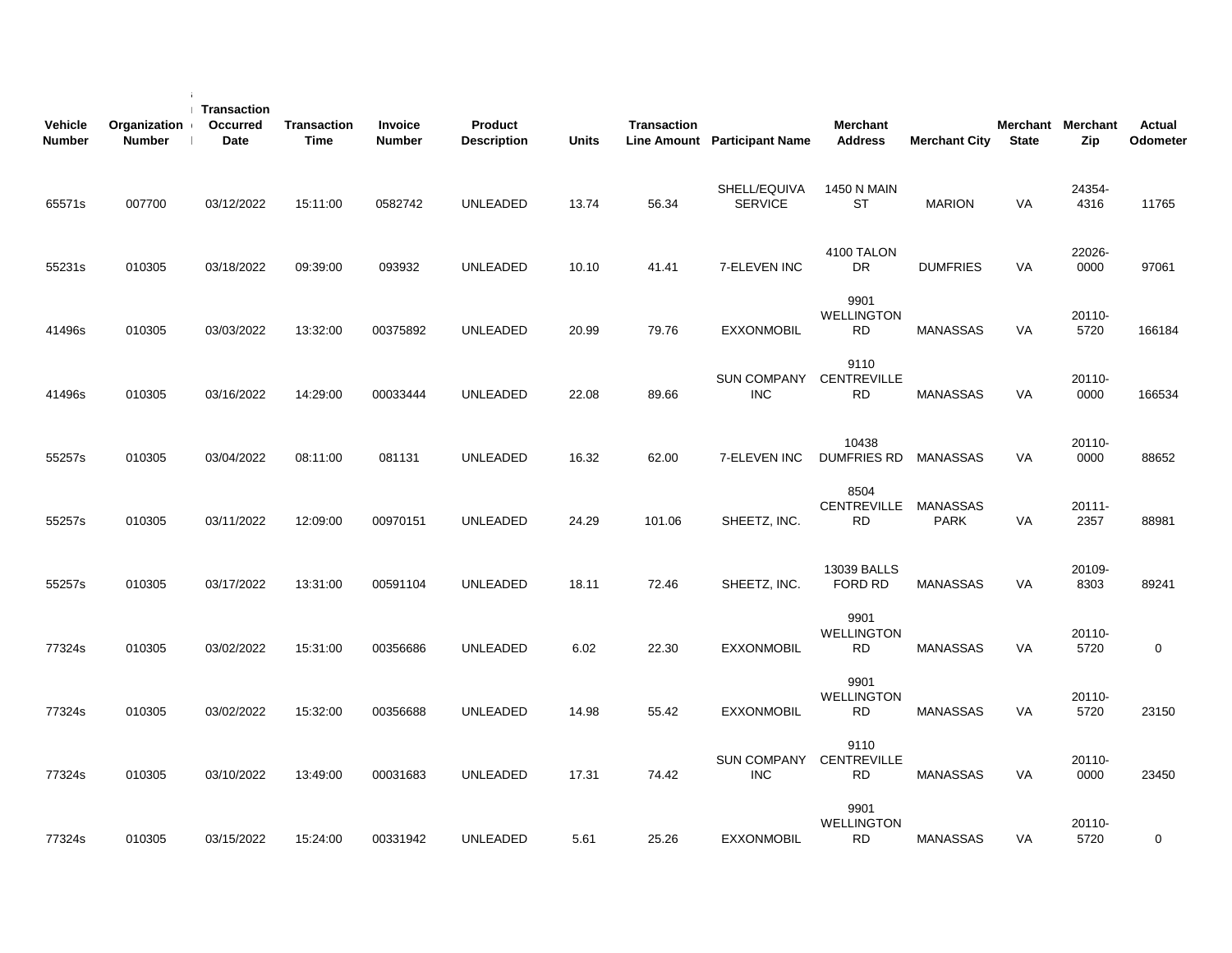| <b>Vehicle</b><br>Number | Organization<br><b>Number</b> | <b>Transaction</b><br>Occurred<br>Date | <b>Transaction</b><br><b>Time</b> | <b>Invoice</b><br><b>Number</b> | Product<br><b>Description</b>       | <b>Units</b> | <b>Transaction</b> | Line Amount Participant Name                 | <b>Merchant</b><br><b>Address</b> | <b>Merchant City</b>           | <b>State</b> | Merchant Merchant<br>Zip | Actual<br>Odometer |  |
|--------------------------|-------------------------------|----------------------------------------|-----------------------------------|---------------------------------|-------------------------------------|--------------|--------------------|----------------------------------------------|-----------------------------------|--------------------------------|--------------|--------------------------|--------------------|--|
| 77324s                   | 010305                        | 03/21/2022                             | 13:48:00                          | 00712388                        | <b>UNLEADED</b>                     | 17.62        | 70.50              | SHEETZ, INC.                                 | 8504<br>CENTREVILLE<br><b>RD</b>  | <b>MANASSAS</b><br><b>PARK</b> | VA           | $20111 -$<br>2357        | 23735              |  |
| pa20                     | 010700                        | 03/04/2022                             | 12:25:00                          | 25180025                        | <b>UNLEADED</b>                     | 26.53        | 100.79             | <b>VANTIV</b>                                | PO BOX 14002                      | <b>ROANOKE</b>                 | VA           | 24038-<br>0000           | 118508             |  |
| pa20                     | 010700                        | 03/04/2022                             | 12:25:00                          | 25180025                        | <b>DISCOUNT-</b><br><b>LOCATION</b> | 1.00         | $-.79$             | <b>VANTIV</b>                                | PO BOX 14002                      | <b>ROANOKE</b>                 | VA           | 24038-<br>0000           | 118508             |  |
| pa20                     | 010700                        | 03/06/2022                             | 13:05:00                          | 00033857                        | <b>UNLEADED</b>                     | 23.80        | 92.81              | <b>ELAVON</b><br><b>MERCHANT SVS</b>         | 4340 SONTAG<br><b>RD</b>          | <b>ROCKY</b><br><b>MOUNT</b>   | VA           | 24151-<br>0000           | 118735             |  |
| ereynolds                | 017100                        | 03/02/2022                             | 10:43:00                          | 00180030                        | <b>UNLEADED</b>                     | 16.78        | 58.72              | <b>EXXONMOBIL</b>                            | 25652 JEB<br><b>STUART HWY</b>    | <b>STUART</b>                  | VA           | 24171-<br>0000           | 125                |  |
| 68334s                   | 017100                        | 03/09/2022                             | 17:33:00                          | 00357277                        | <b>UNLEADED</b>                     | 33.22        | 138.19             | <b>BP</b><br><b>EXPLORATION &amp;</b><br>OIL | 6016 WEST<br><b>BROAD ST</b>      | <b>RICHMOND</b>                | <b>VA</b>    | 23230-<br>0000           | 20158              |  |
| 68262s                   | 017100                        | 03/02/2022                             | 11:39:00                          | 00179181                        | <b>UNLEADED</b>                     | 9.82         | 34.39              | <b>EXXONMOBIL</b>                            | <b>CORNER HWY</b><br>58 & 8       | <b>STUART</b>                  | <b>VA</b>    | 24171-<br>0000           | 145288             |  |
| 68262s                   | 017100                        | 03/08/2022                             | 12:25:00                          | 00058972                        | <b>UNLEADED</b>                     | 5.14         | 21.41              | WAWA, INC.                                   | 2415 STAPLES<br>MILL RD           | <b>RICHMOND</b>                | VA           | 23230-<br>2510           | 145885             |  |
| 68262s                   | 017100                        | 03/08/2022                             | 17:34:00                          | 00931134                        | <b>UNLEADED</b>                     | 11.47        | 47.59              | SHEETZ, INC.                                 | 1007<br>PHILPOTT RD               | <b>SOUTH</b><br><b>BOSTON</b>  | VA           | 24592-<br>6831           | 145715             |  |
| 68262s                   | 017100                        | 03/21/2022                             | 22:20:00                          | 222003                          | <b>UNLEADED</b>                     | 8.29         | 33.16              | <b>CITGO</b><br>PETROLEUM<br><b>CORP</b>     | 16112 JEB<br><b>STUART HWY</b>    | <b>STUART</b>                  | VA           | 24171-<br>0000           | 145959             |  |
| 68294S                   | 018300                        | 02/24/2022                             | 07:53:00                          | 53040025                        | <b>UNLEADED</b>                     | 2.95         | 9.94               | <b>VANTIV</b>                                | PO BOX 14002                      | <b>ROANOKE</b>                 | VA           | 24038-<br>0000           | 75272              |  |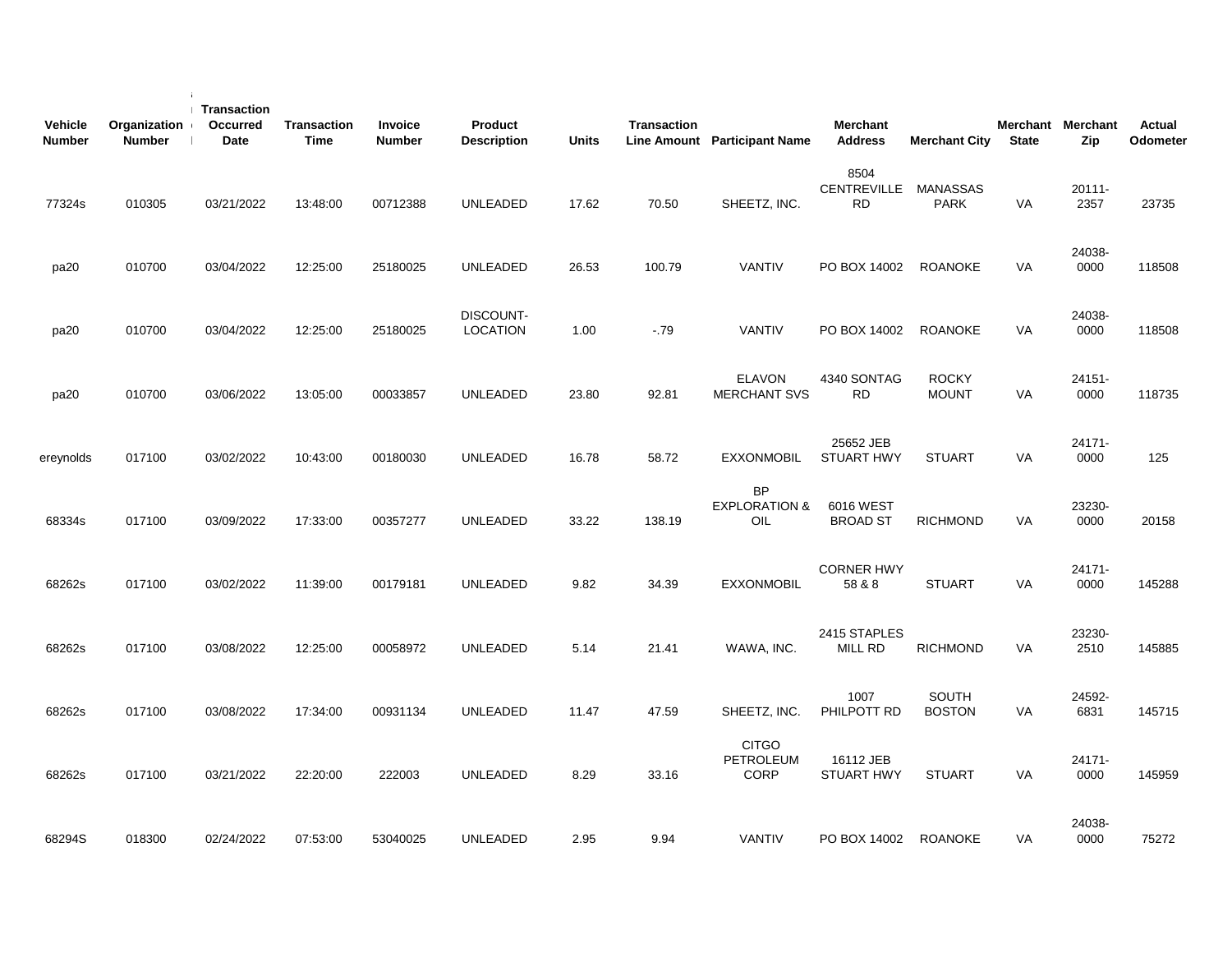| <b>Vehicle</b><br><b>Number</b> | Organization<br><b>Number</b> | Transaction<br>Occurred<br>Date | <b>Transaction</b><br><b>Time</b> | Invoice<br><b>Number</b> | Product<br><b>Description</b>   | <b>Units</b> | <b>Transaction</b> | <b>Line Amount</b> Participant Name      | Merchant<br><b>Address</b>              | <b>Merchant City</b> | <b>State</b> | Merchant Merchant<br>Zip | <b>Actual</b><br>Odometer |
|---------------------------------|-------------------------------|---------------------------------|-----------------------------------|--------------------------|---------------------------------|--------------|--------------------|------------------------------------------|-----------------------------------------|----------------------|--------------|--------------------------|---------------------------|
| 68294S                          | 018300                        | 02/25/2022                      | 07:55:00                          | 55490025                 | <b>UNLEADED</b>                 | 3.85         | 12.95              | <b>VANTIV</b>                            | PO BOX 14002                            | <b>ROANOKE</b>       | <b>VA</b>    | 24038-<br>0000           | 75360                     |
| 68294S                          | 018300                        | 02/28/2022                      | 10:11:00                          | 11100025                 | <b>UNLEADED</b>                 | 3.55         | 11.95              | <b>VANTIV</b>                            | PO BOX 14002                            | <b>ROANOKE</b>       | VA           | 24038-<br>0000           | 75450                     |
| 68294S                          | 018300                        | 03/02/2022                      | 07:50:00                          | 50540025                 | <b>UNLEADED</b>                 | 7.41         | 26.67              | <b>VANTIV</b>                            | PO BOX 14002                            | <b>ROANOKE</b>       | VA           | 24038-<br>0000           | 75627                     |
| 68294S                          | 018300                        | 03/07/2022                      | 07:47:00                          | 47170025                 | <b>UNLEADED</b>                 | 6.27         | 23.83              | VANTIV                                   | PO BOX 14002                            | <b>ROANOKE</b>       | VA           | 24038-<br>0000           | 75802                     |
| 68294S                          | 018300                        | 03/08/2022                      | 07:42:00                          | 42050025                 | UNLEADED                        | 3.44         | 13.78              | <b>VANTIV</b>                            | PO BOX 14002                            | <b>ROANOKE</b>       | VA           | 24038-<br>0000           | 75892                     |
| 68294S                          | 018300                        | 03/15/2022                      | 07:51:00                          | 51000025                 | UNLEADED                        | 3.98         | 17.14              | <b>VANTIV</b>                            | PO BOX 14002                            | <b>ROANOKE</b>       | <b>VA</b>    | 24038-<br>0000           | 75989                     |
| 68294S                          | 018300                        | 03/16/2022                      | 07:52:00                          | 52040025                 | <b>UNLEADED</b>                 | 3.24         | 13.94              | <b>VANTIV</b>                            | PO BOX 14002                            | <b>ROANOKE</b>       | <b>VA</b>    | 24038-<br>0000           | 76077                     |
| 68294S                          | 018300                        | 03/18/2022                      | 07:53:00                          | 53060025                 | <b>UNLEADED</b>                 | 6.81         | 29.29              | <b>VANTIV</b>                            | PO BOX 14002                            | <b>ROANOKE</b>       | VA           | 24038-<br>0000           | 76254                     |
| 71501s                          | 018300                        | 02/28/2022                      | 12:58:00                          | 0072561                  | <b>UNLEADED</b><br><b>SUPER</b> | 9.09         | 36.90              | SHELL/EQUIVA<br><b>SERVICE</b>           | 4083<br><b>ELECTRIC RD</b>              | <b>ROANOKE</b>       | VA           | 24018-<br>8442           | 28053                     |
| 77347s                          | 018300                        | 03/02/2022                      | 15:13:00                          | 151314                   | <b>UNLEADED</b>                 | 15.46        | 52.53              | <b>CITGO</b><br>PETROLEUM<br><b>CORP</b> | 1202 S<br><b>JEFFERSON</b><br><b>ST</b> | <b>ROANOKE</b>       | VA           | 24016-<br>0000           | 8044                      |
| 77347s                          | 018300                        | 03/03/2022                      | 15:29:00                          | 152954                   | <b>UNLEADED</b>                 | .89          | 3.21               | <b>CITGO</b><br>PETROLEUM<br><b>CORP</b> | 1202 S<br><b>JEFFERSON</b><br><b>ST</b> | <b>ROANOKE</b>       | VA           | 24016-<br>0000           | 8130                      |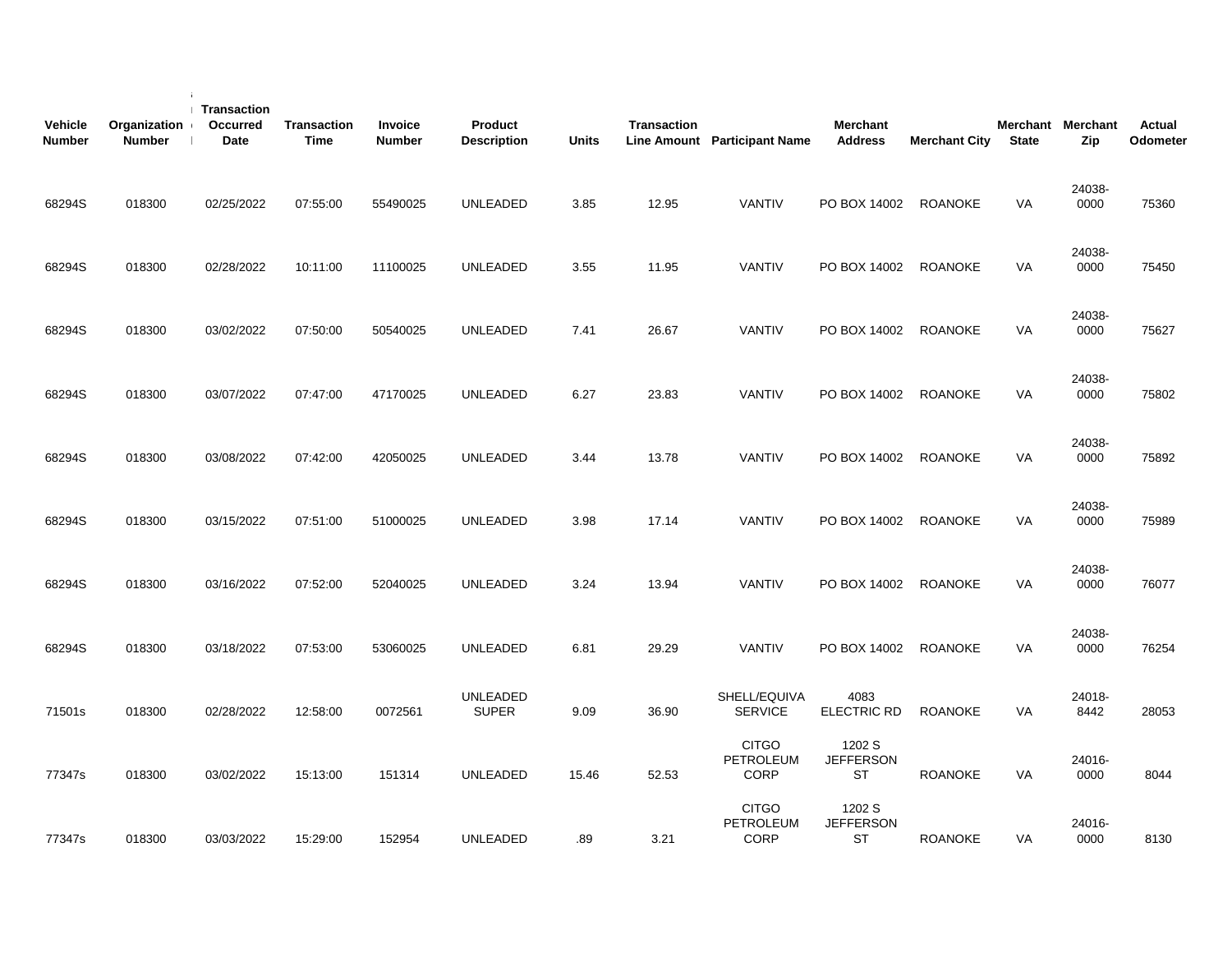| <b>Vehicle</b><br><b>Number</b> | Organization<br><b>Number</b> | <b>Transaction</b><br><b>Occurred</b><br>Date | Transaction<br>Time | Invoice<br><b>Number</b> | Product<br><b>Description</b> | <b>Units</b> | <b>Transaction</b> | Line Amount Participant Name                    | <b>Merchant</b><br><b>Address</b>               | <b>Merchant City</b>  | <b>State</b> | Merchant Merchant<br>Zip | Actual<br><b>Odometer</b> |
|---------------------------------|-------------------------------|-----------------------------------------------|---------------------|--------------------------|-------------------------------|--------------|--------------------|-------------------------------------------------|-------------------------------------------------|-----------------------|--------------|--------------------------|---------------------------|
| 77347s                          | 018300                        | 03/09/2022                                    | 16:10:00            | 00235620                 | UNLEADED                      | 13.61        | 58.51              | <b>EXXONMOBIL</b>                               | 4774 JOHN<br><b>MARSHALL</b><br><b>HWY</b>      | LINDEN                | VA           | 22642-<br>0000           | 8461                      |
| 77347s                          | 018300                        | 03/16/2022                                    | 10:24:00            | 102420                   | <b>UNLEADED</b>               | 12.30        | 51.63              | <b>CITGO</b><br><b>PETROLEUM</b><br><b>CORP</b> | 1202 S<br><b>JEFFERSON</b><br><b>ST</b>         | <b>ROANOKE</b>        | VA           | 24016-<br>0000           | 8761                      |
| 77347s                          | 018300                        | 03/16/2022                                    | 18:18:00            | 181809                   | <b>UNLEADED</b>               | 6.51         | 27.34              | <b>CITGO</b><br>PETROLEUM<br><b>CORP</b>        | 1202 S<br><b>JEFFERSON</b><br>ST                | <b>ROANOKE</b>        | VA           | 24016-<br>0000           | 8847                      |
| 48465s                          | 021200                        | 03/02/2022                                    | 08:27:00            | 00274034                 | <b>UNLEADED</b>               | 8.44         | 27.85              | <b>BP</b><br><b>EXPLORATION &amp;</b><br>OIL    | 128 N MAIN ST                                   | <b>EMPORIA</b>        | VA           | 23847-<br>0000           | 160213                    |
| 48465s                          | 021200                        | 03/09/2022                                    | 16:45:00            | 00300114                 | <b>UNLEADED</b>               | 5.06         | 20.59              | <b>BP</b><br><b>EXPLORATION &amp;</b><br>OIL    | 128 N MAIN ST                                   | <b>EMPORIA</b>        | <b>VA</b>    | 23847-<br>0000           | 160325                    |
| 48470s                          | 021200                        | 03/11/2022                                    | 11:46:00            | 00137277                 | <b>UNLEADED</b>               | 18.82        | 80.00              | <b>EXXONMOBIL</b>                               | 145 GEORGE<br>WASHINGTON CHARLOTTE<br><b>HW</b> | <b>COURT H</b>        | VA           | 23923-<br>0000           | 173773                    |
| 68268s                          | 021200                        | 03/17/2022                                    | 15:53:00            | 00146796                 | <b>UNLEADED</b>               | 9.14         | 38.40              | <b>EXXONMOBIL</b>                               | 14241 W<br><b>JAMES</b><br><b>ANDERSON</b>      | <b>BUCKINGHA</b><br>M | <b>VA</b>    | 23921-<br>0000           | 56303                     |
| 68268s                          | 021200                        | 03/19/2022                                    | 14:27:00            | 00014803                 | <b>UNLEADED</b>               | 9.38         | 39.02              | <b>EXXONMOBIL</b>                               | 16042 N<br><b>JAMES</b><br><b>MADISON HW</b>    | <b>DILLWYN</b>        | <b>VA</b>    | 23936-<br>0000           | 56429                     |
| 68268s                          | 021200                        | 03/22/2022                                    | 11:24:00            | 112437                   | <b>UNLEADED</b>               | 2.98         | 12.53              | <b>MARATHON</b><br>PETROLEUM                    | 100 NORTH<br><b>MAIN STREET</b>                 | AMHERST               | VA           | 24521-<br>0000           | 56467                     |
| 80220s                          | 021200                        | 03/04/2022                                    | 18:47:00            | 00141456                 | <b>UNLEADED</b>               | 10.50        | 38.86              | SHEETZ, INC.                                    | <b>2016 S MAIN</b><br><b>ST</b>                 | <b>FARMVILLE</b>      | VA           | 23901-<br>7500           | 29008                     |
| 57597s                          | 021200                        | 03/17/2022                                    | 09:08:00            | 090812                   | <b>UNLEADED</b>               | 14.53        | 59.83              | <b>CONOCOPHILLIP</b><br>S                       | 7721<br><b>RICHMOND</b><br><b>HWY</b>           | <b>APPOMATTO</b><br>X | VA           | 24522-<br>8680           | 135672                    |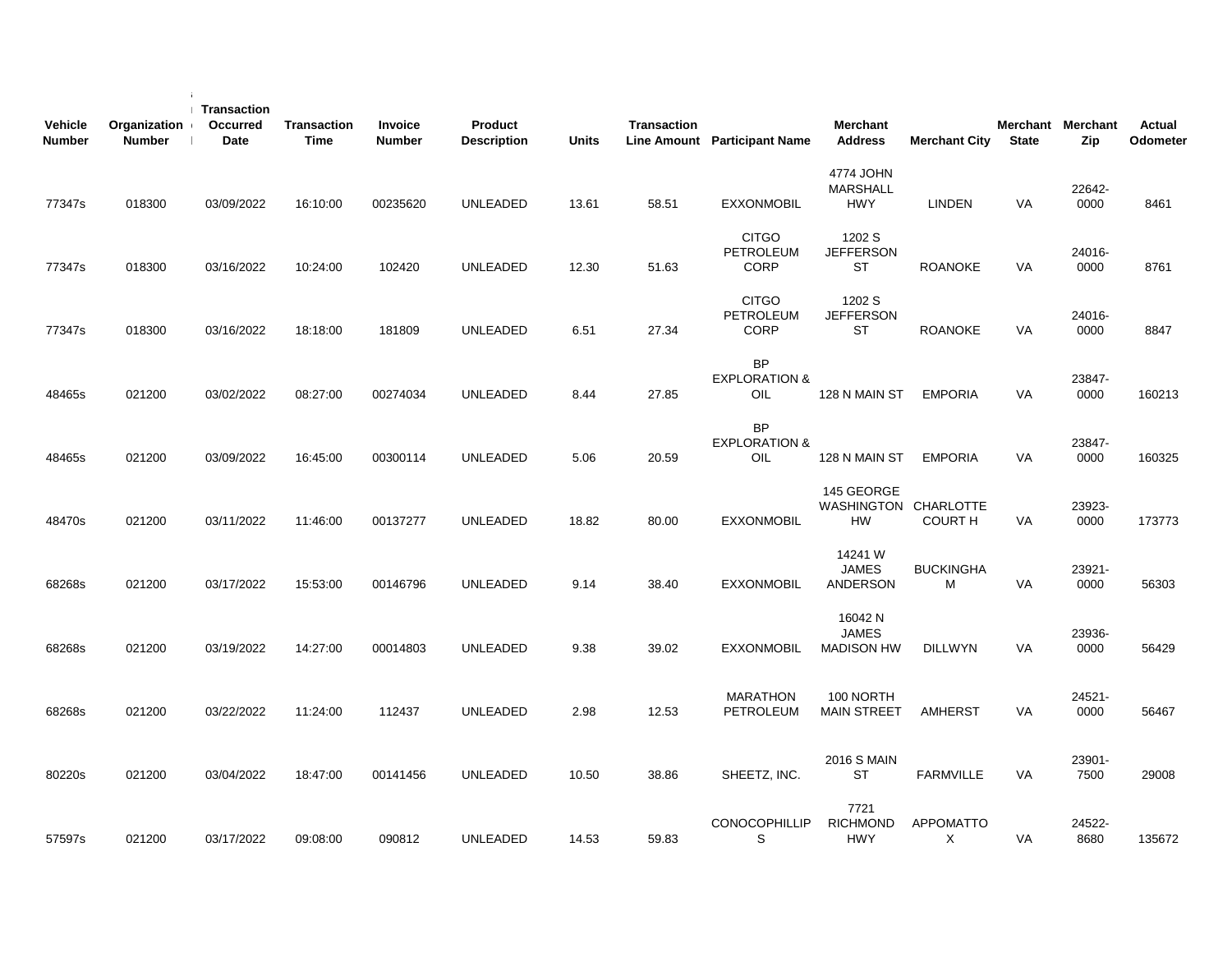| <b>Vehicle</b><br><b>Number</b> | Organization<br><b>Number</b> | Transaction<br><b>Occurred</b><br>Date | <b>Transaction</b><br>Time | Invoice<br><b>Number</b> | Product<br><b>Description</b> | <b>Units</b> | <b>Transaction</b> | Line Amount Participant Name         | <b>Merchant</b><br><b>Address</b>  | <b>Merchant City</b>  | <b>State</b> | Merchant Merchant<br>Zip | <b>Actual</b><br>Odometer |
|---------------------------------|-------------------------------|----------------------------------------|----------------------------|--------------------------|-------------------------------|--------------|--------------------|--------------------------------------|------------------------------------|-----------------------|--------------|--------------------------|---------------------------|
| 65622S                          | 021200                        | 02/24/2022                             | 06:10:00                   | 10300025                 | UNLEADED                      | 21.22        | 71.30              | SPEEDWAY LLC 391 S MAIN ST           |                                    | <b>HALIFAX</b>        | VA           | 24558-<br>0000           | 71417                     |
| 65622S                          | 021200                        | 02/28/2022                             | 17:07:00                   | 07170025                 | UNLEADED                      | 26.01        | 90.00              | SPEEDWAY LLC 391 S MAIN ST           |                                    | <b>HALIFAX</b>        | VA           | 24558-<br>0000           | 71830                     |
| 65622S                          | 021200                        | 03/09/2022                             | 17:06:00                   | 06120025                 | UNLEADED                      | 16.75        | 72.02              | SPEEDWAY LLC 391 S MAIN ST           |                                    | <b>HALIFAX</b>        | VA           | 24558-<br>0000           | 72084                     |
| 65622S                          | 021200                        | 03/10/2022                             | 17:13:00                   | 13520025                 | UNLEADED                      | 26.70        | 114.80             | SPEEDWAY LLC 391 S MAIN ST           |                                    | <b>HALIFAX</b>        | VA           | 24558-<br>0000           | 72406                     |
| 65622S                          | 021200                        | 03/17/2022                             | 11:15:00                   | 111540                   | UNLEADED                      | 20.66        | 84.70              | <b>MARATHON</b><br>PETROLEUM         | <b>111 LUSARDI</b><br><b>DRIVE</b> | <b>BROOKNEAL</b>      | VA           | 24528-<br>3003           | 72714                     |
| 65622S                          | 021200                        | 03/23/2022                             | 13:51:00                   | 135110                   | UNLEADED                      | 22.03        | 92.50              | <b>MARATHON</b><br>PETROLEUM         | 809 COURT ST                       | <b>APPOMATTO</b><br>X | VA           | 24522-<br>0000           | 73036                     |
| 71582s                          | 021200                        | 03/03/2022                             | 10:39:00                   | 862811                   | UNLEADED                      | 12.90        | 49.01              | <b>CIRCLE K</b><br><b>STORES INC</b> | 8006 SOUTH<br><b>SCENIC HWY</b>    | <b>BLAND</b>          | <b>VA</b>    | 24315-<br>0000           | 164965                    |
| 71582s                          | 021200                        | 03/16/2022                             | 09:28:00                   | 0659490                  | UNLEADED                      | 11.92        | 50.55              | SHELL/EQUIVA<br><b>SERVICE</b>       | <b>44 CALLOHILL</b><br><b>DR</b>   | LOVINGSTON            | <b>VA</b>    | 22949-<br>9701           | 165279                    |
| 79420s                          | 021200                        | 03/06/2022                             | 17:48:00                   | 8172                     | UNLEADED                      | 5.39         | 21.00              | PILOT OIL CORP<br><b>TRNDR</b>       | 110 RIVER<br>POINT DRIVE           | <b>DANVILLE</b>       | <b>VA</b>    | 24541-<br>0000           | 31725                     |
| 79420s                          | 021200                        | 03/08/2022                             | 08:19:00                   | 468                      | UNLEADED                      | 13.09        | 53.00              | PILOT OIL CORP<br><b>TRNDR</b>       | 110 RIVER<br>POINT DRIVE           | <b>DANVILLE</b>       | <b>VA</b>    | 24541-<br>0000           | 32040                     |
| 79420s                          | 021200                        | 03/08/2022                             | 14:59:00                   | 1617                     | UNLEADED                      | 5.29         | 22.00              | PILOT OIL CORP<br><b>TRNDR</b>       | 110 RIVER<br>POINT DRIVE           | <b>DANVILLE</b>       | <b>VA</b>    | 24541-<br>0000           | 32168                     |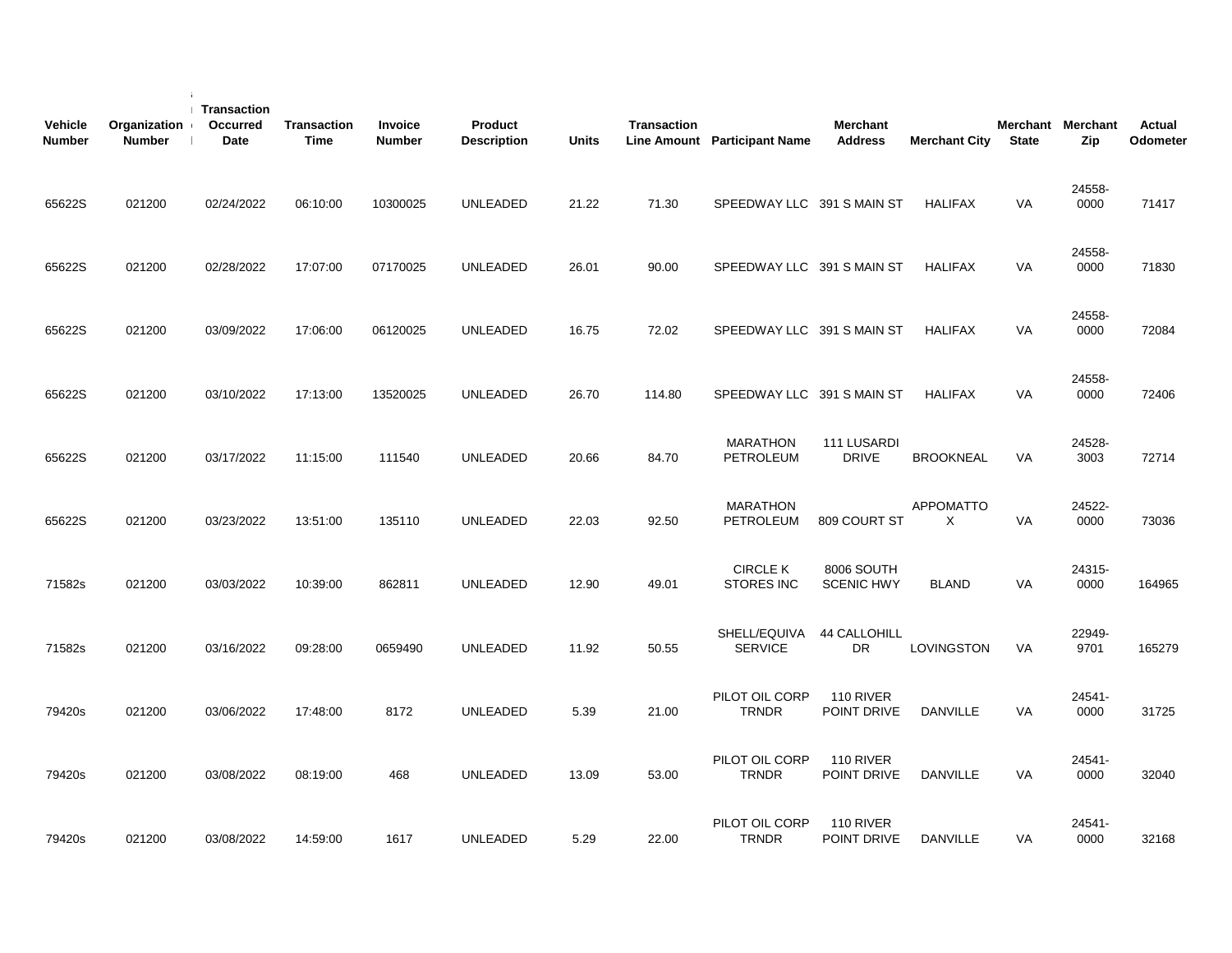| <b>Vehicle</b><br><b>Number</b> | Organization<br><b>Number</b> | Transaction<br>Occurred<br>Date | <b>Transaction</b><br><b>Time</b> | Invoice<br><b>Number</b> | <b>Product</b><br><b>Description</b> | <b>Units</b> | <b>Transaction</b> | Line Amount Participant Name                    | <b>Merchant</b><br><b>Address</b>          | <b>Merchant City</b>   | <b>State</b> | Merchant Merchant<br>Zip | <b>Actual</b><br>Odometer |
|---------------------------------|-------------------------------|---------------------------------|-----------------------------------|--------------------------|--------------------------------------|--------------|--------------------|-------------------------------------------------|--------------------------------------------|------------------------|--------------|--------------------------|---------------------------|
| 79420s                          | 021200                        | 03/21/2022                      | 13:27:00                          | 7059                     | <b>UNLEADED</b>                      | 9.16         | 39.00              | PILOT OIL CORP<br><b>TRNDR</b>                  | 110 RIVER<br>POINT DRIVE                   | DANVILLE               | <b>VA</b>    | 24541-<br>0000           | 32380                     |
| 68343s                          | 021300                        | 03/07/2022                      | 14:13:00                          | 141319                   | <b>UNLEADED</b>                      | 10.86        | 43.45              | 7-ELEVEN INC                                    | 23138 SOUTH<br><b>MAIN ST</b>              | COURTLAND              | VA           | 23837-<br>0000           | 120776                    |
| 68343s                          | 021300                        | 03/15/2022                      | 15:38:00                          | 153840                   | <b>UNLEADED</b>                      | 9.85         | 40.30              | <b>CITGO</b><br><b>PETROLEUM</b><br><b>CORP</b> | 5445<br><b>WINDSOR</b><br><b>BLVD</b>      | ZUNI                   | VA           | 23898-<br>0000           | 121055                    |
| 68343s                          | 021300                        | 03/22/2022                      | 09:22:00                          | 0623868                  | <b>UNLEADED</b>                      | 9.69         | 39.25              | SHELL/EQUIVA 6273 HOLLAND<br><b>SERVICE</b>     | <b>RD</b>                                  | <b>SUFFOLK</b>         | <b>VA</b>    | 23437-<br>9589           | 121352                    |
| 68316s                          | 021300                        | 02/24/2022                      | 12:40:00                          | 0536789                  | <b>UNLEADED</b>                      | 7.66         | 25.68              | SHELL/EQUIVA<br><b>SERVICE</b>                  | 7274<br>MECHANICSVI MECHANICSV<br>LLE TPKE | <b>ILLE</b>            | VA           | 23111-<br>3501           | 102363                    |
| 68316s                          | 021300                        | 03/02/2022                      | 11:43:00                          | 00919902                 | <b>UNLEADED</b>                      | 7.42         | 26.42              | SHEETZ, INC.                                    | 7035 W<br><b>BROAD ST</b>                  | <b>RICHMOND</b>        | <b>VA</b>    | 23294-<br>3717           | 102587                    |
| 79423s                          | 021300                        | 03/19/2022                      | 20:50:00                          | 0546788                  | UNLEADED                             | 13.57        | 61.07              | SHELL/EQUIVA<br><b>SERVICE</b>                  | 5533<br><b>BACKLICK RD</b>                 | <b>SPRINGFIEL</b><br>D | VA           | 22151-<br>3905           | 9620                      |
| 79428s                          | 021300                        | 03/14/2022                      | 12:51:00                          | 00245087                 | <b>UNLEADED</b>                      | 12.31        | 51.22              | <b>EXXONMOBIL</b>                               | 26081<br><b>LANKFORD</b><br><b>HWY</b>     | <b>ONLEY</b>           | <b>VA</b>    | 23418-<br>3012           | 12791                     |
| 80224s                          | 021300                        | 03/17/2022                      | 07:33:00                          | 073357                   | <b>UNLEADED</b>                      | 12.93        | 53.01              | <b>CITGO</b><br><b>PETROLEUM</b><br><b>CORP</b> | 60 W<br><b>WINDSOR</b><br><b>BLVD</b>      | <b>WINDSOR</b>         | VA           | 23487-<br>0000           | 5338                      |
| 60244s                          | 021600                        | 02/24/2022                      | 08:25:00                          | 0338244                  | <b>UNLEADED</b>                      | 11.47        | 39.01              | SHELL/EQUIVA<br><b>SERVICE</b>                  | 5072 ZACHARY<br><b>TAYLOR HWY</b>          | <b>MINERAL</b>         | <b>VA</b>    | 23117-<br>4900           | 148754                    |
| 60244s                          | 021600                        | 02/24/2022                      | 08:25:00                          | 0338244                  | DISCOUNT-<br><b>LOCATION</b>         | 1.00         | $-57$              | SHELL/EQUIVA<br><b>SERVICE</b>                  | 5072 ZACHARY<br><b>TAYLOR HWY</b>          | <b>MINERAL</b>         | VA           | 23117-<br>4900           | 148754                    |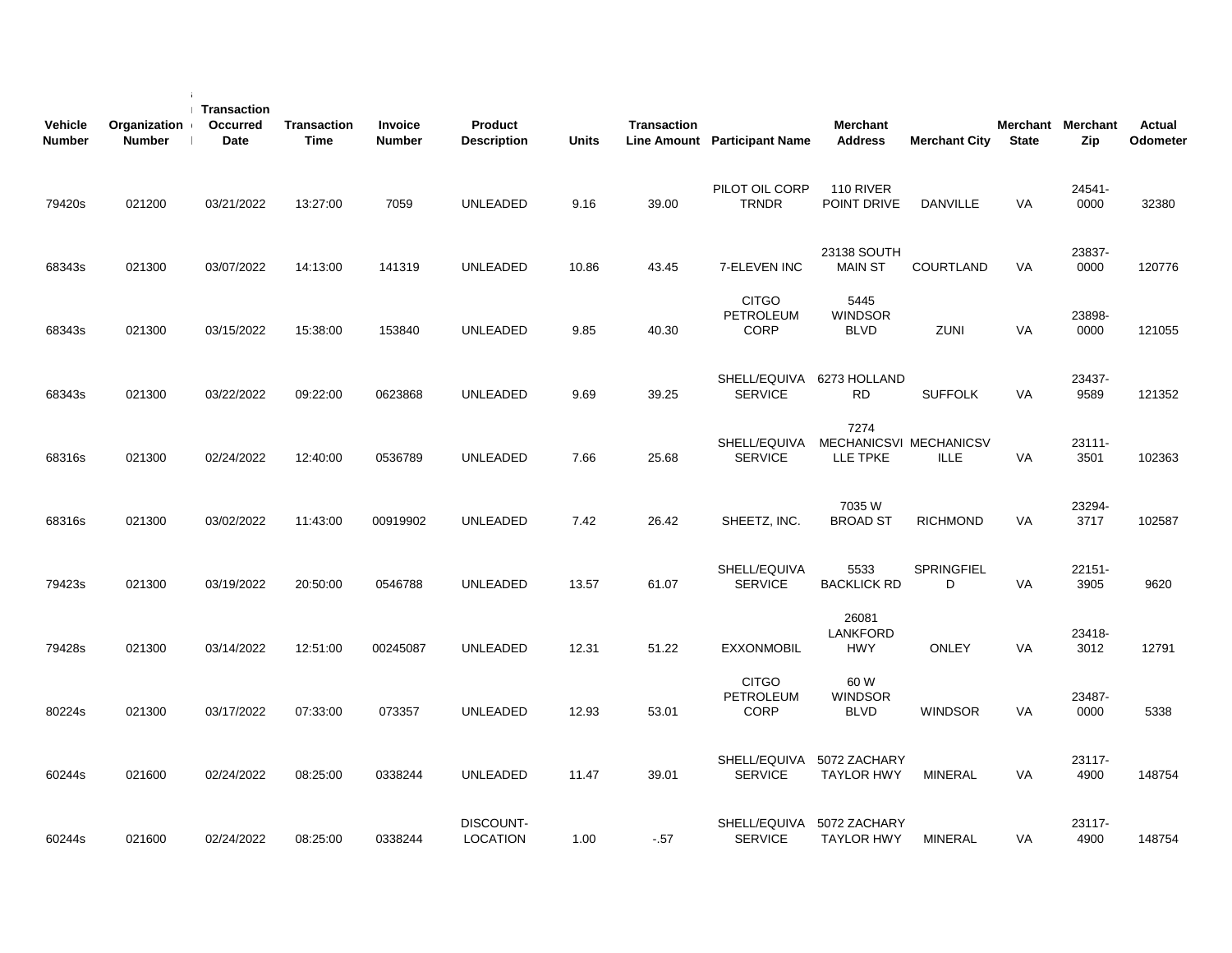| <b>Vehicle</b><br><b>Number</b> | Organization<br><b>Number</b> | Transaction<br>Occurred<br>Date | <b>Transaction</b><br><b>Time</b> | Invoice<br><b>Number</b> | Product<br><b>Description</b> | <b>Units</b> | <b>Transaction</b> | Line Amount Participant Name                  | <b>Merchant</b><br><b>Address</b>                | <b>Merchant City</b>           | <b>State</b> | Merchant Merchant<br>Zip | <b>Actual</b><br>Odometer |
|---------------------------------|-------------------------------|---------------------------------|-----------------------------------|--------------------------|-------------------------------|--------------|--------------------|-----------------------------------------------|--------------------------------------------------|--------------------------------|--------------|--------------------------|---------------------------|
| 60244s                          | 021600                        | 03/01/2022                      | 18:18:00                          | 0107508                  | <b>UNLEADED</b>               | 7.91         | 27.69              | SHELL/EQUIVA<br><b>SERVICE</b>                | 305 W MAIN ST                                    | <b>LOUISA</b>                  | <b>VA</b>    | 23093-<br>9451           | 148957                    |
| 60244s                          | 021600                        | 03/04/2022                      | 16:33:00                          | 163333                   | <b>UNLEADED</b>               | 12.21        | 46.42              | 7-ELEVEN INC                                  | 601 N MAIN ST                                    | <b>GORDONSVI</b><br><b>LLE</b> | VA           | 22942-<br>0000           | 149299                    |
| 60244s                          | 021600                        | 03/09/2022                      | 16:15:00                          | 161541                   | <b>UNLEADED</b>               | 8.11         | 34.90              | 7-ELEVEN INC                                  | 601 N MAIN ST                                    | <b>GORDONSVI</b><br>LLE        | VA           | 22942-<br>0000           | 149532                    |
| 60244s                          | 021600                        | 03/14/2022                      | 08:06:00                          | 00388341                 | <b>UNLEADED</b>               | 10.12        | 43.54              | SHEETZ, INC.                                  | 135 MARKET<br><b>STREET</b>                      | <b>ZION</b><br><b>CROSSRDS</b> | VA           | 22942-<br>7014           | 149800                    |
| 60244s                          | 021600                        | 03/21/2022                      | 16:21:00                          | 00128425                 | UNLEADED                      | 9.61         | 40.00              | <b>EXXONMOBIL</b>                             | 584 JAMES<br><b>MADISON HWY</b><br>131           | <b>GORDONSVI</b><br>LLE        | VA           | 22942-<br>6124           | 150104                    |
| 74609S                          | 021600                        | 03/23/2022                      | 11:32:00                          | 0061085                  | <b>UNLEADED</b>               | 8.28         | 34.45              | SHELL/EQUIVA<br><b>SERVICE</b>                | <b>KERNSTOWN</b><br><b>COMMONS</b><br><b>BLV</b> | <b>WINCHESTE</b><br>R          | <b>VA</b>    | 22602-<br>5364           | 168386                    |
| 80241s                          | 021700                        | 02/24/2022                      | 18:08:00                          | 00516603                 | <b>UNLEADED</b>               | 11.15        | 37.13              | <b>BP</b><br><b>EXPLORATION &amp;</b><br>OIL  | 4442<br><b>CLEBURNE</b><br><b>BLVD</b>           | <b>DUBLIN</b>                  | <b>VA</b>    | 24084-<br>0000           | 42133                     |
| 80241s                          | 021700                        | 02/26/2022                      | 18:09:00                          | 00417328                 | <b>UNLEADED</b>               | 10.48        | 35.11              | <b>BP</b><br>EXPLORATION & 1710 PRICES<br>OIL | <b>FORK RD</b>                                   | <b>BLACKSBUR</b><br>G          | VA           | 24060-<br>0000           | 42327                     |
| 80241s                          | 021700                        | 03/01/2022                      | 10:44:00                          | 0284471                  | <b>UNLEADED</b>               | 9.75         | 34.15              | SHELL/EQUIVA<br><b>SERVICE</b>                | 182 OLD<br><b>JONESBORO</b><br><b>RD</b>         | <b>ABINGDON</b>                | VA           | 24210-<br>4714           | 42495                     |
| 80242s                          | 021700                        | 03/05/2022                      | 17:41:00                          | 41490025                 | <b>UNLEADED</b>               | 15.52        | 58.99              | SPEEDWAY LLC                                  | 1065 DEEP<br><b>SPRINGS RD</b>                   | DANDRIDGE                      | <b>TN</b>    | 37725-<br>0000           | 50504                     |
| 80242s                          | 021700                        | 03/07/2022                      | 11:59:00                          | 318993                   | <b>UNLEADED</b>               | 9.80         | 39.17              | <b>CIRCLE K</b><br><b>STORES INC</b>          | 2622 EAST LEE<br><b>HWY</b>                      | WYTHEVILLE                     | VA           | 24382-<br>0000           | 50717                     |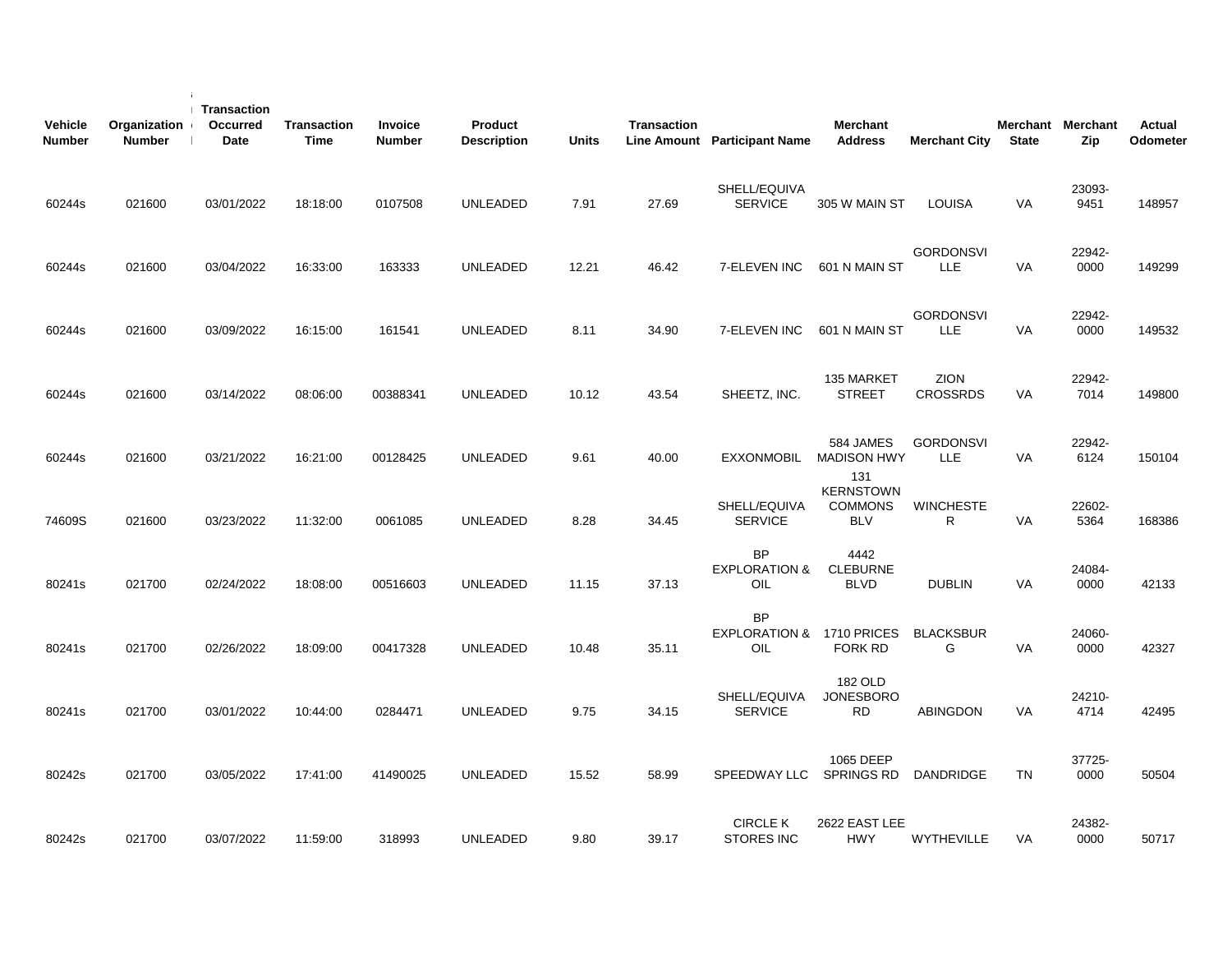| <b>Vehicle</b><br><b>Number</b> | Organization<br><b>Number</b> | Transaction<br>Occurred<br><b>Date</b> | <b>Transaction</b><br><b>Time</b> | Invoice<br><b>Number</b> | Product<br><b>Description</b> | <b>Units</b> | <b>Transaction</b> | Line Amount Participant Name                 | Merchant<br><b>Address</b>                    | <b>Merchant City</b>          | <b>State</b> | Merchant Merchant<br>Zip | <b>Actual</b><br>Odometer |
|---------------------------------|-------------------------------|----------------------------------------|-----------------------------------|--------------------------|-------------------------------|--------------|--------------------|----------------------------------------------|-----------------------------------------------|-------------------------------|--------------|--------------------------|---------------------------|
| 80243s                          | 021700                        | 02/25/2022                             | 16:57:00                          | 00339193                 | <b>UNLEADED</b>               | 14.61        | 51.13              | SHEETZ, INC.                                 | 1340 N 4TH ST WYTHEVILLE                      |                               | <b>VA</b>    | 24382-<br>1000           | 46319                     |
| 80243s                          | 021700                        | 02/27/2022                             | 12:56:00                          | 0277186                  | <b>UNLEADED</b>               | 6.71         | 23.50              | SHELL/EQUIVA<br><b>SERVICE</b>               | 182 OLD<br><b>JONESBORO</b><br><b>RD</b>      | <b>ABINGDON</b>               | VA           | 24210-<br>4714           | 46484                     |
| 80244s                          | 021700                        | 03/06/2022                             | 16:59:00                          | 00026275                 | <b>UNLEADED</b>               | 13.46        | 53.83              | SHEETZ, INC.                                 | 1340 N 4TH ST WYTHEVILLE                      |                               | VA           | 24382-<br>1000           | 3152                      |
| 80244s                          | 021700                        | 03/08/2022                             | 19:36:00                          | 00944946                 | <b>UNLEADED</b>               | 17.54        | 72.97              | SHEETZ, INC.                                 | <b>SPRING RD</b>                              | 726 TINKLING FISHERSVILL<br>Е | VA           | 22939-<br>2306           | 3547                      |
| 55238s                          | 021700                        | 03/07/2022                             | 08:05:00                          | 080550                   | UNLEADED                      | 14.51        | 53.69              | <b>MARATHON</b><br>PETROLEUM                 | 116 COLLEY<br><b>SHOPPING</b><br><b>COURT</b> | <b>CLINTWOOD</b>              | VA           | 24228-<br>0000           | 137473                    |
| 66955s                          | 021700                        | 02/25/2022                             | 20:08:00                          | 00415103                 | <b>UNLEADED</b>               | 23.36        | 78.26              | <b>BP</b><br><b>EXPLORATION &amp;</b><br>OIL | 1710 PRICES<br><b>FORK RD</b>                 | <b>BLACKSBUR</b><br>G         | <b>VA</b>    | 24060-<br>0000           | 37011                     |
| 66955s                          | 021700                        | 03/01/2022                             | 10:45:00                          | 0284489                  | <b>UNLEADED</b>               | 11.21        | 39.26              | SHELL/EQUIVA<br><b>SERVICE</b>               | 182 OLD<br><b>JONESBORO</b><br><b>RD</b>      | <b>ABINGDON</b>               | VA           | 24210-<br>4714           | 37164                     |
| 58817s                          | 021700                        | 03/03/2022                             | 11:34:00                          | 00375300                 | UNLEADED                      | 11.60        | 42.93              | SHEETZ, INC.                                 | 1340 N 4TH ST WYTHEVILLE                      |                               | <b>VA</b>    | 24382-<br>1000           | 141634                    |
| 58817s                          | 021700                        | 03/16/2022                             | 15:03:00                          | 00222252                 | E 85                          | 12.13        | 42.46              | SHEETZ, INC.                                 | 1340 N 4TH ST WYTHEVILLE                      |                               | VA           | 24382-<br>1000           | 141933                    |
| 58817s                          | 021700                        | 03/23/2022                             | 14:45:00                          | 0507194                  | <b>UNLEADED</b>               | 14.16        | 58.06              | SHELL/EQUIVA<br><b>SERVICE</b>               | 690 E MAIN ST WYTHEVILLE                      |                               | VA           | 24382-<br>2035           | 142234                    |
| 77317s                          | 021700                        | 03/06/2022                             | 10:48:00                          | 01080231                 | <b>UNLEADED</b>               | 11.64        | 46.11              | <b>EXXONMOBIL</b>                            | 5721<br><b>FALLBROOKE</b><br><b>DRIVE</b>     | SALEM                         | VA           | 24153-<br>0000           | 60762                     |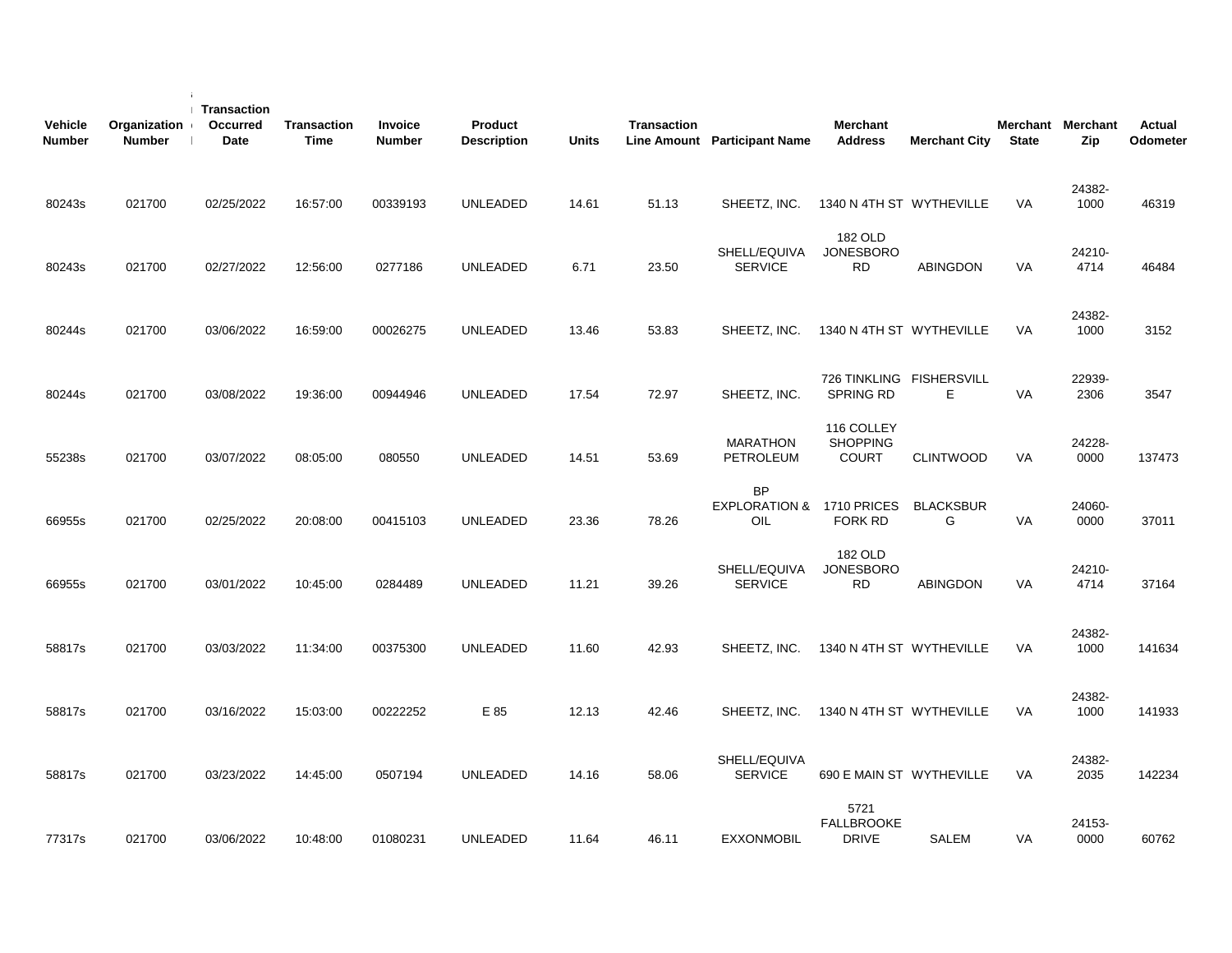| <b>Vehicle</b><br><b>Number</b> | Organization<br><b>Number</b> | <b>Transaction</b><br>Occurred<br>Date | Transaction<br>Time | <b>Invoice</b><br><b>Number</b> | Product<br><b>Description</b> | <b>Units</b> | <b>Transaction</b> | Line Amount Participant Name     | <b>Merchant</b><br><b>Address</b>       | <b>Merchant City</b>            | <b>State</b> | Merchant Merchant<br>Zip | Actual<br>Odometer |
|---------------------------------|-------------------------------|----------------------------------------|---------------------|---------------------------------|-------------------------------|--------------|--------------------|----------------------------------|-----------------------------------------|---------------------------------|--------------|--------------------------|--------------------|
| 77317s                          | 021700                        | 03/06/2022                             | 20:10:00            | 00199363                        | <b>UNLEADED</b>               | 7.89         | 30.01              | <b>EXXONMOBIL</b>                | 3809<br><b>BRAMBLETON</b><br><b>AVE</b> | <b>ROANOKE</b>                  | VA           | 24018-<br>0000           | 60925              |
| 77317s                          | 021700                        | 03/09/2022                             | 13:25:00            | 00241353                        | <b>UNLEADED</b>               | 13.94        | 58.01              | <b>EXXONMOBIL</b>                | 3809<br><b>BRAMBLETON</b><br>AVE        | <b>ROANOKE</b>                  | VA           | 24018-<br>0000           | 61274              |
| 77317s                          | 021700                        | 03/18/2022                             | 13:45:00            | 0601088                         | <b>UNLEADED</b>               | 15.28        | 65.11              | SHELL/EQUIVA<br><b>SERVICE</b>   | 1220<br><b>SEMINOLE</b><br>TRL          | <b>CHARLOTTE</b><br><b>SVLE</b> | VA           | 22901                    | 61629              |
| 77316s                          | 021700                        | 02/24/2022                             | 15:29:00            | 00055308                        | <b>UNLEADED</b>               | 12.29        | 41.79              | <b>SUN COMPANY</b><br><b>INC</b> | 1505 W<br><b>MORGAN AVE</b>             | <b>PENNINGTO</b><br>N GAP       | VA           | 24277-<br>0000           | 52232              |
| 77316s                          | 021700                        | 02/26/2022                             | 13:48:00            | 00279458                        | UNLEADED                      | 17.37        | 58.37              | SHEETZ, INC.                     | 2000 N<br><b>FRANKLIN ST</b>            | <b>CHRISTIANS</b><br><b>BRG</b> | VA           | 24073-<br>1208           | 52536              |
| 77316s                          | 021700                        | 03/01/2022                             | 09:12:00            | 00454160                        | UNLEADED                      | 15.97        | 54.30              | <b>SUN COMPANY</b><br><b>INC</b> | 32569<br><b>WILDERNESS</b><br><b>RD</b> | <b>JONESVILLE</b>               | VA           | 24263-<br>0000           | 52883              |
| 77316s                          | 021700                        | 03/10/2022                             | 15:31:00            | 00470356                        | <b>UNLEADED</b>               | 12.70        | 53.36              | <b>SUN COMPANY</b><br><b>INC</b> | 32569<br><b>WILDERNESS</b><br><b>RD</b> | <b>JONESVILLE</b>               | VA           | 24263-<br>0000           | 53196              |
| 77316s                          | 021700                        | 03/12/2022                             | 18:50:00            | 00148312                        | <b>UNLEADED</b>               | 16.90        | 69.30              | <b>EXXONMOBIL</b>                | 3100 US HWY<br>23N                      | <b>WEBER CITY</b>               | VA           | 24290-<br>0000           | 53541              |
| 77316s                          | 021700                        | 03/18/2022                             | 15:32:00            | 00039613                        | UNLEADED<br>BLEND 10%         | 15.72        | 66.03              | FDCS NORTH -<br><b>SYSS</b>      | 1416 HWY 11<br>W                        | <b>BRISTOL</b>                  | TN           | 37620-<br>0000           | 53875              |
| 77316s                          | 021700                        | 03/19/2022                             | 20:46:00            | 00424472                        | <b>UNLEADED</b>               | 11.72        | 49.24              | <b>EXXONMOBIL</b>                | 33899 OLD<br>VALLEY PIKE STRASBURG      |                                 | VA           | 22657-<br>0000           | 54192              |
| pa51                            | 022500                        | 03/08/2022                             | 13:13:00            | 131337                          | UNLEADED                      | 12.09        | 52.01              | 7-ELEVEN INC                     | 1996 S<br><b>INDEPENDENC</b><br>Е       | VA BEACH                        | VA           | 23456-<br>0000           | 71143              |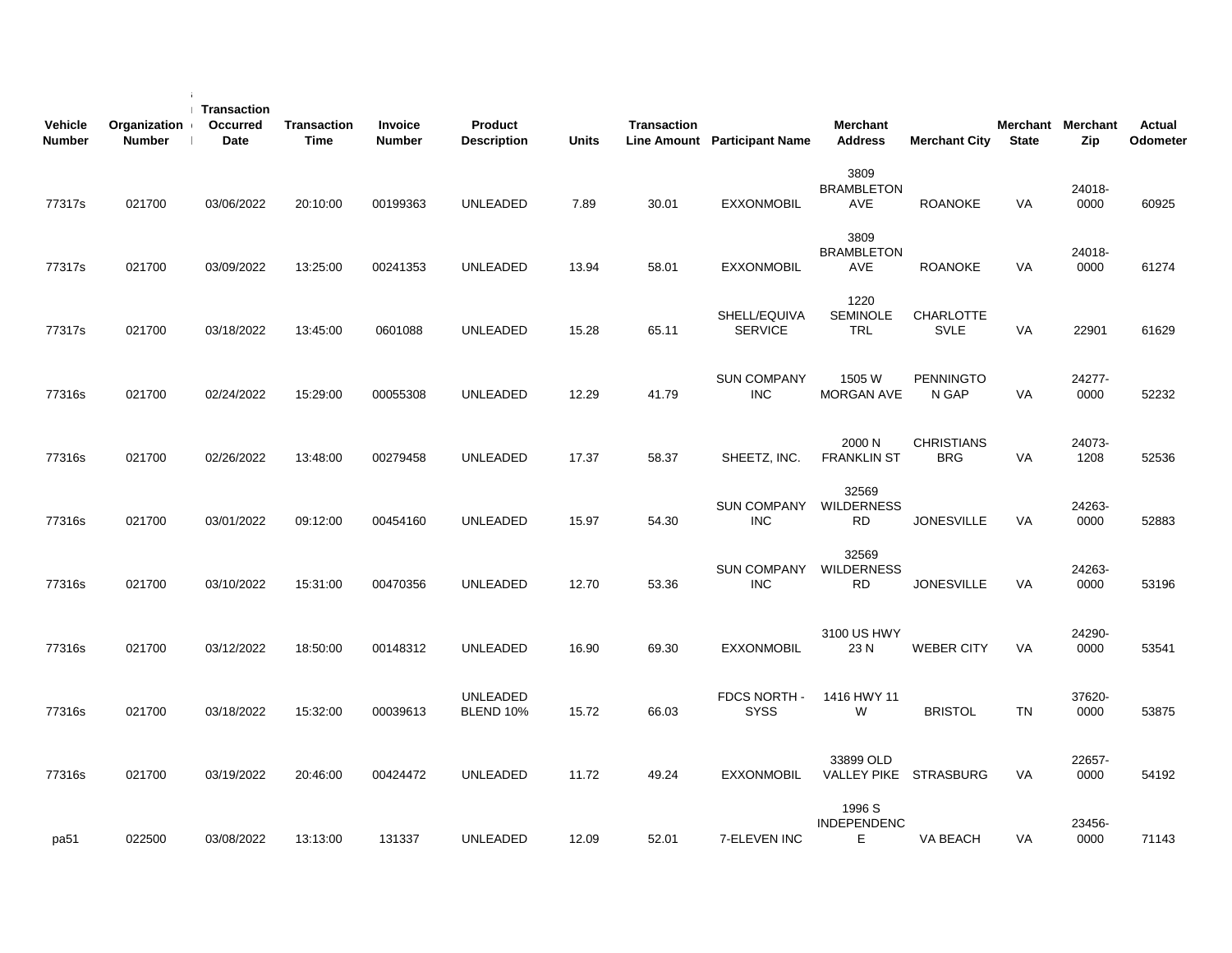| <b>Vehicle</b><br><b>Number</b> | Organization<br><b>Number</b> | Transaction<br>Occurred<br><b>Date</b> | <b>Transaction</b><br><b>Time</b> | <b>Invoice</b><br><b>Number</b> | Product<br><b>Description</b> | <b>Units</b> | Transaction | Line Amount Participant Name                  | <b>Merchant</b><br><b>Address</b>            | <b>Merchant City</b>         | <b>State</b> | Merchant Merchant<br>Zip | <b>Actual</b><br>Odometer |
|---------------------------------|-------------------------------|----------------------------------------|-----------------------------------|---------------------------------|-------------------------------|--------------|-------------|-----------------------------------------------|----------------------------------------------|------------------------------|--------------|--------------------------|---------------------------|
| pa51                            | 022500                        | 03/15/2022                             | 14:11:00                          | 00530491                        | <b>UNLEADED</b>               | 14.17        | 56.69       | <b>BP</b><br>EXPLORATION & 44 STERRETT<br>OIL | <b>RD</b>                                    | <b>FAIRFIELD</b>             | <b>VA</b>    | 24435-<br>0000           | 71482                     |
| pa51                            | 022500                        | 03/17/2022                             | 16:31:00                          | 00059356                        | <b>UNLEADED</b>               | 9.83         | 42.26       | SHEETZ, INC.                                  | 726 TINKLING FISHERSVILL<br><b>SPRING RD</b> | Е.                           | VA           | 22939-<br>2306           | 71732                     |
| pa51                            | 022500                        | 03/21/2022                             | 10:32:00                          | 00044922                        | <b>UNLEADED</b>               | 7.89         | 31.58       | WAWA, INC.                                    | 5824 GEORGE<br><b>WASHINGTON</b><br>МE       | YORKTOWN                     | VA           | 23692-<br>2774           | 71921                     |
| 57505s                          | 030801                        | 03/03/2022                             | 10:43:00                          | 00260313                        | <b>UNLEADED</b>               | 23.14        | 87.91       | <b>EXXONMOBIL</b>                             | 1 SOUTH<br><b>BUCKMARSH</b><br><b>STREET</b> | <b>BERRYVILLE</b>            | VA           | 22611-<br>0000           | 95590                     |
| 57505s                          | 030801                        | 03/11/2022                             | 10:20:00                          | 00043393                        | <b>UNLEADED</b>               | 15.49        | 64.42       | WAWA, INC.                                    | 9471 LIBERIA<br>AVE                          | <b>MANASSAS</b>              | VA           | 20110-<br>1718           | 96161                     |
| 57505s                          | 030801                        | 03/21/2022                             | 13:44:00                          | 01146061                        | <b>UNLEADED</b>               | 11.70        | 46.82       | <b>EXXONMOBIL</b>                             | 9291<br><b>WELLINGTON</b><br><b>ROAD</b>     | <b>MANASSAS</b>              | <b>VA</b>    | 20110-<br>0000           | 96698                     |
| ESR <sub>1</sub>                | 030801                        | 02/28/2022                             | 10:58:00                          | 00000174                        | DIESEL1<br>WITHOUT TAX        | 30.00        | 121.77      | <b>CIRCLE K</b><br><b>STORES INC</b>          | 152 MAJOR<br><b>GRAHAMS RD</b>               | <b>MAX</b><br><b>MEADOWS</b> | <b>VA</b>    | 24360-<br>0000           | $\overline{1}$            |
| 66975S                          | 030801                        | 03/01/2022                             | 11:25:00                          | 25180025                        | <b>DIESEL</b>                 | 39.48        | 150.00      | SPEEDWAY LLC                                  | 2211 S MAIN<br><b>ST</b>                     | <b>BLACKSBUR</b><br>G        | VA           | 24060-<br>0000           | 18383                     |
| 66975S                          | 030801                        | 03/01/2022                             | 11:31:00                          | 31150025                        | <b>DIESEL</b>                 | 39.48        | 150.00      | SPEEDWAY LLC                                  | 2211 S MAIN<br>ST                            | <b>BLACKSBUR</b><br>G        | VA           | 24060-<br>0000           | 18383                     |
| 66975S                          | 030801                        | 03/01/2022                             | 11:36:00                          | 36270025                        | <b>DIESEL</b>                 | 39.48        | 150.00      | SPEEDWAY LLC                                  | <b>2211 S MAIN</b><br><b>ST</b>              | <b>BLACKSBUR</b><br>G        | VA           | 24060-<br>0000           | 18383                     |
| 66975S                          | 030801                        | 03/01/2022                             | 11:43:00                          | 43430025                        | <b>DIESEL</b>                 | 39.48        | 150.00      | SPEEDWAY LLC                                  | <b>2211 S MAIN</b><br><b>ST</b>              | <b>BLACKSBUR</b><br>G        | VA           | 24060-<br>0000           | 18383                     |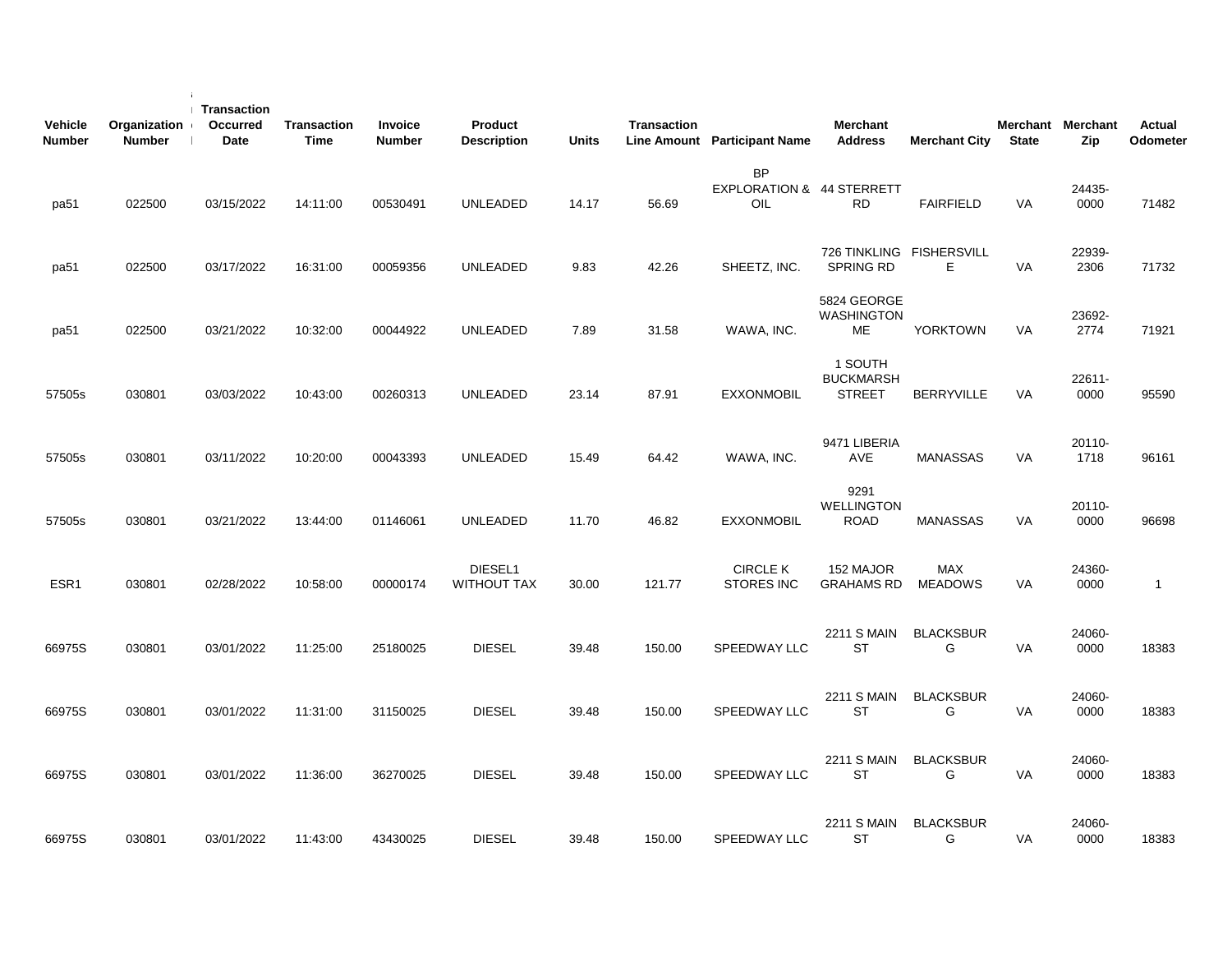| <b>Vehicle</b><br><b>Number</b> | Organization<br><b>Number</b> | <b>Transaction</b><br><b>Occurred</b><br><b>Date</b> | <b>Transaction</b><br><b>Time</b> | <b>Invoice</b><br>Number | Product<br><b>Description</b> | <b>Units</b> | <b>Transaction</b> | <b>Line Amount</b> Participant Name | <b>Merchant</b><br><b>Address</b>  | <b>Merchant City</b>  | <b>State</b> | Merchant Merchant<br>Zip | Actual<br>Odometer |
|---------------------------------|-------------------------------|------------------------------------------------------|-----------------------------------|--------------------------|-------------------------------|--------------|--------------------|-------------------------------------|------------------------------------|-----------------------|--------------|--------------------------|--------------------|
| 66975S                          | 030801                        | 03/01/2022                                           | 11:48:00                          | 48550025                 | <b>DIESEL</b>                 | 39.48        | 150.00             | SPEEDWAY LLC                        | <b>2211 S MAIN</b><br><b>ST</b>    | <b>BLACKSBUR</b><br>G | <b>VA</b>    | 24060-<br>0000           | 18383              |
| 66975S                          | 030801                        | 03/01/2022                                           | 11:54:00                          | 54010025                 | <b>DIESEL</b>                 | 31.01        | 117.82             | SPEEDWAY LLC                        | 2211 S MAIN<br>ST                  | <b>BLACKSBUR</b><br>G | VA           | 24060-<br>0000           | 18383              |
| 76266s                          | 030801                        | 02/27/2022                                           | 16:19:00                          | 0608851                  | <b>UNLEADED</b>               | 15.27        | 54.22              | SHELL/EQUIVA<br><b>SERVICE</b>      | 7025 SUDLEY<br><b>RD</b>           | <b>MANASSAS</b>       | VA           | 20109-<br>2307           | 14712              |
| 76266s                          | 030801                        | 03/04/2022                                           | 16:27:00                          | 00046198                 | <b>UNLEADED</b>               | 11.11        | 42.24              | <b>HEARTLAND</b><br><b>PMNT SYS</b> | 101 CROSSING<br><b>WAY</b>         | <b>STAUNTON</b>       | VA           | 24401-<br>0000           | 15010              |
| 76278s                          | 030801                        | 03/04/2022                                           | 06:35:00                          | 00735077                 | UNLEADED                      | 10.21        | 38.81              | SHEETZ, INC.                        | 11774 SUDLEY<br><b>MANOR DR</b>    | <b>MANASSAS</b>       | VA           | 20109-<br>2843           | 19556              |
| 76278s                          | 030801                        | 03/13/2022                                           | 20:11:00                          | 0664391                  | <b>UNLEADED</b>               | 8.94         | 39.34              | SHELL/EQUIVA<br><b>SERVICE</b>      | 7025 SUDLEY<br><b>RD</b>           | <b>MANASSAS</b>       | <b>VA</b>    | 20109-<br>2307           | 20097              |
| 76278s                          | 030801                        | 03/17/2022                                           | 16:46:00                          | 00698195                 | <b>UNLEADED</b>               | 9.29         | 37.15              | SHEETZ, INC.                        | 15315<br>WASHINGTON<br>ST          | <b>HAYMARKET</b>      | VA           | 20169-<br>2990           | 20343              |
| CANS <sub>1</sub>               | 030801                        | 03/01/2022                                           | 00:44:00                          | 00108782                 | <b>UNLEADED</b>               | 15.59        | 51.44              | <b>EFS NATIONAL</b><br><b>BANK</b>  | 879 FAIRMONT MORGANTO<br>RD.       | <b>WN</b>             | <b>WV</b>    | 26501                    | 84530              |
| CANS <sub>1</sub>               | 030801                        | 03/01/2022                                           | 03:21:00                          | 00169796                 | <b>UNLEADED</b>               | 13.35        | 44.86              | <b>EXXONMOBIL</b>                   | 10410<br><b>MACCORKLE</b><br>AVE   | <b>MARMET</b>         | <b>WV</b>    | 25315-<br>0000           | 84698              |
| CANS1                           | 030801                        | 03/10/2022                                           | 19:25:00                          | 03279271                 | UNLEADED                      | 7.70         | 33.12              | <b>EXXONMOBIL</b>                   | 201 CASCADE<br><b>DRIVE</b>        | <b>PEMBROKE</b>       | VA           | 24136-<br>0000           | 10462              |
| CANS <sub>1</sub>               | 030801                        | 03/10/2022                                           | 23:21:00                          | 21010025                 | <b>UNLEADED</b>               | 15.54        | 63.73              | SPEEDWAY LLC                        | 64216<br><b>WINTERGREE</b><br>N RD | <b>LORE CITY</b>      | OH           | 43755-<br>0000           | 10719              |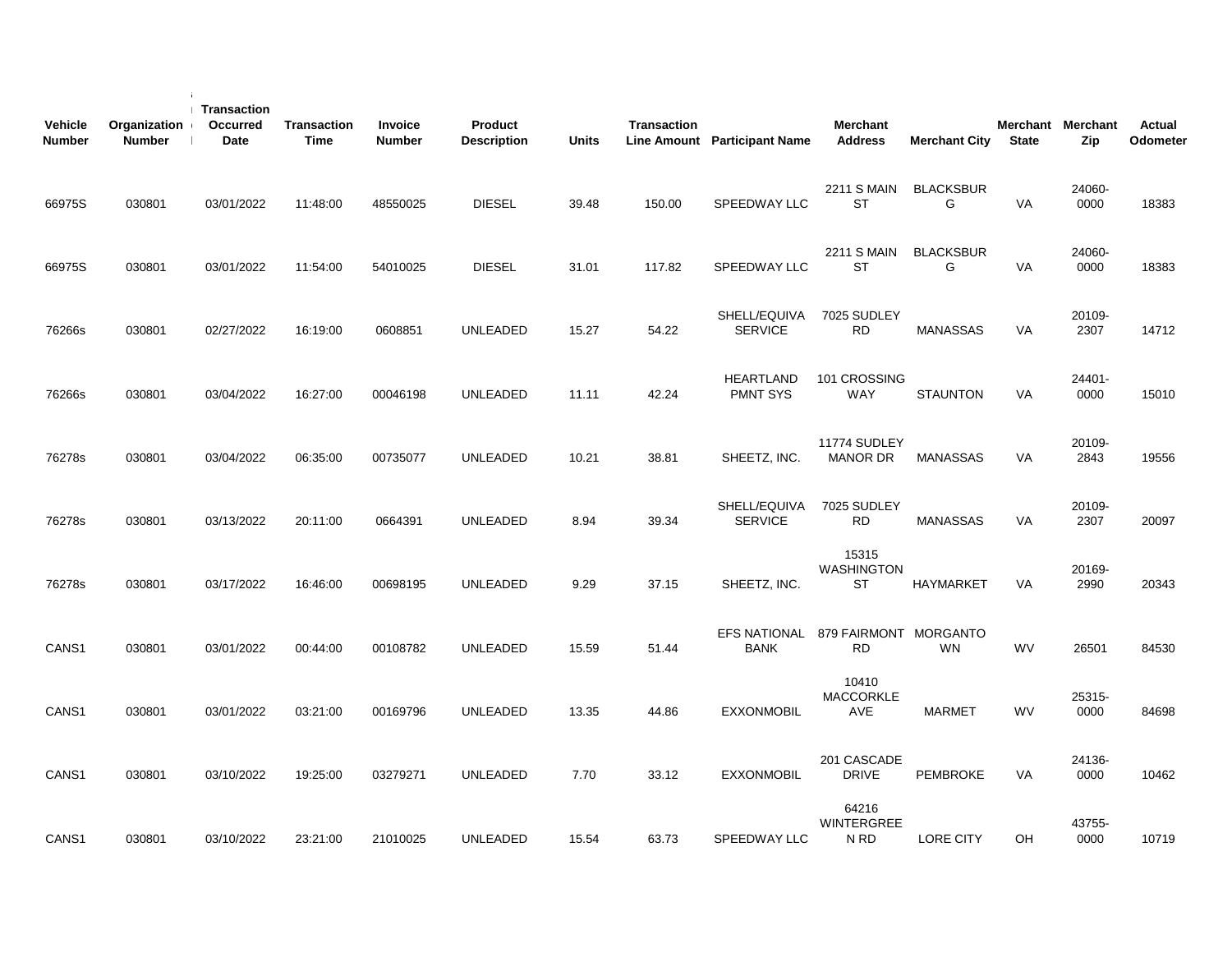| <b>Vehicle</b><br><b>Number</b> | Organization<br><b>Number</b> | Transaction<br>Occurred<br>Date | <b>Transaction</b><br>Time | Invoice<br><b>Number</b> | Product<br><b>Description</b> | <b>Units</b> | <b>Transaction</b> | Line Amount Participant Name        | <b>Merchant</b><br><b>Address</b>        | <b>Merchant City</b>          | <b>State</b> | Merchant Merchant<br>Zip | <b>Actual</b><br>Odometer |
|---------------------------------|-------------------------------|---------------------------------|----------------------------|--------------------------|-------------------------------|--------------|--------------------|-------------------------------------|------------------------------------------|-------------------------------|--------------|--------------------------|---------------------------|
| CANS1                           | 030801                        | 03/11/2022                      | 04:13:00                   | 00654330                 | <b>UNLEADED</b>               | 8.59         | 36.95              | SHEETZ, INC.                        | 1297<br><b>WASHINGTON</b><br><b>PIKE</b> | <b>BRIDGEVILLE</b>            | PA           | 15017-<br>2850           | 10865                     |
| CANS1                           | 030801                        | 03/11/2022                      | 08:27:00                   | 00793044                 | <b>UNLEADED</b>               | 16.10        | 66.00              | SHEETZ, INC.                        | 751 OAKVALE<br><b>ROAD</b>               | <b>PRINCETON</b>              | <b>WV</b>    | 24740-<br>3915           | 11131                     |
| 2017s                           | 030802                        | 02/28/2022                      | 17:21:00                   | 172103                   | <b>MISCELLANEOUS</b>          | 1.00         | 30.00              | 7-ELEVEN INC                        | 7500 CUSHING<br><b>RD</b>                | <b>MANASSAS</b>               | VA           | 20109-<br>0000           | 26808                     |
| 2017s                           | 030802                        | 03/04/2022                      | 10:31:00                   | 103142                   | <b>UNLEADED</b>               | 10.89        | 41.39              | 7-ELEVEN INC                        | <b>11171 BALLS</b><br>FORD RD            | <b>MANASSAS</b>               | VA           | 20109-<br>0000           | 26918                     |
| EL <sub>2</sub>                 | 030809                        | 03/02/2022                      | 18:37:00                   | 0494328                  | <b>UNLEADED</b>               | 24.38        | 87.77              | SHELL/EQUIVA<br><b>SERVICE</b>      | 7016 LITTLE<br>RIVER TPKE                | ANNANDALE                     | VA           | 22003-<br>3208           | 10595                     |
| EL <sub>2</sub>                 | 030809                        | 03/11/2022                      | 11:57:00                   | 00044945                 | <b>UNLEADED</b>               | 7.40         | 30.34              | <b>HEARTLAND</b><br><b>PMNT SYS</b> | 3015 PATRICK<br><b>HENRY DR</b>          | <b>FALLS</b><br><b>CHURCH</b> | VA           | 22044-<br>0000           | 11038                     |
| EL <sub>2</sub>                 | 030809                        | 03/21/2022                      | 20:25:00                   | 0865840                  | UNLEADED                      | 21.18        | 91.05              | SHELL/EQUIVA<br><b>SERVICE</b>      | 11175 LEE<br><b>HWY</b>                  | <b>FAIRFAX</b>                | VA           | 22030-<br>5004           | 11518                     |
| EL <sub>3</sub>                 | 030820                        | 03/02/2022                      | 07:17:00                   | 00362224                 | <b>DIESEL</b>                 | 20.01        | 82.02              | SHEETZ, INC.                        | 600<br><b>BLACKWELL</b><br><b>RD</b>     | WARRENTON                     | VA           | 20186-<br>2201           | 5980                      |
| EL <sub>3</sub>                 | 030820                        | 03/03/2022                      | 09:08:00                   | 00319061                 | <b>DIESEL</b>                 | 15.58        | 64.82              | SHEETZ, INC.                        | 915 EDWARDS<br>FERRY RD NE               | LEESBURG                      | VA           | 20176-<br>3301           | 6387                      |
| EL3                             | 030820                        | 03/11/2022                      | 08:36:00                   | 00043152                 | <b>DIESEL</b>                 | 24.53        | 122.67             | WAWA, INC.                          | 9471 LIBERIA<br>AVE                      | <b>MANASSAS</b>               | VA           | 20110-<br>1718           | 6969                      |
| EL3                             | 030820                        | 03/21/2022                      | 15:02:00                   | 01146089                 | <b>DIESEL</b>                 | 19.93        | 97.68              | <b>EXXONMOBIL</b>                   | 9291<br><b>WELLINGTON</b><br><b>ROAD</b> | <b>MANASSAS</b>               | VA           | 20110-<br>0000           | 7623                      |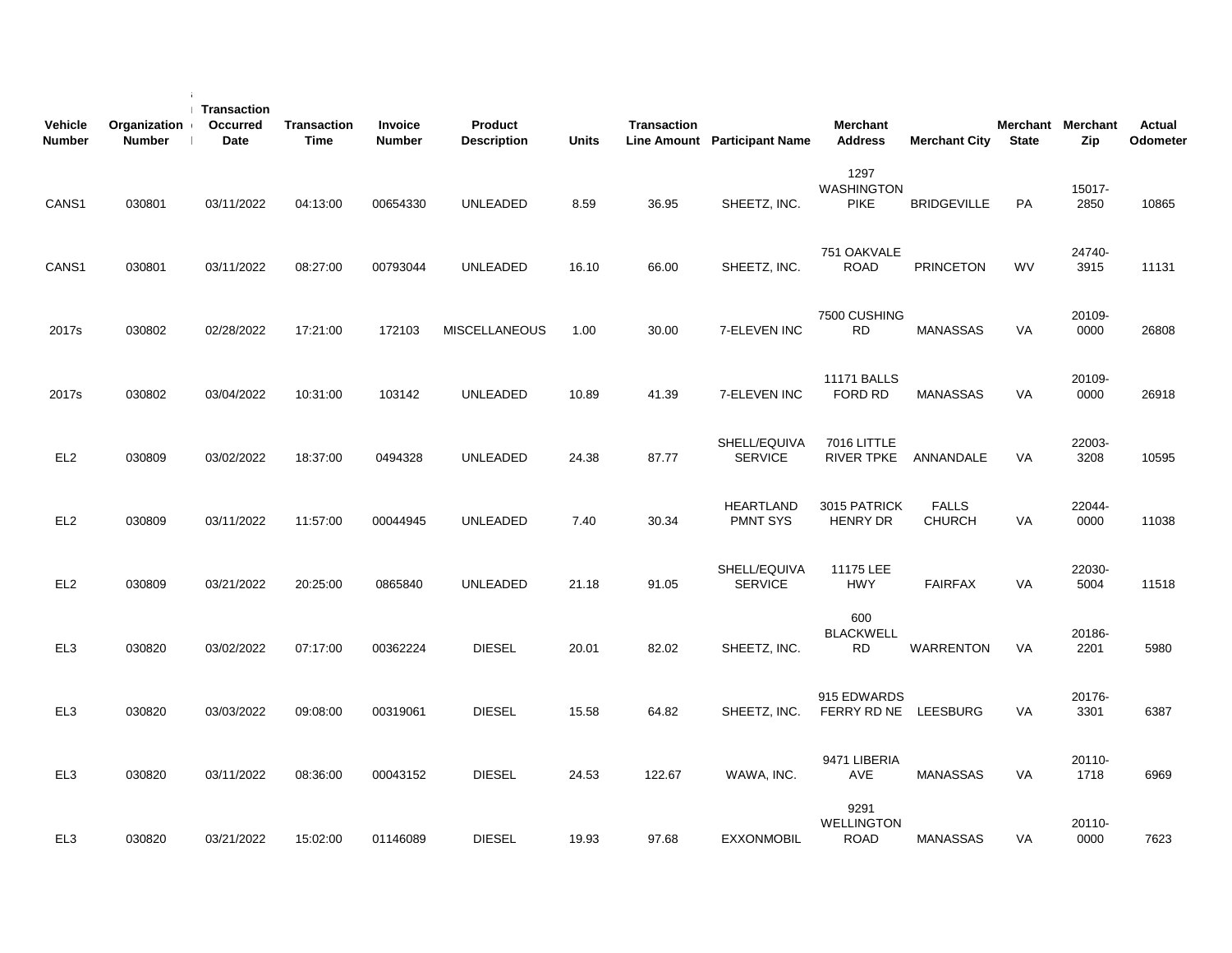| <b>Vehicle</b><br><b>Number</b> | Organization<br><b>Number</b> | Transaction<br>Occurred<br><b>Date</b> | <b>Transaction</b><br><b>Time</b> | <b>Invoice</b><br><b>Number</b> | Product<br><b>Description</b> | <b>Units</b> | <b>Transaction</b> | Line Amount Participant Name                 | <b>Merchant</b><br><b>Address</b>        | <b>Merchant City</b>            | <b>State</b> | Merchant Merchant<br>Zip | Actual<br>Odometer |
|---------------------------------|-------------------------------|----------------------------------------|-----------------------------------|---------------------------------|-------------------------------|--------------|--------------------|----------------------------------------------|------------------------------------------|---------------------------------|--------------|--------------------------|--------------------|
| 48977s                          | 031800                        | 03/08/2022                             | 15:42:00                          | 00248939                        | <b>DIESEL</b>                 | 14.09        | 70.46              | <b>EXXONMOBIL</b>                            | 148 CATOCTIN<br><b>CIRCLE SE</b>         | <b>LEESBURG</b>                 | <b>VA</b>    | 20176-<br>0000           | 61041              |
| 61756s                          | 032703                        | 02/25/2022                             | 10:57:00                          | 00248850                        | <b>UNLEADED</b>               | 25.00        | 84.98              | <b>BP</b><br><b>EXPLORATION &amp;</b><br>OIL | 2726<br><b>FRANKLIN</b><br><b>ROAD S</b> | <b>ROANOKE</b>                  | VA           | 24014-<br>0000           | 30990              |
| <b>PA35</b>                     | 034900                        | 03/16/2022                             | 19:08:00                          | 00110690                        | <b>UNLEADED</b>               | 14.74        | 63.38              | <b>EXXONMOBIL</b>                            | 9886<br><b>WINCHESTER</b><br><b>RD</b>   | <b>FRONT</b><br><b>ROYAL</b>    | VA           | 22630-<br>0000           | 101388             |
| 66916s                          | 036900                        | 03/22/2022                             | 08:51:00                          | 00775260                        | <b>UNLEADED</b>               | 26.83        | 107.31             | <b>EXXONMOBIL</b>                            | 18131 AP HILL<br><b>BLVD</b>             | <b>BOWLING</b><br><b>GREEN</b>  | VA           | 22427-<br>0000           | 121245             |
| 47286s                          | 047010                        | 03/23/2022                             | 19:10:00                          | 00681783                        | <b>DIESEL</b>                 | 37.00        | 185.00             | SHEETZ, INC.                                 | 1804<br>TAPPAHANNO TAPPAHANN<br>CK BLVD  | <b>OCK</b>                      | VA           | 22560-<br>9350           | 60283              |
| 69977s                          | 047010                        | 03/23/2022                             | 13:43:00                          | 134352                          | <b>MISCELLANEOUS</b>          | 26.76        | 107.00             | <b>CITGO</b><br>PETROLEUM<br><b>CORP</b>     | 401 GREEN<br><b>MEADOWS DR</b>           | <b>VIRGINIA</b><br><b>BEACH</b> | VA           | 23462-<br>0000           | 16678              |
| VDM9678                         | 047100                        | 03/21/2022                             | 10:43:00                          | 4923                            | <b>UNLEADED</b>               | 9.42         | 35.23              | PILOT OIL CORP<br><b>TRNDR</b>               | 16921<br><b>HALFWAY</b><br><b>BLVD</b>   | <b>HAGERSTOW</b><br>N           | <b>MD</b>    | 21740-<br>0000           | 65971              |
| <b>VDM9678</b>                  | 047100                        | 03/21/2022                             | 15:06:00                          | 00037541                        | <b>UNLEADED</b>               | 6.80         | 27.48              | WAWA, INC.                                   | 2356 ROUTE<br>206                        | SOUTHAMPT<br>ON                 | NJ           | 08088-<br>1629           | 66199              |
| <b>VDM9678</b>                  | 047100                        | 03/22/2022                             | 13:22:00                          | 00070931                        | <b>UNLEADED</b><br>BLEND 10%  | 8.73         | 36.66              | <b>HEARTLAND</b><br><b>PMNT SYS</b>          | 340 W<br><b>RESERVOIR</b><br>RD          | <b>WOODSTOC</b><br>Κ            | VA           | 22664-<br>0000           | 66470              |
| 69951s                          | 047100                        | 03/15/2022                             | 13:30:00                          | 00158089                        | <b>UNLEADED</b>               | 12.07        | 49.37              | VALERO                                       | 1083 HWY 16                              | <b>MARION</b>                   | VA           | 24266-<br>0000           | 64501              |
| pa59                            | 048100                        | 02/28/2022                             | 14:47:00                          | 00003759                        | <b>UNLEADED</b>               | 14.22        | 49.79              | FDCS NORTH -<br><b>SYSS</b>                  | 4317<br><b>LANKFORD</b><br><b>HWY</b>    | <b>EXMORE</b>                   | VA           | 23350-<br>0000           | 97356              |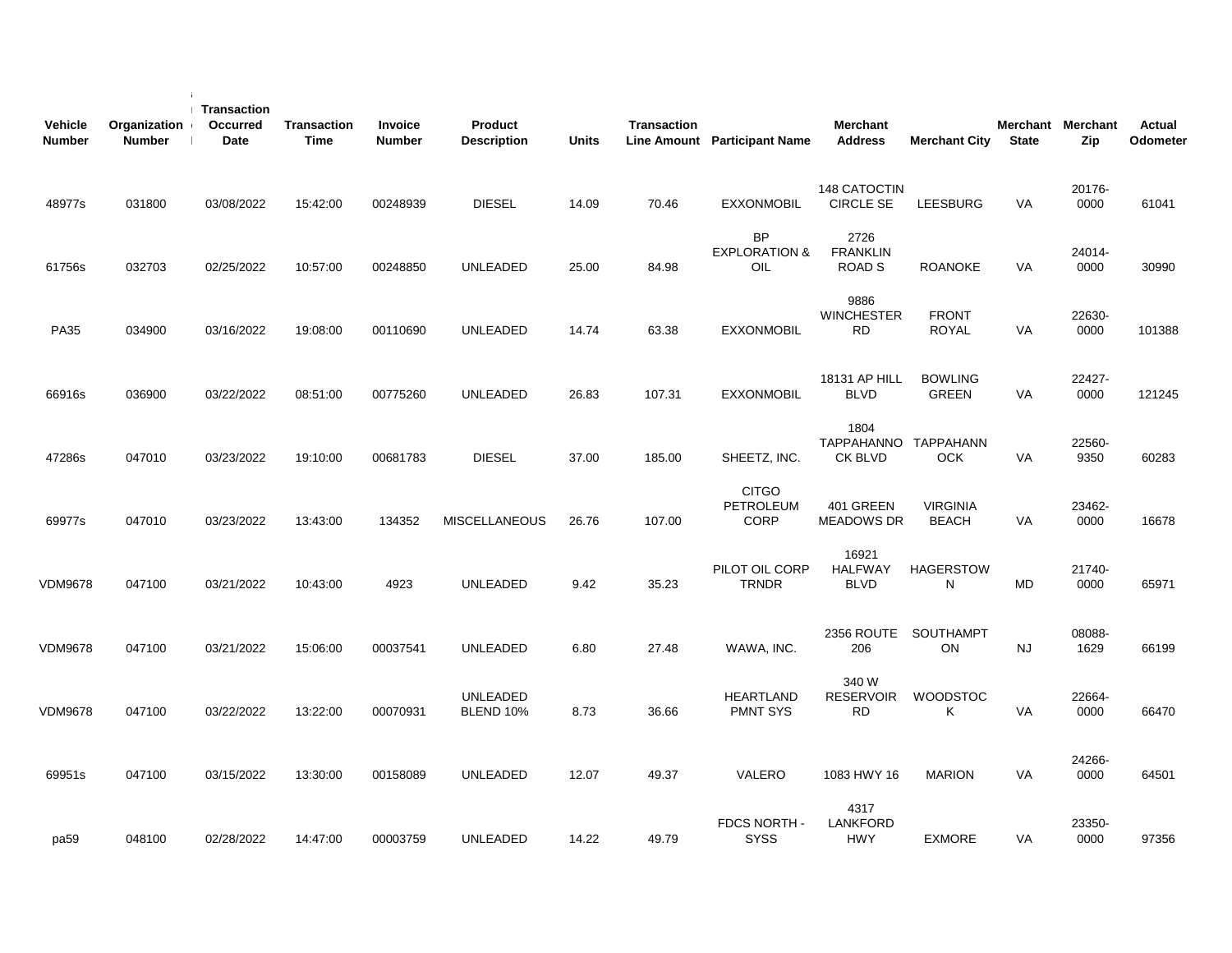| <b>Vehicle</b><br><b>Number</b> | Organization<br><b>Number</b> | <b>Transaction</b><br>Occurred<br><b>Date</b> | <b>Transaction</b><br><b>Time</b> | Invoice<br><b>Number</b> | Product<br><b>Description</b> | <b>Units</b> | Transaction | Line Amount Participant Name                   | <b>Merchant</b><br><b>Address</b>            | <b>Merchant City</b>             | <b>State</b> | Merchant Merchant<br>Zip | Actual<br>Odometer |
|---------------------------------|-------------------------------|-----------------------------------------------|-----------------------------------|--------------------------|-------------------------------|--------------|-------------|------------------------------------------------|----------------------------------------------|----------------------------------|--------------|--------------------------|--------------------|
| pa59                            | 048100                        | 03/05/2022                                    | 16:59:00                          | 00009110                 | <b>UNLEADED</b>               | 13.79        | 55.17       | <b>BP</b><br>EXPLORATION & 2468 RAPHINE<br>OIL | <b>ROAD</b>                                  | <b>RAPHINE</b>                   | VA           | 24472-<br>0000           | 97738              |
| pa59                            | 048100                        | 03/15/2022                                    | 11:23:00                          | 0144287                  | <b>UNLEADED</b>               | 12.49        | 52.23       | SHELL/EQUIVA 2400 HOLLAND<br><b>SERVICE</b>    | <b>RD</b>                                    | <b>SUFFOLK</b>                   | VA           | 23434-<br>7603           | 98206              |
| 79449s                          | 048500                        | 02/24/2022                                    | 17:11:00                          | 0628198                  | <b>UNLEADED</b>               | 15.47        | 51.99       | SHELL/EQUIVA<br><b>SERVICE</b>                 | 2375<br>ROANOKE ST                           | <b>CHRISTIANS</b><br><b>BURG</b> | VA           | 24073-<br>2515           | 76388              |
| 79449s                          | 048500                        | 03/09/2022                                    | 08:44:00                          | 44340025                 | <b>UNLEADED</b>               | 16.08        | 66.91       | <b>VANTIV</b>                                  | PO BOX 14002                                 | <b>ROANOKE</b>                   | VA           | 24038-<br>0000           | 76664              |
| <b>VBR6603</b>                  | 048600                        | 03/01/2022                                    | 05:28:00                          | 052826                   | UNLEADED                      | 17.36        | 56.56       | <b>MARATHON</b><br>PETROLEUM                   | 210 WEST<br><b>VIRGINIA</b><br><b>AVENUE</b> | <b>VINTON</b>                    | VA           | 24179-<br>3318           | 141458             |
| <b>VBR6603</b>                  | 048600                        | 03/03/2022                                    | 15:53:00                          | 756                      | <b>UNLEADED</b>               | 13.46        | 51.12       | PILOT OIL CORP<br><b>TRNDR</b>                 | 3249<br>CHAPMAN RD WYTHEVILLE                |                                  | <b>VA</b>    | 24382-<br>0000           | 141663             |
| <b>VBR6603</b>                  | 048600                        | 03/08/2022                                    | 10:49:00                          | 00242348                 | <b>UNLEADED</b>               | 12.02        | 50.00       | <b>EXXONMOBIL</b>                              | <b>20430 VIRGIL</b><br>H GOODE<br><b>HWY</b> | <b>ROCKY</b><br><b>MOUNT</b>     | VA           | 24151-<br>0000           | 141890             |
| <b>VBR6603</b>                  | 048600                        | 03/17/2022                                    | 05:48:00                          | 054855                   | <b>UNLEADED</b>               | 15.92        | 65.27       | <b>MARATHON</b><br>PETROLEUM                   | 210W<br><b>VIRGINIA AVE</b>                  | <b>VINTON</b>                    | VA           | 24179-<br>3318           | 142132             |
| <b>VBR6604</b>                  | 048600                        | 03/02/2022                                    | 14:53:00                          | 0342923                  | <b>UNLEADED</b>               | 17.43        | 62.73       | SHELL/EQUIVA<br><b>SERVICE</b>                 | 817 ENGLAND<br><b>STREET</b>                 | <b>ASHLAND</b>                   | VA           | 23005-<br>2232           | 249000             |
| <b>VBR6604</b>                  | 048600                        | 03/03/2022                                    | 12:52:00                          | 125230                   | <b>UNLEADED</b>               | 3.22         | 12.21       | 7-ELEVEN INC                                   | 9127<br>COURTHOUSE SPOTSYLVAN<br>ROAD        | IA                               | VA           | 22553-<br>0000           | 249000             |
| <b>VBR6604</b>                  | 048600                        | 03/07/2022                                    | 15:14:00                          | 0114363                  | UNLEADED                      | 13.30        | 51.88       | SHELL/EQUIVA<br><b>SERVICE</b>                 | 6274<br>COURTHOUSE SPOTSYLVAN<br><b>ROAD</b> | IA                               | VA           | 22551-<br>6114           | 249002             |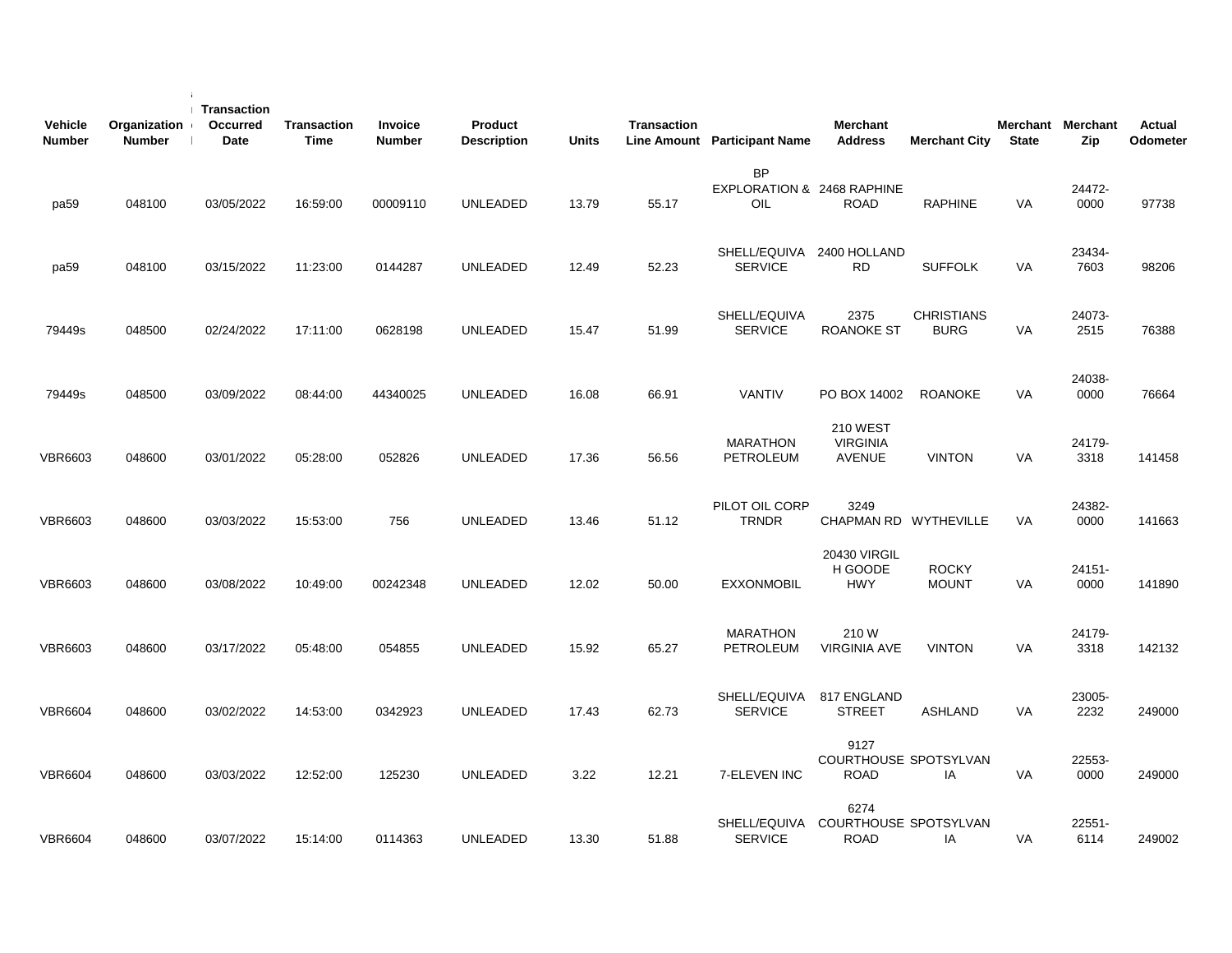| <b>Vehicle</b><br><b>Number</b> | Organization<br><b>Number</b> | <b>Transaction</b><br>Occurred<br>Date | Transaction<br><b>Time</b> | Invoice<br><b>Number</b> | Product<br><b>Description</b> | <b>Units</b> | <b>Transaction</b> | Line Amount Participant Name                    | <b>Merchant</b><br><b>Address</b>           | <b>Merchant City</b>            | <b>State</b> | Merchant Merchant<br>Zip | Actual<br>Odometer |
|---------------------------------|-------------------------------|----------------------------------------|----------------------------|--------------------------|-------------------------------|--------------|--------------------|-------------------------------------------------|---------------------------------------------|---------------------------------|--------------|--------------------------|--------------------|
| <b>VBR6604</b>                  | 048600                        | 03/08/2022                             | 15:57:00                   | 00134257                 | <b>UNLEADED</b>               | 12.31        | 50.99              | SUN COMPANY COURTHOUSE SPOTSYLVAN<br><b>INC</b> | 9243<br><b>RD</b>                           | IA                              | VA           | 22553-<br>0000           | 249110             |
| <b>VBR6604</b>                  | 048600                        | 03/11/2022                             | 14:37:00                   | 00319929                 | <b>UNLEADED</b>               | 8.25         | 33.84              | EXXONMOBIL                                      | 24270<br><b>ROGERS</b><br><b>CLARK BLVD</b> | <b>RUTHER</b><br><b>GLEN</b>    | VA           | 22546-<br>0000           | 249297             |
| <b>VBR6604</b>                  | 048600                        | 03/21/2022                             | 16:36:00                   | 00808196                 | <b>UNLEADED</b>               | 13.43        | 56.43              | SHEETZ, INC.                                    | 135 MARKET<br><b>STREET</b>                 | ZION<br><b>CROSSRDS</b>         | VA           | 22942-<br>7014           | 249800             |
| 80211s                          | 049000                        | 03/15/2022                             | 17:52:00                   | 0672238                  | <b>UNLEADED</b>               | 10.19        | 43.81              | SHELL/EQUIVA<br><b>SERVICE</b>                  | 7025 SUDLEY<br>RD.                          | <b>MANASSAS</b>                 | <b>VA</b>    | 20109-<br>2307           | 2699               |
| 80228s                          | 057501                        | 03/17/2022                             | 13:19:00                   | 00585305                 | <b>UNLEADED</b>               | 10.23        | 40.93              | SHEETZ, INC.                                    | 15315<br><b>WASHINGTON</b><br>ST            | <b>HAYMARKET</b>                | <b>VA</b>    | 20169-<br>2990           | 6777               |
| 65555s                          | 059400                        | 02/24/2022                             | 15:31:00                   | 00337697                 | <b>UNLEADED</b>               | 3.76         | 13.03              | SHEETZ, INC.                                    | 1250<br><b>RICHMOND</b><br>AVE              | <b>STAUNTON</b>                 | <b>VA</b>    | 24402-                   | 140251             |
| 65555s                          | 059400                        | 02/26/2022                             | 19:34:00                   | 00438773                 | <b>UNLEADED</b>               | 11.61        | 39.02              | SHEETZ, INC.                                    | 2000 N<br><b>FRANKLIN ST</b>                | <b>CHRISTIANS</b><br><b>BRG</b> | VA           | 24073-<br>1208           | 140452             |
| 65555s                          | 059400                        | 02/28/2022                             | 16:02:00                   | 01315495                 | <b>UNLEADED</b>               | 6.22         | 21.15              | <b>EXXONMOBIL</b>                               | 101 LEE<br><b>HIGHWAY</b>                   | <b>VERONA</b>                   | <b>VA</b>    | 24482-<br>0000           | 140593             |
| 65555s                          | 059400                        | 03/08/2022                             | 07:55:00                   | 00669547                 | <b>UNLEADED</b>               | 11.78        | 49.01              | SHEETZ, INC.                                    | 1250<br><b>RICHMOND</b><br><b>AVE</b>       | <b>STAUNTON</b>                 | VA           | 24402-                   | 140882             |
| 65555s                          | 059400                        | 03/09/2022                             | 15:02:00                   | 00614834                 | <b>UNLEADED</b>               | 15.95        | 67.00              | <b>BP</b><br><b>EXPLORATION &amp;</b><br>OIL    | 217 LEE HWY                                 | <b>VERONA</b>                   | VA           | 24482-<br>0000           | 141240             |
| 65555s                          | 059400                        | 03/14/2022                             | 10:11:00                   | 00624506                 | <b>UNLEADED</b>               | 7.62         | 32.00              | <b>BP</b><br><b>EXPLORATION &amp;</b><br>OIL    | 217 LEE HWY                                 | <b>VERONA</b>                   | VA           | 24482-<br>0000           | 141421             |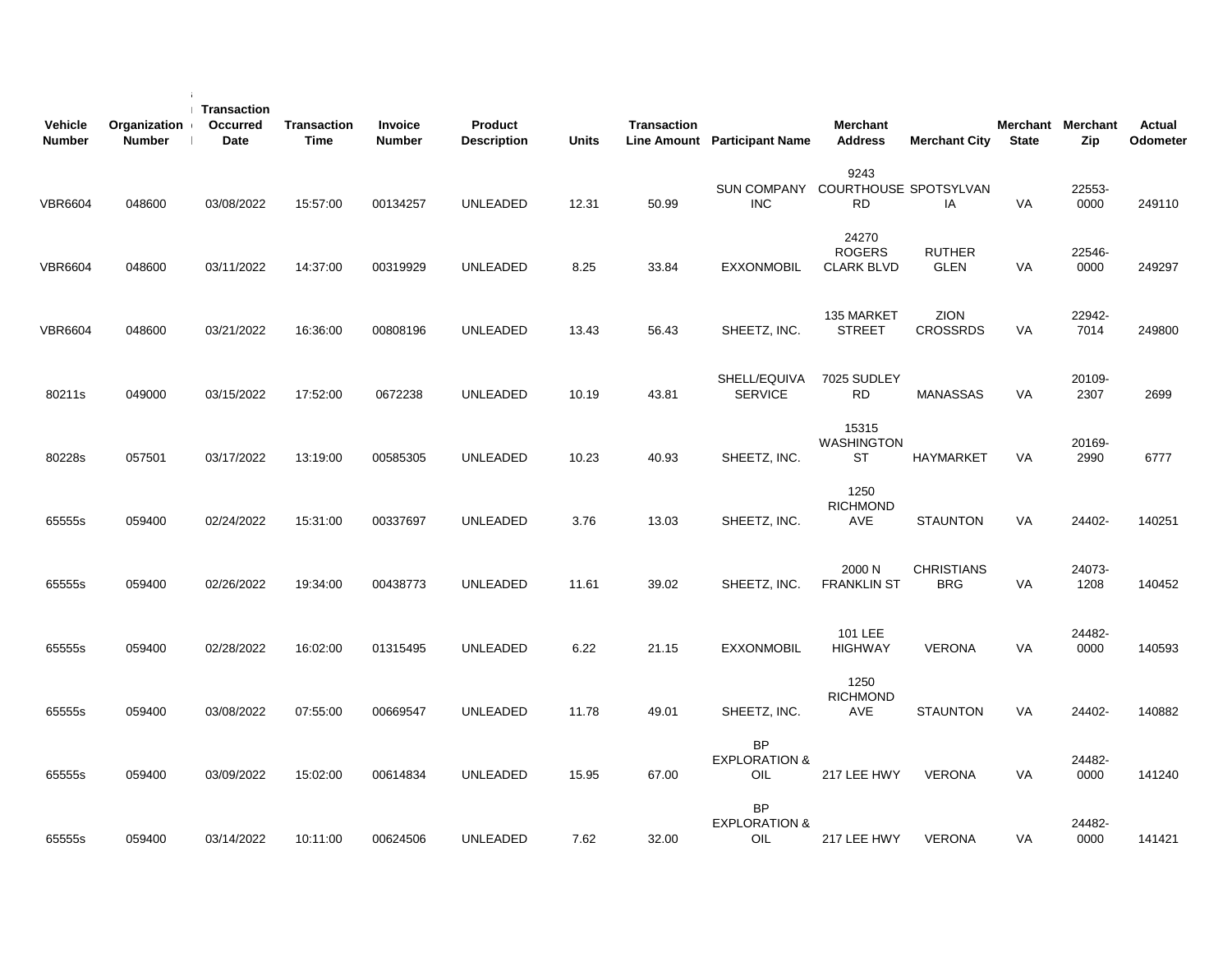| <b>Vehicle</b><br><b>Number</b> | Organization<br><b>Number</b> | <b>Transaction</b><br>Occurred<br>Date | <b>Transaction</b><br><b>Time</b> | Invoice<br><b>Number</b> | Product<br><b>Description</b> | <b>Units</b> | <b>Transaction</b> | <b>Line Amount</b> Participant Name | <b>Merchant</b><br><b>Address</b>                  | <b>Merchant City</b>             | <b>State</b> | Merchant Merchant<br>Zip | Actual<br>Odometer |
|---------------------------------|-------------------------------|----------------------------------------|-----------------------------------|--------------------------|-------------------------------|--------------|--------------------|-------------------------------------|----------------------------------------------------|----------------------------------|--------------|--------------------------|--------------------|
| 65555s                          | 059400                        | 03/21/2022                             | 15:55:00                          | 00112942                 | <b>UNLEADED</b>               | 14.05        | 56.20              | SHEETZ, INC.                        | 12341<br><b>WASHINGTON</b><br><b>HWY</b>           | ASHLAND                          | <b>VA</b>    | 23005-<br>7659           | 141720             |
| 65572s                          | 061100                        | 03/02/2022                             | 07:16:00                          | 00021426                 | <b>UNLEADED</b>               | 6.41         | 21.73              | <b>MURPHY OIL</b><br>USA INC        | 16100 IRA<br><b>HOFFMAN</b><br>LANE                | <b>CULPEPER</b>                  | VA           | 22701-                   | 100269             |
| 80213s                          | 061800                        | 02/24/2022                             | 16:25:00                          | 00477337                 | UNLEADED                      | 6.93         | 24.00              | SHEETZ, INC.                        | 227<br><b>CONICVILLE</b><br><b>BLVD</b>            | <b>MOUNT</b><br><b>JACKSON</b>   | VA           | 22842-<br>2862           | 30188              |
| 80213s                          | 061800                        | 02/26/2022                             | 12:13:00                          | 00020261                 | <b>UNLEADED</b><br>BLEND 10%  | 13.10        | 44.01              | <b>HEARTLAND</b><br><b>PMNT SYS</b> | 2370<br><b>ROANOKE ST</b>                          | <b>CHRISTIANS</b><br><b>BURG</b> | VA           | 24073-<br>0000           | 30457              |
| 80213s                          | 061800                        | 03/01/2022                             | 15:33:00                          | 00583140                 | UNLEADED                      | 11.13        | 40.09              | <b>EXXONMOBIL</b>                   |                                                    | 309 LEE HWY WARRENTON            | VA           | 20186-<br>0000           | 30715              |
| 80213s                          | 061800                        | 03/15/2022                             | 13:02:00                          | 0445635                  | UNLEADED                      | 13.50        | 56.69              | SHELL/EQUIVA<br><b>SERVICE</b>      | 81<br><b>BROADVIEW</b><br><b>AVE</b>               | WARRENTON                        | <b>VA</b>    | 20186-<br>2710           | 31003              |
| 80213s                          | 061800                        | 03/15/2022                             | 13:02:00                          | 0445635                  | DISCOUNT-<br><b>LOCATION</b>  | 1.00         | $-68$              | SHELL/EQUIVA<br><b>SERVICE</b>      | 81<br><b>BROADVIEW</b><br>AVE                      | <b>WARRENTON</b>                 | VA           | 20186-<br>2710           | 31003              |
| 79410s                          | 062200                        | 03/04/2022                             | 09:18:00                          | 18340025                 | UNLEADED                      | 9.33         | 35.46              | SPEEDWAY LLC                        | 1710 N<br>SHENANDOAH<br>AVE                        | <b>FRONT</b><br><b>ROYAL</b>     | VA           | 22630-<br>0000           | 11307              |
| 79410s                          | 062200                        | 03/23/2022                             | 07:47:00                          | 00555866                 | <b>UNLEADED</b>               | 11.87        | 49.74              | SHEETZ, INC.                        | 726 TINKLING FISHERSVILL<br><b>SPRING RD</b>       | Е                                | VA           | 22939-<br>2306           | 11604              |
| pa25                            | 063800                        | 03/04/2022                             | 07:57:00                          | 00015661                 | <b>UNLEADED</b>               | 11.65        | 44.29              | <b>EXXONMOBIL</b>                   | 819W<br><b>WASHINGTON</b><br><b>STREET</b>         | <b>SUFFOLK</b>                   | VA           | 23434-<br>0000           | 94580              |
| pa40                            | 063800                        | 02/28/2022                             | 09:24:00                          | 00035976                 | UNLEADED                      | 9.75         | 33.74              | FDCS NORTH -<br><b>SYSS</b>         | <b>1770 EAST</b><br><b>MARKET</b><br><b>STREET</b> | <b>HARRISONB</b><br><b>URG</b>   | VA           | 22801-<br>0000           | 84983              |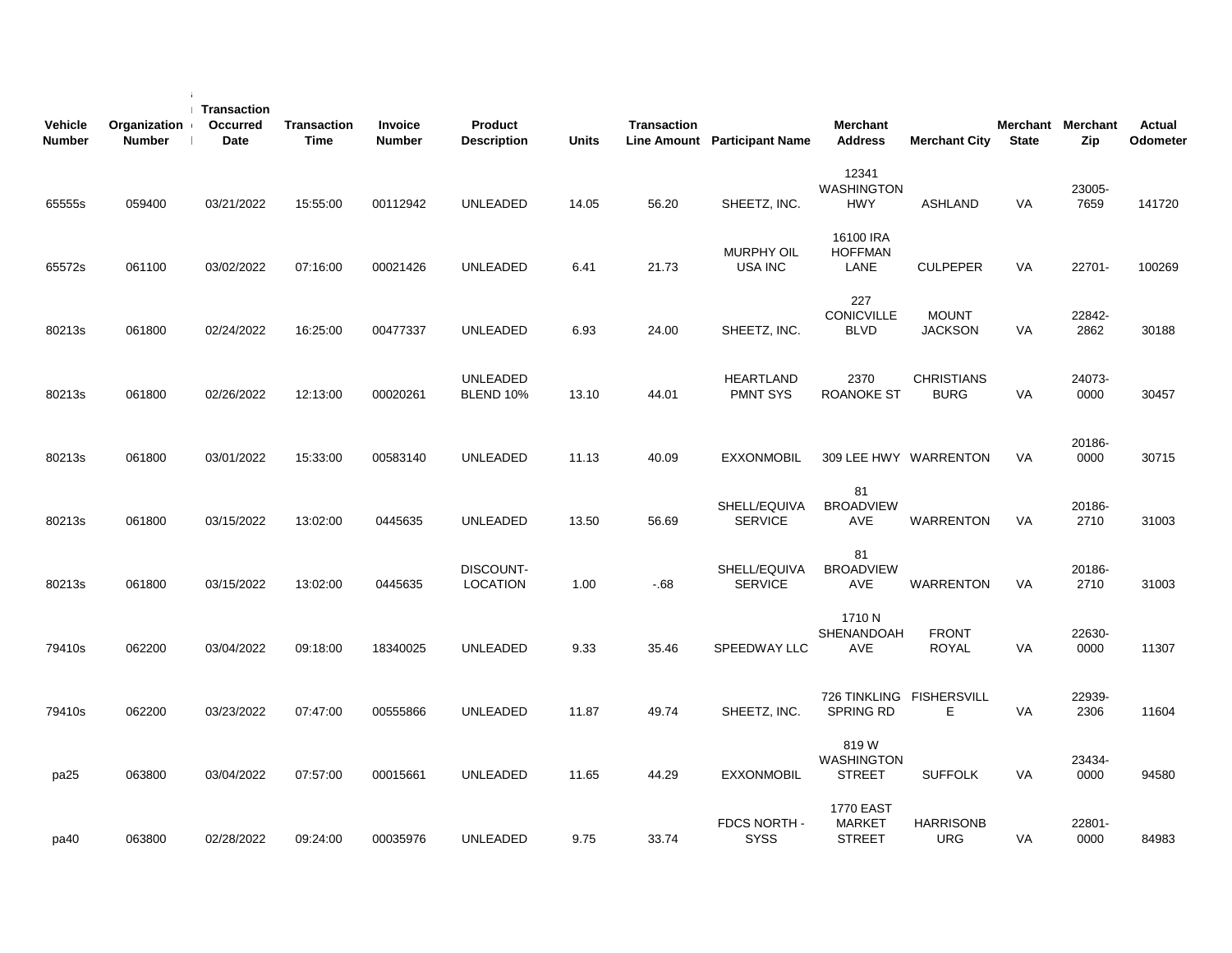| <b>Vehicle</b><br><b>Number</b> | Organization<br><b>Number</b> | Transaction<br>Occurred<br>Date | <b>Transaction</b><br>Time | Invoice<br><b>Number</b> | Product<br><b>Description</b> | <b>Units</b> | <b>Transaction</b> | Line Amount Participant Name             | Merchant<br><b>Address</b>                         | <b>Merchant City</b>            | <b>State</b> | Merchant Merchant<br>Zip | <b>Actual</b><br>Odometer |
|---------------------------------|-------------------------------|---------------------------------|----------------------------|--------------------------|-------------------------------|--------------|--------------------|------------------------------------------|----------------------------------------------------|---------------------------------|--------------|--------------------------|---------------------------|
| pa40                            | 063800                        | 03/07/2022                      | 16:21:00                   | 00991953                 | <b>UNLEADED</b>               | 8.25         | 34.33              | SHEETZ, INC.                             | 135 MARKET<br><b>STREET</b>                        | <b>ZION</b><br><b>CROSSRDS</b>  | <b>VA</b>    | 22942-<br>7014           | 84298                     |
| pa45                            | 063800                        | 03/01/2022                      | 15:00:00                   | 00220025                 | <b>UNLEADED</b>               | 11.01        | 35.01              | <b>VANTIV</b>                            | 466<br><b>CUMMINGS ST ABINGDON</b>                 |                                 | VA           | 24210-<br>0000           | 82414                     |
| pa83                            | 063800                        | 02/28/2022                      | 14:36:00                   | 0754192                  | <b>UNLEADED</b>               | 12.06        | 41.00              | SHELL/EQUIVA<br><b>SERVICE</b>           | 6001 STAPLES<br><b>MILL ROAD</b>                   | <b>RICHMOND</b>                 | VA           | 23228-<br>4923           | 52506                     |
| pa109                           | 063800                        | 03/11/2022                      | 09:02:00                   | 00207822                 | <b>UNLEADED</b>               | 14.67        | 63.08              | <b>EXXONMOBIL</b>                        | 12330<br><b>WARWICK</b><br><b>BLVD</b>             | <b>NEWPORT</b><br><b>NEWS</b>   | VA           | 23606-<br>0000           | 73936                     |
| pa116                           | 063800                        | 03/10/2022                      | 08:53:00                   | 03779005                 | <b>UNLEADED</b>               | 17.22        | 74.04              | <b>EXXONMOBIL</b>                        | 2950<br>SPOTSWOOD<br><b>TRAIL</b>                  | <b>HARRISONB</b><br><b>URG</b>  | VA           | 22801-<br>0000           | 119771                    |
| pa119                           | 063800                        | 03/14/2022                      | 08:35:00                   | 00038188                 | <b>UNLEADED</b>               | 5.06         | 21.76              | FDCS NORTH -<br><b>SYSS</b>              | <b>1770 EAST</b><br><b>MARKET</b><br><b>STREET</b> | <b>HARRISONB</b><br><b>URG</b>  | <b>VA</b>    | 22801-<br>0000           | 73254                     |
| pa30                            | 063800                        | 03/11/2022                      | 09:01:00                   | 01291657                 | <b>UNLEADED</b>               | 9.49         | 39.86              | <b>EXXONMOBIL</b>                        | 874 N LEE<br><b>HIGHWAY</b>                        | <b>LEXINGTON</b>                | <b>VA</b>    | 24450-<br>0000           | 68134                     |
| pa30                            | 063800                        | 03/23/2022                      | 15:47:00                   | 154709                   | <b>UNLEADED</b>               | 8.79         | 35.14              | <b>MARATHON</b><br><b>PETROLEUM</b>      | 889 N LEE<br><b>HIGHWAY</b>                        | <b>LEXINGTON</b>                | VA           | 24450-<br>3725           | 68464                     |
| 66913s                          | 064300                        | 02/28/2022                      | 08:39:00                   | 0075788                  | <b>UNLEADED</b>               | 12.96        | 44.85              | SHELL/EQUIVA<br><b>SERVICE</b>           | 6260 WALTON<br><b>WAY</b>                          | <b>MOUNT</b><br><b>CRAWFORD</b> | VA           | 22841-<br>0000           | 138206                    |
| 66913s                          | 064300                        | 03/10/2022                      | 07:45:00                   | 00026806                 | <b>UNLEADED</b><br>BLEND 10%  | 15.03        | 64.61              | FDCS NORTH -<br><b>SYSS</b>              | 36 ROWE<br><b>ROAD</b>                             | <b>STAUNTON</b>                 | VA           | 24401-<br>0000           | 138946                    |
| 69957s                          | 064300                        | 03/11/2022                      | 18:00:00                   | 3023                     | <b>UNLEADED</b>               | 14.67        | 61.02              | LOVES<br><b>COUNTRY</b><br><b>STORES</b> | 3499 LEE<br><b>JACKSON</b><br><b>HWY</b>           | <b>STAUNTON</b>                 | VA           | 24401-<br>0000           | 133453                    |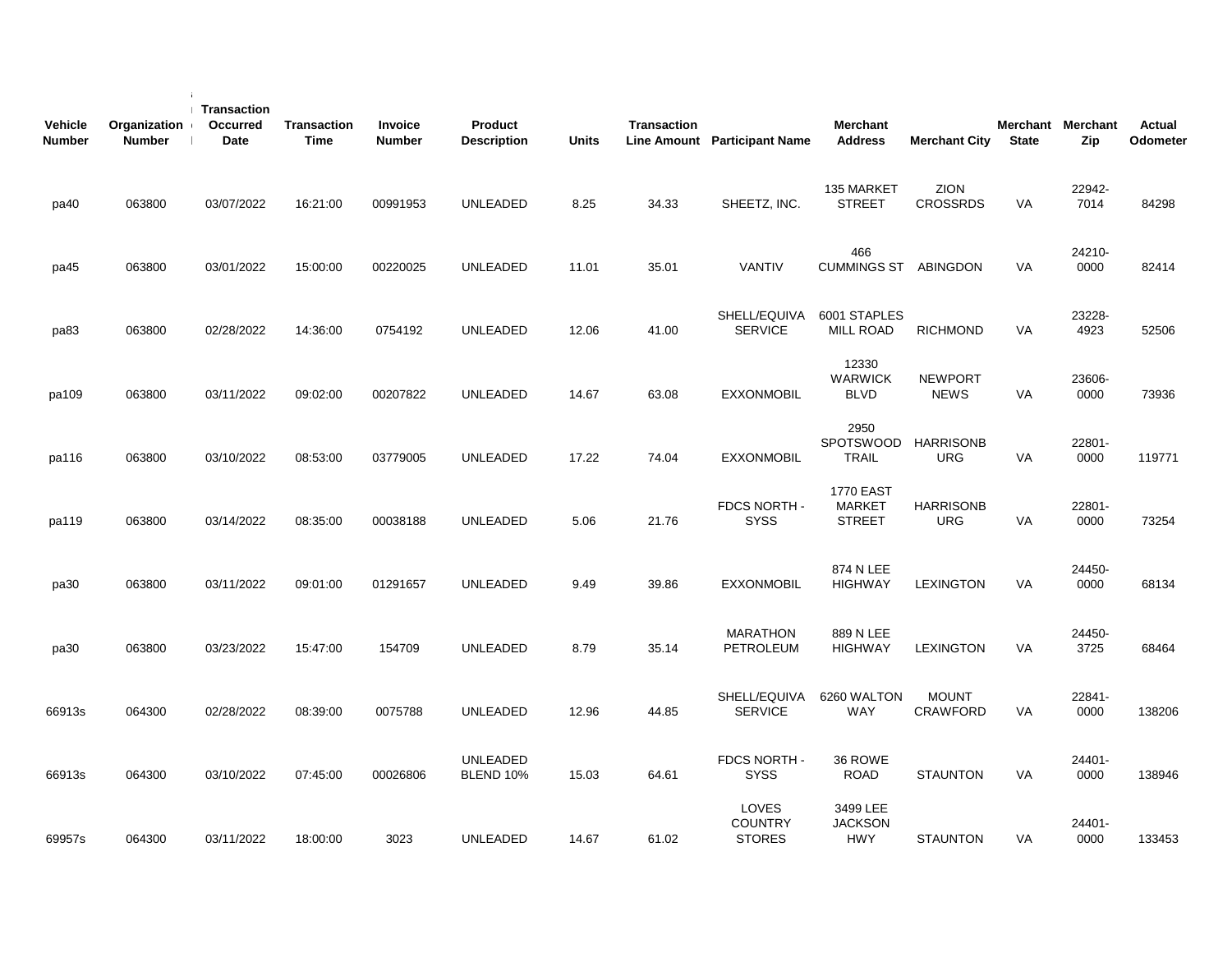| <b>Vehicle</b><br><b>Number</b> | Organization<br><b>Number</b> | Transaction<br><b>Occurred</b><br>Date | <b>Transaction</b><br><b>Time</b> | <b>Invoice</b><br><b>Number</b> | <b>Product</b><br><b>Description</b> | <b>Units</b> | Transaction | Line Amount Participant Name          | <b>Merchant</b><br><b>Address</b>                  | <b>Merchant City</b>           | <b>State</b> | Merchant Merchant<br>Zip | <b>Actual</b><br>Odometer |
|---------------------------------|-------------------------------|----------------------------------------|-----------------------------------|---------------------------------|--------------------------------------|--------------|-------------|---------------------------------------|----------------------------------------------------|--------------------------------|--------------|--------------------------|---------------------------|
| 69957s                          | 064300                        | 03/17/2022                             | 15:09:00                          | 0807495                         | <b>UNLEADED</b>                      | 14.63        | 60.00       | SHELL/EQUIVA<br><b>SERVICE</b>        | 7125 BOOKER<br>T<br><b>WASHINGTON</b>              | <b>WIRTZ</b>                   | <b>VA</b>    | 24184-<br>3800           | 133789                    |
| 69957s                          | 064300                        | 03/23/2022                             | 11:09:00                          | 110924                          | <b>UNLEADED</b>                      | 12.09        | 48.38       | 7-ELEVEN INC                          | 4525 COUNTY<br>DR                                  | <b>DISPUTANTA</b>              | VA           | 23842-<br>0000           | 134150                    |
| 68320s                          | 064300                        | 02/25/2022                             | 12:21:00                          | 00256437                        | <b>UNLEADED</b>                      | 17.34        | 60.00       | <b>EXXONMOBIL</b>                     | 2030 ROSSER WAYNESBOR<br>AVE                       | O                              | VA           | 22980-<br>0000           | 108869                    |
| 68320s                          | 064300                        | 03/09/2022                             | 15:48:00                          | 00212170                        | <b>UNLEADED</b>                      | 17.22        | 74.06       | <b>EXXONMOBIL</b>                     | 4344 COUNT<br><b>PULASKI</b><br><b>DRIVE</b>       | <b>PULASKI</b>                 | VA           | 24301-<br>0000           | 109288                    |
| 68320s                          | 064300                        | 03/14/2022                             | 07:21:00                          | 00038180                        | <b>UNLEADED</b>                      | 13.00        | 55.90       | FDCS NORTH -<br><b>SYSS</b>           | <b>1770 EAST</b><br>MARKET<br><b>STREET</b>        | <b>HARRISONB</b><br><b>URG</b> | VA           | 22801-<br>0000           | 109590                    |
| 68320s                          | 064300                        | 03/23/2022                             | 08:19:00                          | 00039491                        | <b>UNLEADED</b>                      | 8.90         | 37.40       | FDCS NORTH -<br><b>SYSS</b>           | <b>1770 EAST</b><br><b>MARKET</b><br><b>STREET</b> | <b>HARRISONB</b><br><b>URG</b> | <b>VA</b>    | 22801-<br>0000           | 109807                    |
| 68326s                          | 066900                        | 03/10/2022                             | 07:06:00                          | 00756822                        | <b>UNLEADED</b>                      | 15.99        | 68.76       | <b>SUN COMPANY</b><br><b>INC</b>      | <b>US RTE 220 &amp;</b><br>250 N BOX 4             | <b>MONTEREY</b>                | <b>VA</b>    | 24465-<br>0000           | 108545                    |
| 68326s                          | 066900                        | 03/17/2022                             | 14:27:00                          | 00146983                        | <b>UNLEADED</b>                      | 13.07        | 50.18       | <b>EXXONMOBIL</b>                     | 2211<br><b>GRAFTON ST</b>                          | <b>CLIFTON</b><br><b>FORGE</b> | VA           | 24422-<br>0000           | 108845                    |
| 63767s                          | 068000                        | 03/18/2022                             | 21:23:00                          | 00425291                        | <b>UNLEADED</b>                      | 21.36        | 87.59       | SHEETZ, INC.                          | 1212<br><b>WILLIAMSON</b><br>RD NE                 | <b>ROANOKE</b>                 | VA           | 24012-<br>5119           | 123345                    |
| 63767s                          | 068000                        | 03/20/2022                             | 13:57:00                          | 00298629                        | <b>UNLEADED</b>                      | 17.62        | 73.29       | SHEETZ, INC.                          | 216 EAST<br><b>MAIN ST</b>                         | <b>LOUISA</b>                  | VA           | 23093-<br>6502           | 123645                    |
| 58871s                          | 068300                        | 03/01/2022                             | 18:55:00                          | 00598028                        | <b>UNLEADED</b>                      | 16.33        | 56.00       | <b>FIRST DATA</b><br><b>RESOURCES</b> | 2489 RAPHINE<br>RD PO BOX 1                        | <b>RAPHINE</b>                 | VA           | 24472-<br>0157           | 172636                    |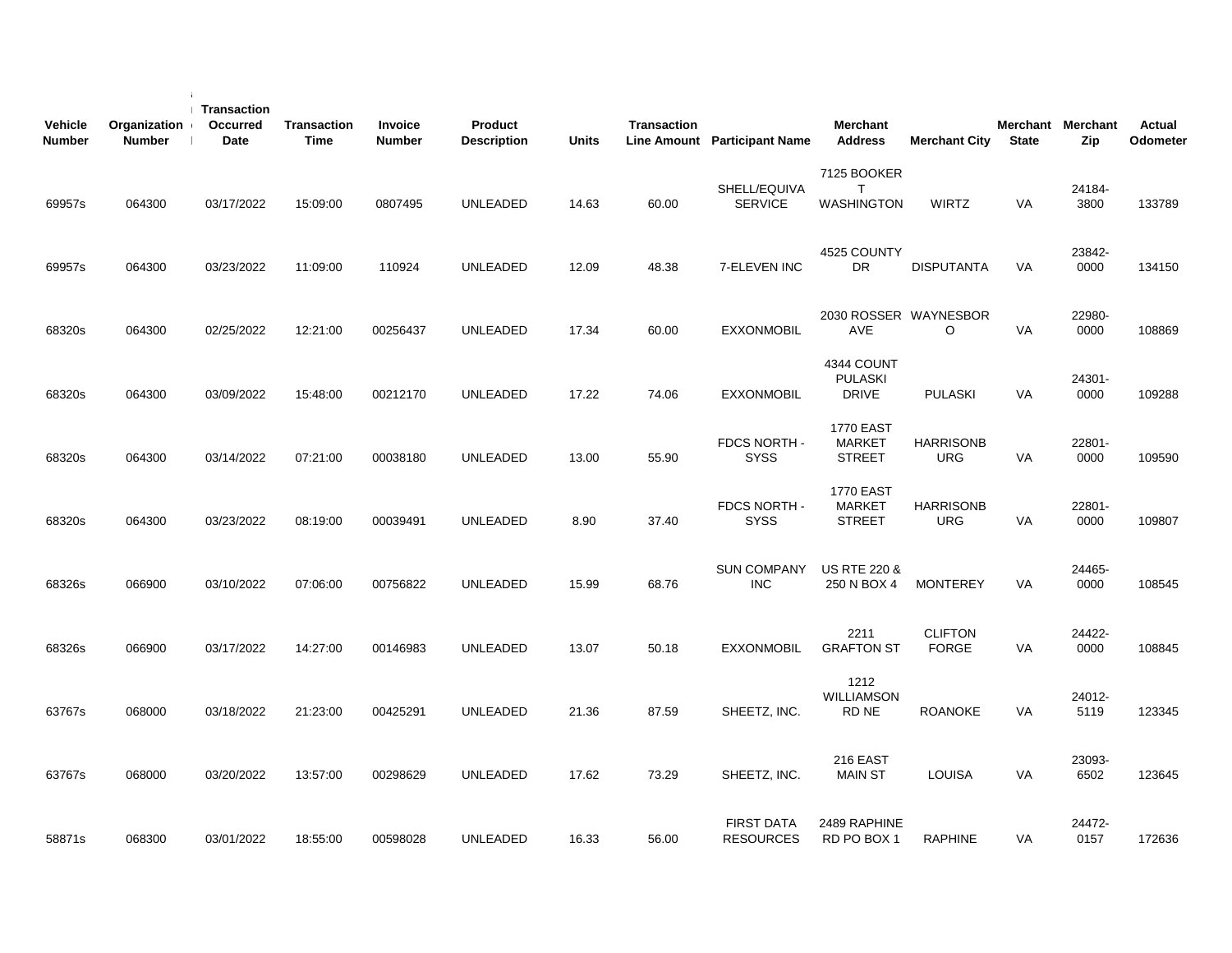| <b>Vehicle</b><br>Number | Organization<br><b>Number</b> | <b>Transaction</b><br><b>Occurred</b><br><b>Date</b> | <b>Transaction</b><br><b>Time</b> | <b>Invoice</b><br><b>Number</b> | Product<br><b>Description</b> | <b>Units</b> | <b>Transaction</b> | Line Amount Participant Name                            | <b>Merchant</b><br><b>Address</b>           | <b>Merchant City</b>            | <b>State</b> | Merchant Merchant<br>Zip | <b>Actual</b><br>Odometer |  |
|--------------------------|-------------------------------|------------------------------------------------------|-----------------------------------|---------------------------------|-------------------------------|--------------|--------------------|---------------------------------------------------------|---------------------------------------------|---------------------------------|--------------|--------------------------|---------------------------|--|
| 58871s                   | 068300                        | 03/03/2022                                           | 07:55:00                          | 00432119                        | <b>UNLEADED</b>               | 7.33         | 26.41              | <b>BP</b><br><b>EXPLORATION &amp; WASHINGTON</b><br>OIL | 329<br><b>STREE</b>                         | <b>MADISON</b>                  | VA           | 22727-<br>0000           | 172861                    |  |
| 58871s                   | 068300                        | 03/16/2022                                           | 14:20:00                          | 00455605                        | <b>UNLEADED</b>               | 6.10         | 26.00              | <b>BP</b><br><b>EXPLORATION &amp; WASHINGTON</b><br>OIL | 329<br><b>STREE</b>                         | <b>MADISON</b>                  | VA           | 22727-<br>0000           | 172994                    |  |
| 45265s                   | 068300                        | 02/28/2022                                           | 14:26:00                          | 00427673                        | <b>UNLEADED</b>               | 20.52        | 71.00              | <b>BP</b><br><b>EXPLORATION &amp; WASHINGTON</b><br>OIL | 329<br><b>STREE</b>                         | <b>MADISON</b>                  | VA           | 22727-<br>0000           | 80167                     |  |
| 45265s                   | 068300                        | 03/02/2022                                           | 15:10:00                          | 00015196                        | <b>UNLEADED</b>               | 6.94         | 25.00              | SHEETZ, INC.                                            | 2902 S<br><b>SEMINOLE</b><br><b>TRL</b>     | <b>MADISON</b>                  | VA           | 22727-<br>2509           | 80271                     |  |
| 77332s                   | 082500                        | 03/08/2022                                           | 14:19:00                          | 00250913                        | <b>DIESEL</b>                 | 12.24        | 60.00              | <b>SUN COMPANY</b><br><b>INC</b>                        | <b>1100 YORK ST</b><br><b>NE&amp;SC 118</b> | <b>AIKEN</b>                    | SC           | 29801-<br>0000           | 18010                     |  |
| 77332s                   | 082500                        | 03/16/2022                                           | 15:37:00                          | 00353197                        | <b>DIESEL</b>                 | 11.19        | 54.85              | <b>EXXONMOBIL</b>                                       | 2436 MT<br><b>HOLLY ROAD</b>                | <b>ROCK HILL</b>                | <b>SC</b>    | 29730-<br>0000           | 18523                     |  |
| 77332s                   | 082500                        | 03/20/2022                                           | 17:08:00                          | A55VDIR                         | <b>DIESEL</b>                 | 22.38        | 109.20             | <b>QUIKTRIP</b><br><b>CORPORATION</b>                   | 10320 WILSON BLYTHEWOO<br><b>BLVD</b>       | D                               | SC           | 29016-<br>0000           | 18924                     |  |
| pa86                     | 082502                        | 02/26/2022                                           | 22:00:00                          | 00188629                        | <b>UNLEADED</b>               | 17.98        | 64.74              | <b>EXXONMOBIL</b>                                       | 700 S KEY ST                                | <b>PILOT</b><br><b>MOUNTAIN</b> | NC.          | 27041-<br>0000           | 109772                    |  |
| pa86                     | 082502                        | 03/06/2022                                           | 11:17:00                          | 0454454                         | <b>UNLEADED</b>               | 22.37        | 95.30              | SHELL/EQUIVA<br><b>SERVICE</b>                          | 2575 RIVA<br><b>ROAD</b>                    | <b>ANNAPOLIS</b>                | MD           | 21401-<br>7401           | 110386                    |  |
| pa86                     | 082502                        | 03/09/2022                                           | 20:22:00                          | 00184762                        | <b>UNLEADED</b>               | 19.50        | 83.85              | <b>EXXONMOBIL</b>                                       | 701 PORT<br>REPUBLIC RD                     | <b>HARRISONB</b><br><b>URG</b>  | VA           | 22801-<br>0000           | 110662                    |  |
| pa86                     | 082502                        | 03/17/2022                                           | 12:27:00                          | 00030730                        | <b>UNLEADED</b>               | 15.92        | 64.00              | <b>EFS NATIONAL</b><br><b>BANK</b>                      | 1520 E MAIN<br><b>STREET</b>                | <b>DUNCAN</b>                   | SC           | 29334-<br>0000           | 111198                    |  |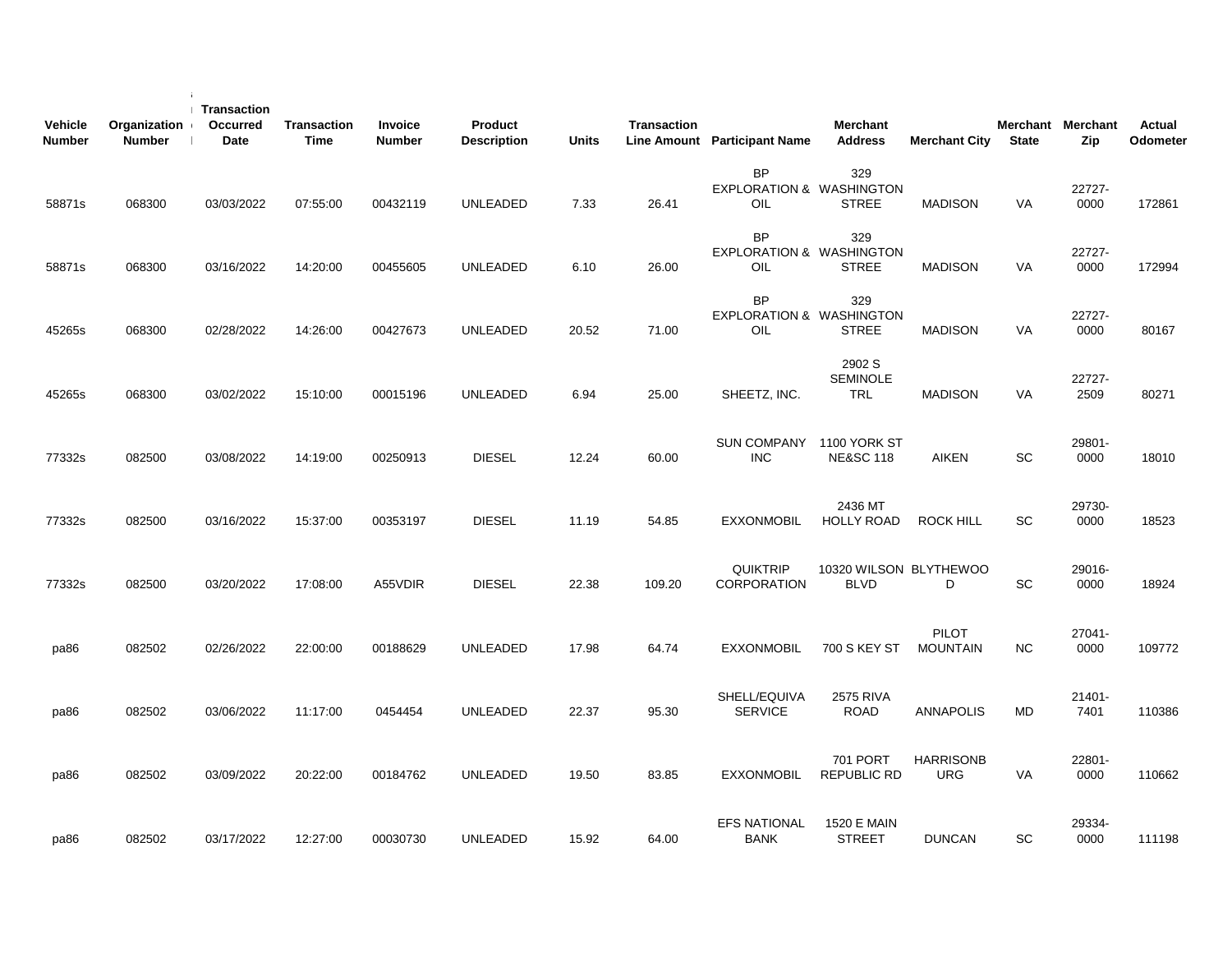| <b>Vehicle</b><br><b>Number</b> | Organization<br><b>Number</b> | <b>Transaction</b><br><b>Occurred</b><br>Date | <b>Transaction</b><br>Time | <b>Invoice</b><br><b>Number</b> | Product<br><b>Description</b> | <b>Units</b> | <b>Transaction</b> | Line Amount Participant Name                    | <b>Merchant</b><br><b>Address</b>          | <b>Merchant City</b>          | <b>State</b> | Merchant Merchant<br>Zip | Actual<br>Odometer |
|---------------------------------|-------------------------------|-----------------------------------------------|----------------------------|---------------------------------|-------------------------------|--------------|--------------------|-------------------------------------------------|--------------------------------------------|-------------------------------|--------------|--------------------------|--------------------|
| pa86                            | 082502                        | 03/19/2022                                    | 14:34:00                   | 862                             | <b>UNLEADED</b>               | 24.35        | 96.90              | <b>LOVES</b><br><b>COUNTRY</b><br><b>STORES</b> | 116 PRIESTER BLACKSBUR<br><b>RD</b>        | G                             | SC           | 29702-<br>0000           | 111583             |
| pa86                            | 082502                        | 03/23/2022                                    | 12:42:00                   | A57NNHL                         | UNLEADED                      | 27.01        | 106.67             | <b>QUIKTRIP</b><br><b>CORPORATION</b>           | 5240 US HWY<br>129 N                       | <b>JEFFERSON</b>              | GA           | 30549-<br>0000           | 112197             |
| pa49                            | 082502                        | 03/14/2022                                    | 18:56:00                   | 347 S                           | <b>UNLEADED</b>               | 26.16        | 128.14             | <b>CHEVRON</b>                                  | 970 SPRING<br><b>ST NW</b>                 | <b>ATLANTA</b>                | <b>GA</b>    | 30309-<br>0000           | 85497              |
| pa49                            | 082502                        | 03/17/2022                                    | 21:51:00                   | 00732067                        | <b>UNLEADED</b>               | 26.46        | 110.08             | <b>BP</b><br><b>EXPLORATION &amp;</b><br>OIL    | 191<br><b>JONESBORO</b><br><b>RD</b>       | <b>ABINGDON</b>               | VA           | 24210-<br>0000           | 85881              |
| pa49                            | 082502                        | 03/19/2022                                    | 14:34:00                   | A55A30Q                         | <b>UNLEADED</b>               | 25.33        | 99.26              | <b>QUIKTRIP</b><br><b>CORPORATION</b>           | 2085 HWY 86                                | PIEDMONT                      | <b>SC</b>    | 29673-<br>0000           | 86260              |
| 68301s                          | 082503                        | 03/08/2022                                    | 12:19:00                   | 19170025                        | <b>DIESEL</b>                 | 9.00         | 45.01              | ALON USA, LP                                    | 19733<br><b>STATESVILLE</b><br><b>RD</b>   | <b>CORNELIUS</b>              | <b>NC</b>    | 28031-<br>0000           | 37878              |
| 68301s                          | 082503                        | 03/10/2022                                    | 11:25:00                   | 00539397                        | <b>DIESEL</b>                 | 17.45        | 87.25              | <b>EXXONMOBIL</b>                               | 5 EAST HWY<br>278                          | <b>HARDEEVILL</b><br>Е        | SC           | 29927-<br>0000           | 38182              |
| 68301s                          | 082503                        | 03/13/2022                                    | 19:35:00                   | 00243674                        | <b>DIESEL</b>                 | 23.24        | 118.50             | SHEETZ, INC.                                    | 1023<br><b>CHARLOTTE</b><br><b>HIGHWAY</b> | <b>TROUTMAN</b>               | <b>NC</b>    | 28166-<br>8731           | 38569              |
| 68301s                          | 082503                        | 03/23/2022                                    | 15:40:00                   | 00374292                        | <b>DIESEL</b>                 | 9.32         | 42.50              | <b>MURPHY OIL</b><br><b>USA INC</b>             | 3109 BROWNS<br><b>MILL ROAD</b>            | <b>JOHNSON</b><br><b>CITY</b> | TN           | 37604-<br>1418           | 38876              |
| pa6                             | 082504                        | 02/26/2022                                    | 16:19:00                   | 00113463                        | <b>UNLEADED</b>               | 21.61        | 77.78              | SHEETZ, INC.                                    | 7520 NC 751                                | <b>DURHAM</b>                 | <b>NC</b>    | 27713-                   | 99514              |
| 74608s                          | 087600                        | 03/04/2022                                    | 13:58:00                   | 0658286                         | <b>UNLEADED</b>               | 13.86        | 52.67              | SHELL/EQUIVA<br><b>SERVICE</b>                  | 925 E MAIN ST                              | LURAY                         | VA           | 22835-<br>1619           | 176808             |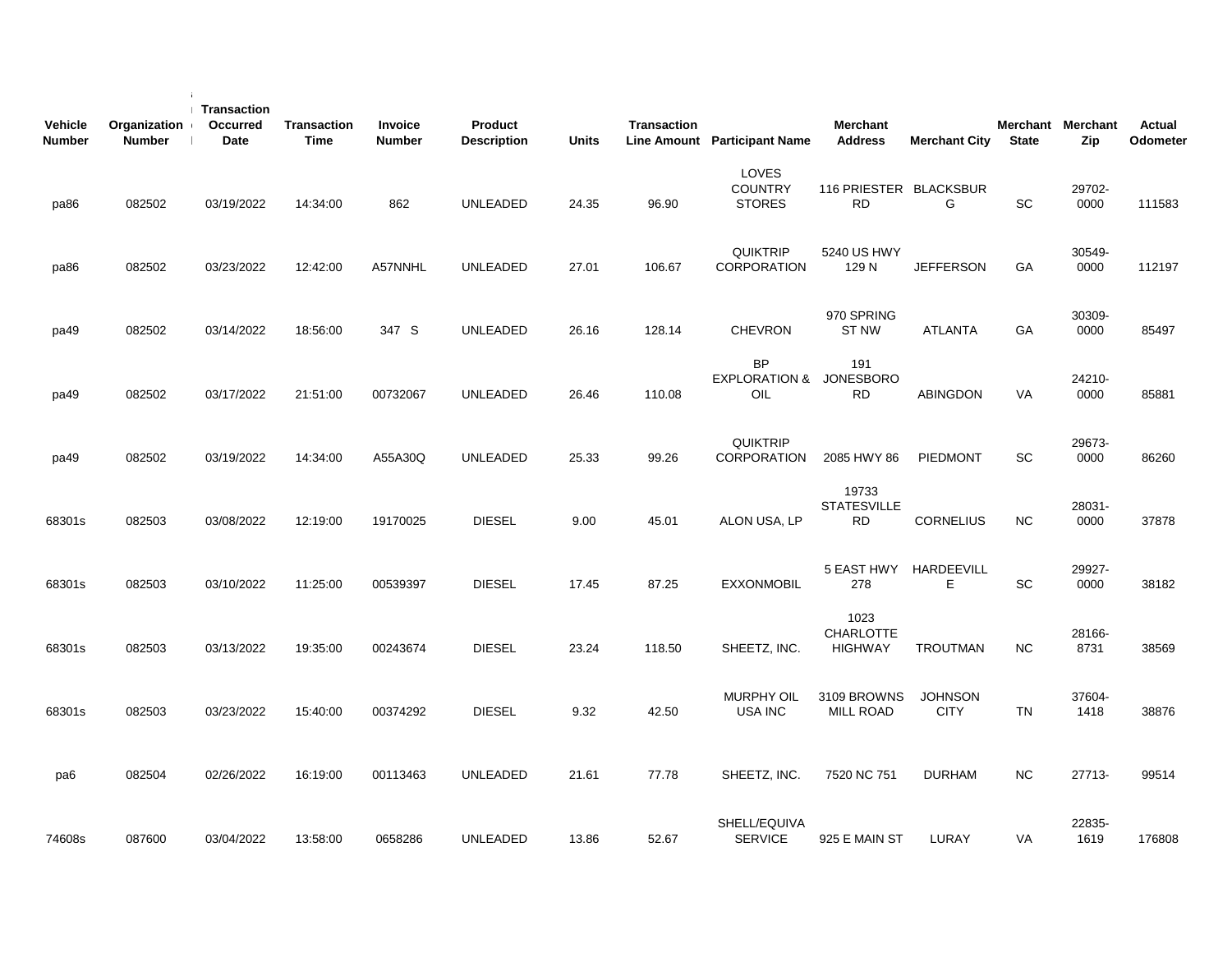| <b>Vehicle</b><br><b>Number</b> | Organization<br><b>Number</b> | Transaction<br>Occurred<br>Date | <b>Transaction</b><br><b>Time</b> | <b>Invoice</b><br><b>Number</b> | <b>Product</b><br><b>Description</b> | <b>Units</b> | <b>Transaction</b> | Line Amount Participant Name                   | <b>Merchant</b><br><b>Address</b>             | <b>Merchant City</b>           | <b>State</b> | Merchant Merchant<br>Zip | <b>Actual</b><br>Odometer |
|---------------------------------|-------------------------------|---------------------------------|-----------------------------------|---------------------------------|--------------------------------------|--------------|--------------------|------------------------------------------------|-----------------------------------------------|--------------------------------|--------------|--------------------------|---------------------------|
| 74608s                          | 087600                        | 03/16/2022                      | 14:01:00                          | 0826651                         | <b>UNLEADED</b>                      | 14.71        | 61.77              | SHELL/EQUIVA<br><b>SERVICE</b>                 | 12663 LEE<br><b>HIGHWAY</b>                   | <b>WASHINGTO</b><br>N          | VA           | 22747-<br>1931           | 177185                    |
| 65631s                          | 088200                        | 03/04/2022                      | 15:25:00                          | 00007240                        | <b>UNLEADED</b>                      | 16.80        | 63.85              | <b>BP</b><br>EXPLORATION & 2468 RAPHINE<br>OIL | ROAD                                          | <b>RAPHINE</b>                 | VA           | 24472-<br>0000           | 84545                     |
| 65573s                          | 088200                        | 02/25/2022                      | 10:24:00                          | 24160025                        | UNLEADED                             | 18.75        | 63.00              | <b>VANTIV</b>                                  | PO BOX 14002                                  | <b>ROANOKE</b>                 | <b>VA</b>    | 24038-<br>0000           | 156296                    |
| 65573s                          | 088200                        | 02/27/2022                      | 00:38:00                          | 00323428                        | <b>UNLEADED</b>                      | 10.62        | 36.75              | <b>EXXONMOBIL</b>                              | 3240 S MAIN<br><b>ST</b>                      | <b>HARRISONB</b><br><b>URG</b> | <b>VA</b>    | 22801-<br>0000           | 156521                    |
| 65573s                          | 088200                        | 03/05/2022                      | 23:24:00                          | 00440540                        | <b>UNLEADED</b>                      | 15.00        | 60.00              | <b>EXXONMOBIL</b>                              | 3240 S MAIN<br><b>ST</b>                      | <b>HARRISONB</b><br><b>URG</b> | VA           | 22801-<br>0000           | 156855                    |
| 65573s                          | 088200                        | 03/09/2022                      | 11:54:00                          | 00101834                        | <b>UNLEADED</b>                      | 6.97         | 29.96              | <b>EXXONMOBIL</b>                              | 45 DINKEL AVE CRAWFORD                        | <b>MOUNT</b>                   | <b>VA</b>    | 22841-<br>2322           | 157023                    |
| 65573s                          | 088200                        | 03/19/2022                      | 17:42:00                          | 00423812                        | <b>UNLEADED</b>                      | 17.36        | 74.64              | <b>EXXONMOBIL</b>                              | 3240 S MAIN<br>ST                             | <b>HARRISONB</b><br><b>URG</b> | <b>VA</b>    | 22801-<br>0000           | 157440                    |
| 80214s                          | 088200                        | 03/01/2022                      | 12:18:00                          | 00176463                        | <b>UNLEADED</b>                      | 7.78         | 26.92              | <b>EXXONMOBIL</b>                              | 11473<br>SPOTSWOOD MCGAHEYSVI<br><b>TRAIL</b> | <b>LLE</b>                     | VA           | 22840-<br>0000           | 40467                     |
| 80214s                          | 088200                        | 03/09/2022                      | 11:46:00                          | 00416894                        | <b>UNLEADED</b>                      | 15.78        | 67.84              | <b>EXXONMOBIL</b>                              | 3240 S MAIN<br><b>ST</b>                      | <b>HARRISONB</b><br><b>URG</b> | VA           | 22801-<br>0000           | 40781                     |
| 80214s                          | 088200                        | 03/11/2022                      | 16:06:00                          | 00083582                        | <b>UNLEADED</b><br><b>BLEND 10%</b>  | 13.35        | 57.43              | <b>HEARTLAND</b><br><b>PMNT SYS</b>            | 4241 UNION<br><b>HWY</b>                      | <b>MOUNT</b><br><b>STORM</b>   | <b>WV</b>    | 26739-<br>0000           | 41079                     |
| 80214s                          | 088200                        | 03/15/2022                      | 10:22:00                          | 00413339                        | <b>UNLEADED</b>                      | 5.48         | 23.58              | <b>EXXONMOBIL</b>                              | 3240 S MAIN<br><b>ST</b>                      | <b>HARRISONB</b><br><b>URG</b> | VA           | 22801-<br>0000           | 41193                     |